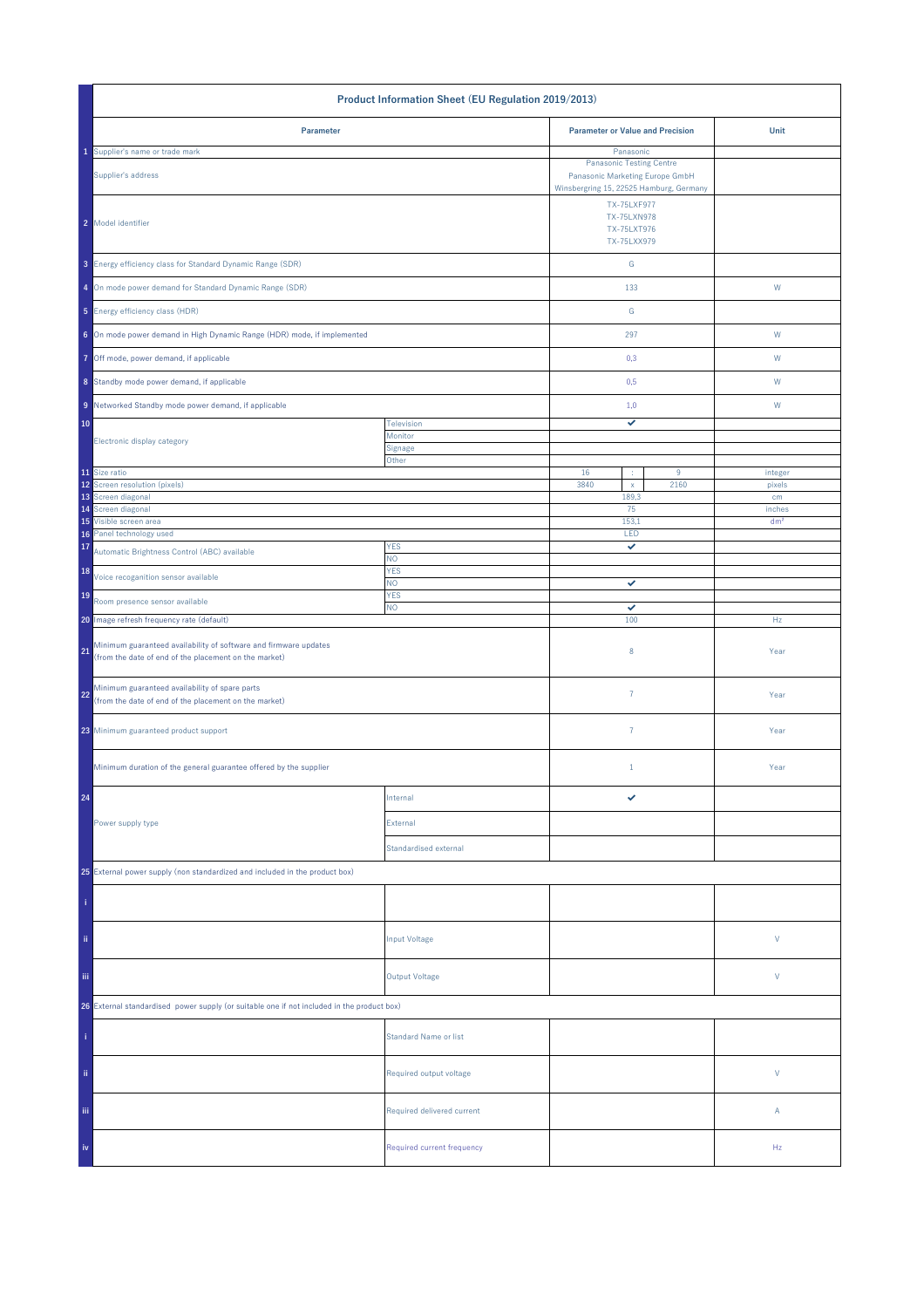|                                                                                                                                                | Fiche d'information sur le produit (RÈGLEMENT DÉLÉGUÉ (UE) 2019/2013 DE LA COMMISSION) |                                                                                                     |           |                  |
|------------------------------------------------------------------------------------------------------------------------------------------------|----------------------------------------------------------------------------------------|-----------------------------------------------------------------------------------------------------|-----------|------------------|
| Paramètre                                                                                                                                      |                                                                                        | Paramètre ou valeur et précision                                                                    |           | Unité            |
| Nom du fournisseur ou marque commerciale                                                                                                       |                                                                                        | Panasonic                                                                                           |           |                  |
| Adresse du fournisseur                                                                                                                         |                                                                                        | <b>Panasonic Testing Centre</b><br>Panasonic Marketing Europe GmbH                                  |           |                  |
| 2 Référence du modèle                                                                                                                          |                                                                                        | Winsbergring 15, 22525 Hamburg, Germany<br>TX-75LXF977<br>TX-75LXN978<br>TX-75LXT976<br>TX-75LXX979 |           |                  |
| 3 Classe d'efficacité énergétique pour la gamme dynamique standard (SDR)                                                                       |                                                                                        | ${\mathsf G}$                                                                                       |           |                  |
| 4 Puissance appelée en mode marche pour la gamme dynamique standard (SDR)                                                                      |                                                                                        | 133                                                                                                 |           | W                |
| 5 Classe d'efficacité énergétique (HDR)                                                                                                        |                                                                                        | ${\mathbb G}$                                                                                       |           |                  |
| 6 Puissance appelée en mode marche pour la haute gamme dynamique (HDR), le cas échéant                                                         |                                                                                        | 297                                                                                                 |           | W                |
| Puissance appelée en mode arrêt, le cas échéant<br>7                                                                                           |                                                                                        | 0,3                                                                                                 |           | W                |
| 8 Puissance appelée en mode veille, le cas échéant                                                                                             |                                                                                        | 0,5                                                                                                 |           | W                |
| 9 Puissance appelée en mode veille avec maintien de la connexion au réseau, le cas échéant                                                     |                                                                                        | 1,0                                                                                                 |           | W                |
| 10<br>Catégorie de dispositif d'affichage électronique                                                                                         | téléviseur<br>écran<br>dispositif d'affichage dynamique/                               | ✓                                                                                                   |           |                  |
|                                                                                                                                                | autre                                                                                  |                                                                                                     |           |                  |
| 11 Rapport de taille<br>Résolution de l'écran (pixels)<br>12                                                                                   |                                                                                        | 16<br>÷<br>3840<br>$\mathsf X$                                                                      | 9<br>2160 | entier<br>pixels |
| 13 Diagonale de l'écran                                                                                                                        |                                                                                        | 189,3                                                                                               |           | cm               |
| 14 Diagonale de l'écran                                                                                                                        |                                                                                        | 75                                                                                                  |           | pouces           |
| Surface visible de l'écran<br>15<br>Technologie d'affichage utilisée<br>16                                                                     |                                                                                        | 153,1<br>LED                                                                                        |           | dm <sup>2</sup>  |
| 17<br>Réglage automatique de la luminosité (ABC) disponible                                                                                    | OUI<br><b>NON</b>                                                                      | ✓                                                                                                   |           |                  |
| 18<br>Capteur de reconnaissance vocale disponible                                                                                              | OUI<br><b>NON</b>                                                                      | ✓                                                                                                   |           |                  |
| 19<br>Capteur de présence disponible                                                                                                           | OUI<br><b>NON</b>                                                                      | ✓                                                                                                   |           |                  |
| 20 Taux de fréquence de rafraîchissement de l'image (par défaut)                                                                               |                                                                                        | 100                                                                                                 |           | Hz               |
| Disponibilité minimale garantie des mises à jour du logiciel et du micrologiciel (à compter de la date de fin de mise sur le march<br>21<br>é) |                                                                                        | 8                                                                                                   |           | années           |
| Disponibilité minimale garantie des pièces de rechange<br>22<br>(à compter de la date de fin d'introduction sur le marché)                     |                                                                                        | $\overline{7}$                                                                                      |           | années           |
| 23 Assistance produit minimale garantie                                                                                                        |                                                                                        | $\overline{7}$                                                                                      |           | années           |
| Durée mininale de la garantie générale offerte par le fournisseur                                                                              |                                                                                        | $1\,$                                                                                               |           | années           |
| 24                                                                                                                                             | Interne                                                                                | ✓                                                                                                   |           |                  |
| Type d'alimentation:                                                                                                                           | Externe                                                                                |                                                                                                     |           |                  |
|                                                                                                                                                | Externe normalisée                                                                     |                                                                                                     |           |                  |
| 25 Alimentation externe (incluse dans l'emballage du produit)                                                                                  |                                                                                        |                                                                                                     |           |                  |
|                                                                                                                                                |                                                                                        |                                                                                                     |           |                  |
| ii.                                                                                                                                            | Tension d'entrée                                                                       |                                                                                                     |           | V                |
| iii.                                                                                                                                           | Tension de sortie                                                                      |                                                                                                     |           | V                |
| 26 Alimentation externe normalisée (ou appropriée si non incluse dans l'emballage du produit)                                                  |                                                                                        |                                                                                                     |           |                  |
|                                                                                                                                                | Nom de la norme ou liste                                                               |                                                                                                     |           |                  |
| ii.                                                                                                                                            | Tension de sortie requise                                                              |                                                                                                     |           | V                |
| Ϊij                                                                                                                                            | Intensité du courant à fournir                                                         |                                                                                                     |           | Α                |
| iv                                                                                                                                             | Fréquence du courant requise                                                           |                                                                                                     |           | Hz               |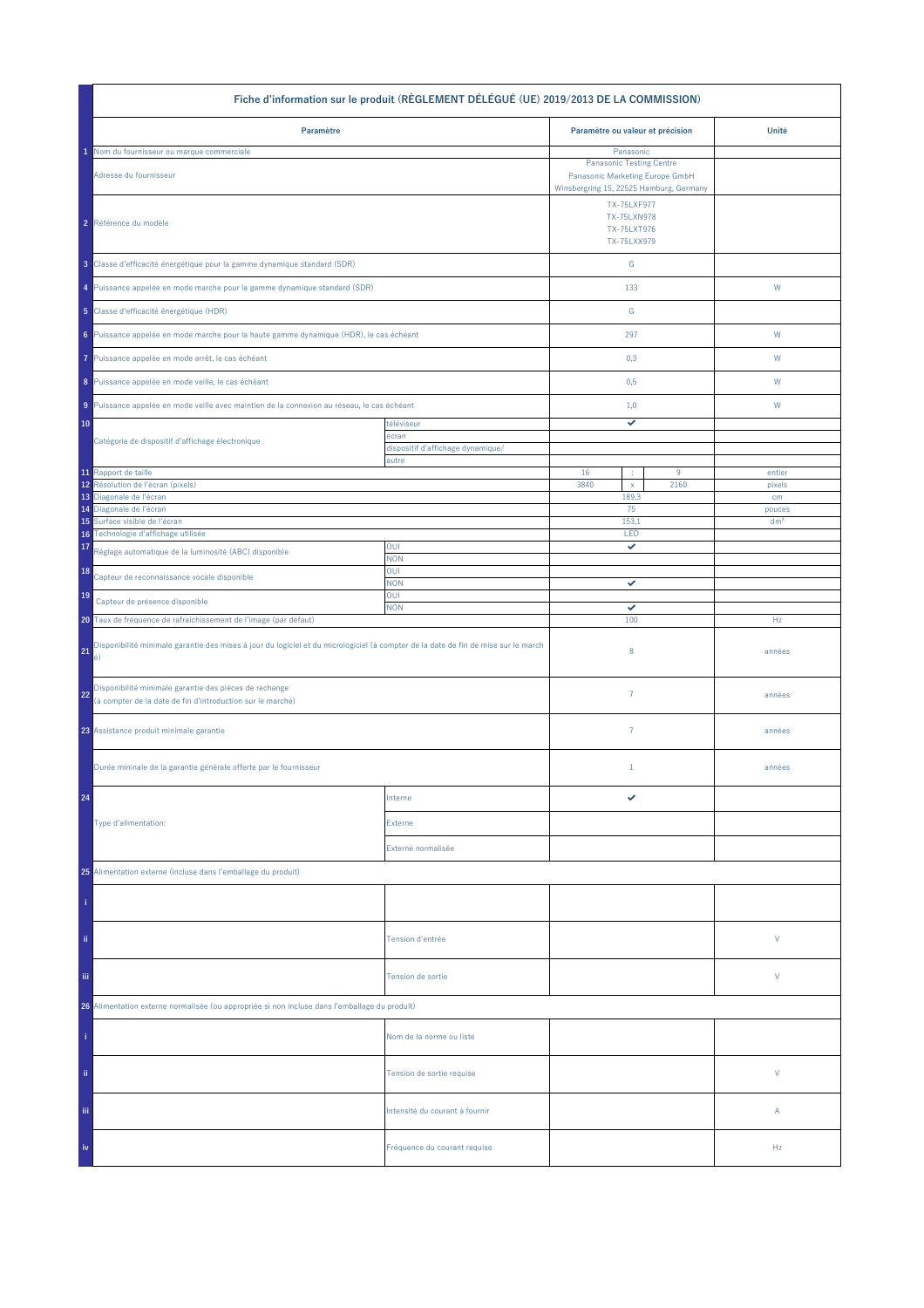| Produktdatenblatt (DELEGIERTE VERORDNUNG (EU) 2019/2013 DER KOMMISSION)                                                         |                             |                                     |                                                                                                                            |                 |  |
|---------------------------------------------------------------------------------------------------------------------------------|-----------------------------|-------------------------------------|----------------------------------------------------------------------------------------------------------------------------|-----------------|--|
| Parameter                                                                                                                       |                             | Parameter oder Wert und Genauigkeit |                                                                                                                            | <b>Einheit</b>  |  |
| Name oder Handelsmarke des Lieferanten<br>Adresse des Lieferanten                                                               |                             |                                     | Panasonic<br><b>Panasonic Testing Centre</b><br>Panasonic Marketing Europe GmbH<br>Winsbergring 15, 22525 Hamburg, Germany |                 |  |
| 2 Modellkennung                                                                                                                 |                             |                                     | TX-75LXF977<br>TX-75LXN978<br>TX-75LXT976<br>TX-75LXX979                                                                   |                 |  |
| 3 Energieeffizienzklasse bei StandardDynamikumfang (SDR)                                                                        |                             | ${\mathsf G}$                       |                                                                                                                            |                 |  |
| 4 Leistungsaufnahme im Ein-Zustand bei Standard-Dynamikumfang (SDR)                                                             |                             | 133                                 |                                                                                                                            | W               |  |
| 5 Energieeffizienzklasse (HDR)                                                                                                  |                             | G                                   |                                                                                                                            |                 |  |
| 6 Leistungsaufnahme im Ein-Zustand bei hohem Dynamikumfang (HDR), falls vorhanden                                               |                             | 297                                 |                                                                                                                            | W               |  |
| 7 Leistungsaufnahme im Aus-Zustand, falls zutreffend                                                                            |                             | 0,3                                 |                                                                                                                            | W               |  |
| 8 Leistungsaufnahme im Bereitschaftszustand, falls zutreffend                                                                   |                             | 0,5                                 |                                                                                                                            | W               |  |
| 9 Leistungsaufnahme im vernetzten Bereitschaftsbetrieb, falls zutreffend                                                        |                             | 1,0                                 |                                                                                                                            | W               |  |
| 10                                                                                                                              | Fernsehgerät<br>Monitor     | ✓                                   |                                                                                                                            |                 |  |
| Art des elektronischen Displays                                                                                                 | Signage-Display<br>sonstige |                                     |                                                                                                                            |                 |  |
| 11 Seitenverhältnis                                                                                                             |                             | 16<br>÷                             | $9\,$                                                                                                                      | ganze Zahl      |  |
| 12 Bildschirmauflösung (Pixel)                                                                                                  |                             | 3840<br>$\mathsf{x}$                | 2160                                                                                                                       | Pixel           |  |
| 13 Bildschirmdiagonale<br>Bildschirmdiagonale<br>14                                                                             |                             | 189,3<br>75                         |                                                                                                                            | cm<br>Zoll      |  |
| Sichtbare Bildschirmfläche<br>15                                                                                                |                             | 153,1                               |                                                                                                                            | dm <sup>2</sup> |  |
| Verwendete Panel-Technologie<br>16                                                                                              | JA                          | LED<br>✓                            |                                                                                                                            |                 |  |
| 17<br>Automatische Helligkeitsregelung (ABC) vorhanden                                                                          | <b>NEIN</b>                 |                                     |                                                                                                                            |                 |  |
| 18<br>Spracherkennungssensor vorhanden                                                                                          | JA<br><b>NEIN</b>           | ✓                                   |                                                                                                                            |                 |  |
| 19<br>Anwesenheitssensor vorhanden                                                                                              | JA<br><b>NEIN</b>           | ✓                                   |                                                                                                                            |                 |  |
| 20 Bildwiederholfrequenz(Standard)                                                                                              |                             | 100                                 |                                                                                                                            | Hz              |  |
| Mindestens garantierte Software- und Firmware-Aktualisierungen<br>21<br>(ab dem Zeitpunkt der Beendigung des Inverkehrbringens) |                             | 8                                   |                                                                                                                            | Jahr            |  |
| Mindestens garantierte Verfügbarkeit von Ersatzteilen<br>22<br>(ab dem Zeitpunkt der Beendigung des Inverkehrbringens)          |                             | $\overline{7}$                      |                                                                                                                            | Jahr            |  |
| 23 Mindestens garantierte Produktunterstützung                                                                                  |                             | $\overline{7}$                      |                                                                                                                            | Jahr            |  |
| Mindestlaufzeit der vom Lieferanten angebotenen allgemeinen Garantie                                                            |                             | $\mathbf{1}$                        |                                                                                                                            | Jahr            |  |
| 24                                                                                                                              | Intern                      | ✓                                   |                                                                                                                            |                 |  |
| Art der Stromversorgung (Netzteil)                                                                                              | extern                      |                                     |                                                                                                                            |                 |  |
|                                                                                                                                 | extern genormt              |                                     |                                                                                                                            |                 |  |
| 25 Externes Netzteil (nicht genormt, und in der Verkaufsverpackung enthalten)                                                   |                             |                                     |                                                                                                                            |                 |  |
|                                                                                                                                 |                             |                                     |                                                                                                                            |                 |  |
| ii.                                                                                                                             | Eingangsspannung            |                                     |                                                                                                                            | V               |  |
| Ϊij                                                                                                                             | Ausgangsspannung            |                                     |                                                                                                                            | V               |  |
| 26 Genormtes externes Netzteil (oder geeignetes Netzteil, falls nicht in der Verkaufsverpackung enthalten)                      |                             |                                     |                                                                                                                            |                 |  |
|                                                                                                                                 | Normbezeichnung oder Liste  |                                     |                                                                                                                            |                 |  |
| ii.                                                                                                                             | Benötigte Ausgangsspannung  |                                     |                                                                                                                            | V               |  |
| Ϊij                                                                                                                             | Benötigte Stromstärke       |                                     |                                                                                                                            | Α               |  |
| iv                                                                                                                              | Benötigte Stromfrequenz     |                                     |                                                                                                                            | Hz              |  |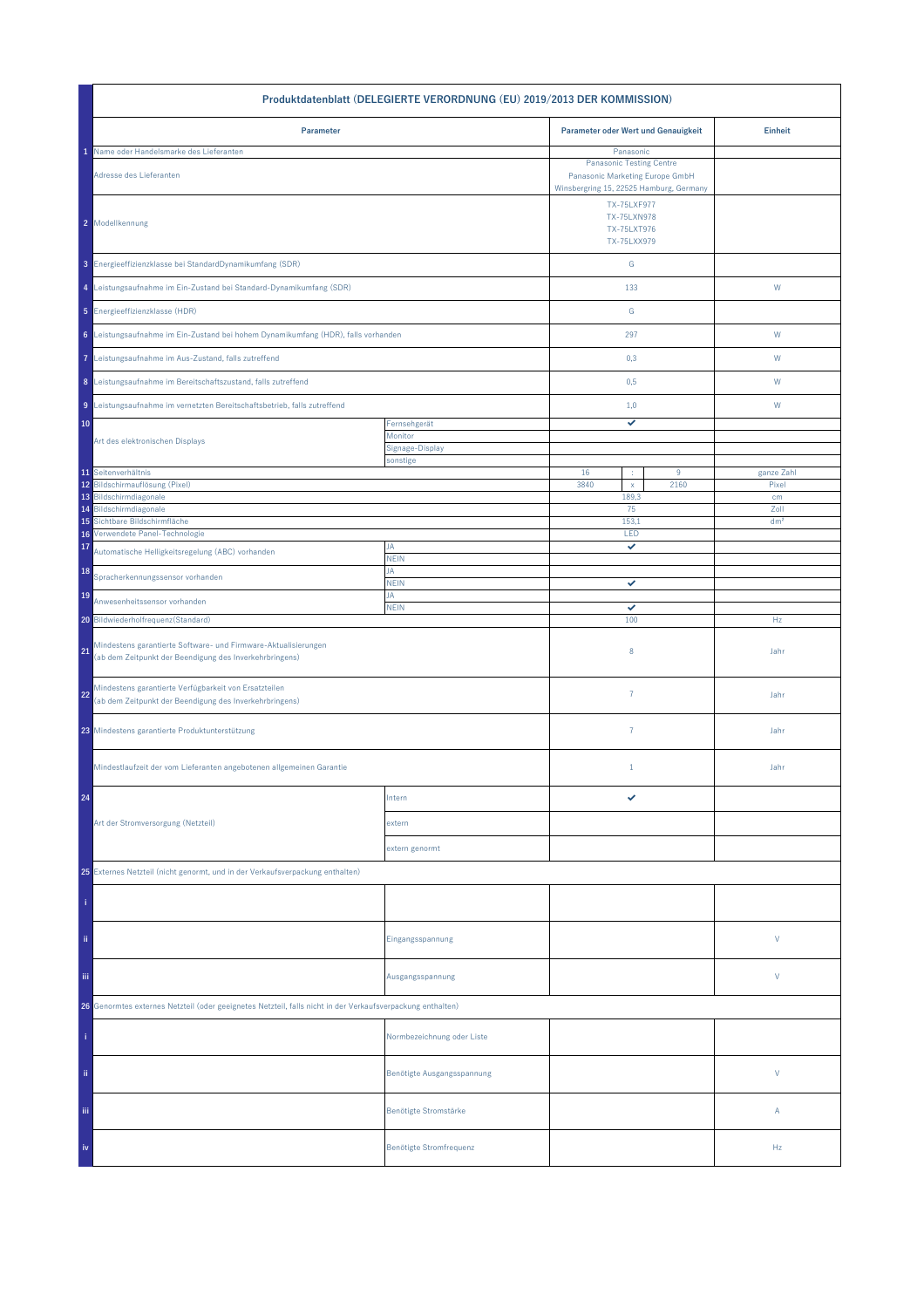| Productinformatieblad (GEDELEGEERDE VERORDENING (EU) 2019/2013 VAN DE COMMISSIE)                                                               |                                |                                                                                                               |                 |  |  |
|------------------------------------------------------------------------------------------------------------------------------------------------|--------------------------------|---------------------------------------------------------------------------------------------------------------|-----------------|--|--|
| Parameter                                                                                                                                      |                                | Parameter of Waarde en precisie                                                                               | <b>Eenheid</b>  |  |  |
| Naam van de leverancier of handelsmerk                                                                                                         |                                | Panasonic                                                                                                     |                 |  |  |
| Adres van de leverancier                                                                                                                       |                                | <b>Panasonic Testing Centre</b><br>Panasonic Marketing Europe GmbH<br>Winsbergring 15, 22525 Hamburg, Germany |                 |  |  |
| 2 Typeaanduiding van het model                                                                                                                 |                                | <b>TX-75LXF977</b><br><b>TX-75LXN978</b><br>TX-75LXT976<br>TX-75LXX979                                        |                 |  |  |
| 3 Energie-efficiëntieklasse voor SDR                                                                                                           |                                | ${\mathbb G}$                                                                                                 |                 |  |  |
| 4 Opgenomen vermogen in de gebruiksstand voor SDR                                                                                              |                                | 133                                                                                                           | W               |  |  |
| 5 Energie-efficiëntieklasse (HDR)                                                                                                              |                                | ${\mathbb G}$                                                                                                 |                 |  |  |
| 6 Opgenomen vermogen in de gebruiksstand in HDR-modus, indien geïmplementeerd                                                                  |                                | 297                                                                                                           | ${\sf W}$       |  |  |
| Opgenomen vermogen in uitstand, indien van toepassing<br>7                                                                                     |                                | 0,3                                                                                                           | W               |  |  |
| 8 Opgenomen vermogen in stand-bystand, indien van toepassing                                                                                   |                                | 0,5                                                                                                           | W               |  |  |
| 9 Opgenomen vermogen in netwerkgebonden stand-bystand, indien van toepassing                                                                   |                                | 1,0                                                                                                           | W               |  |  |
| televisie<br>10                                                                                                                                |                                | ✓                                                                                                             |                 |  |  |
| Categorie elektronisch beeldscherm                                                                                                             | monitor                        |                                                                                                               |                 |  |  |
|                                                                                                                                                | informatiebeeldscherm<br>ander |                                                                                                               |                 |  |  |
| 11 Beeldverhouding                                                                                                                             |                                | 16<br>$9\,$                                                                                                   | geheel getal    |  |  |
| 12<br>Schermresolutie (pixels)                                                                                                                 |                                | 3840<br>2160<br>$\mathsf X$                                                                                   | pixels          |  |  |
| 13 Schermdiagonaal<br>Schermdiagonaal<br>14                                                                                                    |                                | 189,3<br>75                                                                                                   | cm<br>Zoll      |  |  |
| 15 Zichtbaar schermoppervlak                                                                                                                   |                                | 153,1                                                                                                         | dm <sup>2</sup> |  |  |
| Gebruikte platteschermtechnologie<br>16                                                                                                        |                                | LED                                                                                                           |                 |  |  |
| 17<br>Automatische helderheidsregeling (ABC) beschikbaar                                                                                       | JA<br>NEE                      | ✓                                                                                                             |                 |  |  |
| 18<br>Spraakherkenningssensor beschikbaar                                                                                                      | JA<br><b>NEE</b>               | ✓                                                                                                             |                 |  |  |
| 19<br>Aanwezigheidssensor beschikbaar                                                                                                          | JA<br><b>NEE</b>               | ✓                                                                                                             |                 |  |  |
| 20 Beeldverversingsfrequentie (standaard)                                                                                                      |                                | 100                                                                                                           | Hz              |  |  |
| Minimale gegarandeerde beschikbaarheid van software- en firmwareupdates<br>21<br>(vanaf de datum waarop het in de handel brengen is beëindigd) |                                | 8                                                                                                             | Jaar            |  |  |
| Minimale gegarandeerde beschikbaarheid van reserveonderdelen<br>22<br>(vanaf de datum waarop het in de handel brengen is beëindigd)            |                                | $\overline{7}$                                                                                                | Jaar            |  |  |
| 23 Minimale gegarandeerde productondersteuning                                                                                                 |                                | $\overline{7}$                                                                                                | Jaar            |  |  |
| Minimumduur van de door de leverancier geboden algemene garantie                                                                               |                                | $\mathbf{1}$                                                                                                  | Jaar            |  |  |
| 24                                                                                                                                             | Intern                         |                                                                                                               |                 |  |  |
| Type voeding:                                                                                                                                  | Extern                         |                                                                                                               |                 |  |  |
|                                                                                                                                                | Gestandaardiseerd extern       |                                                                                                               |                 |  |  |
| 25 Externe voeding (niet-gestandaardiseerd en in de doos van het product meegeleverd)                                                          |                                |                                                                                                               |                 |  |  |
|                                                                                                                                                |                                |                                                                                                               |                 |  |  |
| ii.                                                                                                                                            | Voedingsspanning               |                                                                                                               | V               |  |  |
| Ϊij                                                                                                                                            | Uitgangsspanning               |                                                                                                               | V               |  |  |
| 26 Externe gestandaardiseerde voeding (of geschikte indien niet in de doos van het product meegeleverd)                                        |                                |                                                                                                               |                 |  |  |
|                                                                                                                                                | Naam van de standaard of lijst |                                                                                                               |                 |  |  |
| ii.                                                                                                                                            | Vereiste uitgangs-spanning     |                                                                                                               | V               |  |  |
| iii.                                                                                                                                           | Vereiste aangelever-de stroom  |                                                                                                               | Α               |  |  |
| iv                                                                                                                                             | Vereiste stroomfrequentie      |                                                                                                               | Hz              |  |  |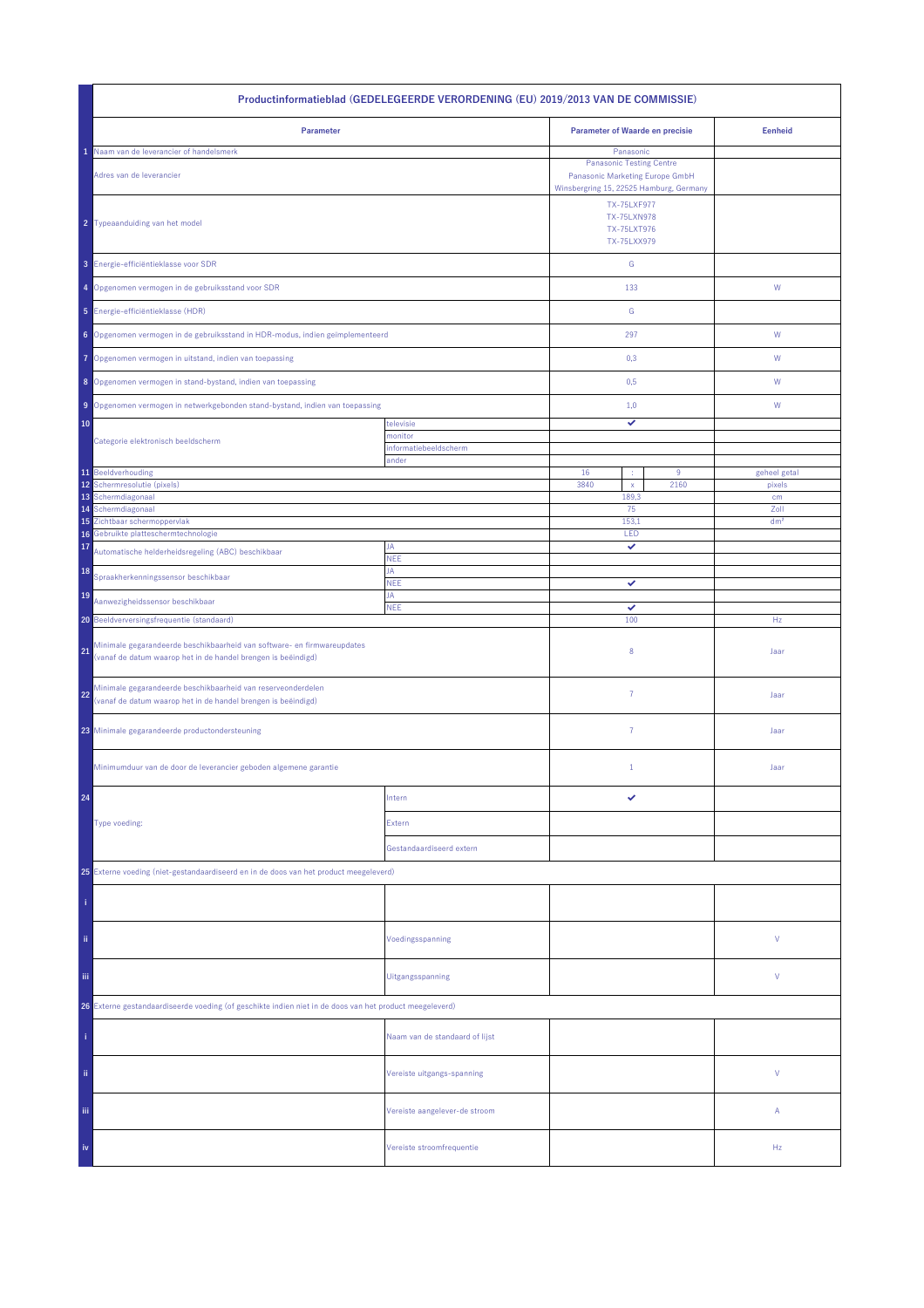|                                                                                                                                                                  | Ficha de información del producto (REGLAMENTO DELEGADO (UE) 2019/2013 DE LA COMISIÓN) |                                                                    |                                                                                                            |                 |
|------------------------------------------------------------------------------------------------------------------------------------------------------------------|---------------------------------------------------------------------------------------|--------------------------------------------------------------------|------------------------------------------------------------------------------------------------------------|-----------------|
| Parámetro                                                                                                                                                        |                                                                                       | Parámetro o valor y precisión                                      |                                                                                                            | <b>Unidad</b>   |
| Nombre o marca del proveedor                                                                                                                                     |                                                                                       | Panasonic                                                          |                                                                                                            |                 |
| Dirección del proveedor                                                                                                                                          |                                                                                       | <b>Panasonic Testing Centre</b><br>Panasonic Marketing Europe GmbH |                                                                                                            |                 |
| 2 Identificador del modelo                                                                                                                                       |                                                                                       |                                                                    | Winsbergring 15, 22525 Hamburg, Germany<br><b>TX-75LXF977</b><br>TX-75LXN978<br>TX-75LXT976<br>TX-75LXX979 |                 |
| 3 Clase de eficiencia energética para el rango dinámico normal (SDR)                                                                                             |                                                                                       | ${\mathsf G}$                                                      |                                                                                                            |                 |
| 4 Demanda de potencia en modo encendido para el rango dinámico normal (SDR)                                                                                      |                                                                                       | 133                                                                |                                                                                                            | W               |
| 5 Clase de eficiencia energética (HDR)                                                                                                                           |                                                                                       | ${\mathbb G}$                                                      |                                                                                                            |                 |
| 6 Demanda de potencia en modo encendido para el alto rango dinámico (HDR), si se implementa                                                                      |                                                                                       | 297                                                                |                                                                                                            | W               |
| Demanda de potencia en modo desactivado, en caso de aplicarse<br>7                                                                                               |                                                                                       | 0,3                                                                |                                                                                                            | W               |
| 8 Demanda de potencia en modo preparado, en caso de aplicarse                                                                                                    |                                                                                       | 0,5                                                                |                                                                                                            | W               |
| 9 Demanda de potencia en modo preparado en red, en caso de aplicarse                                                                                             |                                                                                       | 1,0                                                                |                                                                                                            | W               |
| 10                                                                                                                                                               | televisión                                                                            | ✓                                                                  |                                                                                                            |                 |
| Categoría de pantalla electrónica                                                                                                                                | monitor<br>señalización                                                               |                                                                    |                                                                                                            |                 |
|                                                                                                                                                                  | otra                                                                                  |                                                                    |                                                                                                            |                 |
| 11 Ratio de tamaño                                                                                                                                               |                                                                                       | 16<br>÷                                                            | 9                                                                                                          | entero          |
| Resolución de la pantalla (en píxeles)<br>12<br>Diagonal de la pantalla<br>13                                                                                    |                                                                                       | 3840<br>$\mathsf{x}$<br>189,3                                      | 2160                                                                                                       | pixeles<br>cm   |
| 14 Diagonal de la pantalla                                                                                                                                       |                                                                                       | 75                                                                 |                                                                                                            | pulgadas        |
| Superficie visible de la pantalla<br>15                                                                                                                          |                                                                                       | 153,1                                                              |                                                                                                            | dm <sup>2</sup> |
| Tecnología usada en el panel<br>16                                                                                                                               | SÍ                                                                                    | LED<br>✓                                                           |                                                                                                            |                 |
| 17<br>Control automático de brillo (ABC) disponible                                                                                                              | <b>NO</b><br>SÍ                                                                       |                                                                    |                                                                                                            |                 |
| 18<br>Sensor de reconocimiento vocal disponible<br>19                                                                                                            | NO.<br>SÍ                                                                             | ✓                                                                  |                                                                                                            |                 |
| Sensor de presencia disponible                                                                                                                                   | <b>NO</b>                                                                             | ✓                                                                  |                                                                                                            |                 |
| 20                                                                                                                                                               |                                                                                       | 100                                                                |                                                                                                            | Hz              |
| Disponibilidad mínima garantizada de actualizaciones de software y de firmware<br>21<br>(a partir de la fecha de introducción en el mercado de la última unidad) |                                                                                       | 8                                                                  |                                                                                                            | año             |
| Disponibilidad mínima garantizada de actualizaciones de piezas de recambio<br>22<br>(a partir de la fecha de introducción en el mercado de la última unidad)     |                                                                                       | 7                                                                  |                                                                                                            | año             |
| 23 Disponibilidad mínima garantizada de asistencia para el producto                                                                                              |                                                                                       | $\overline{7}$                                                     |                                                                                                            | año             |
| Duración mínima de la garantía general ofrecida por el proveedor                                                                                                 |                                                                                       | $1\,$                                                              |                                                                                                            | año             |
| 24                                                                                                                                                               | Interna                                                                               | ✓                                                                  |                                                                                                            |                 |
| Tipo de fuente de alimentación:                                                                                                                                  | externa                                                                               |                                                                    |                                                                                                            |                 |
|                                                                                                                                                                  | externa normalizada                                                                   |                                                                    |                                                                                                            |                 |
| 25 Fuente de alimentación externa (no estandarizada e incluida en la caja del producto)                                                                          |                                                                                       |                                                                    |                                                                                                            |                 |
|                                                                                                                                                                  |                                                                                       |                                                                    |                                                                                                            |                 |
| ii.                                                                                                                                                              | Tensión de entrada                                                                    |                                                                    |                                                                                                            | V               |
| Ϊij                                                                                                                                                              | Tensión de salida                                                                     |                                                                    |                                                                                                            | V               |
| Fuente de alimentación externa normalizada (o una adecuada, si no está incluida en la caja del producto)<br>26.                                                  |                                                                                       |                                                                    |                                                                                                            |                 |
|                                                                                                                                                                  | Nombre de la norma o lista                                                            |                                                                    |                                                                                                            |                 |
| ii.                                                                                                                                                              | Tensión de salida requerida                                                           |                                                                    |                                                                                                            | V               |
| Ϊij                                                                                                                                                              | Intensidad de corriente requerida                                                     |                                                                    |                                                                                                            | Α               |
| iv                                                                                                                                                               | Frecuencia de corriente requerida                                                     |                                                                    |                                                                                                            | Hz              |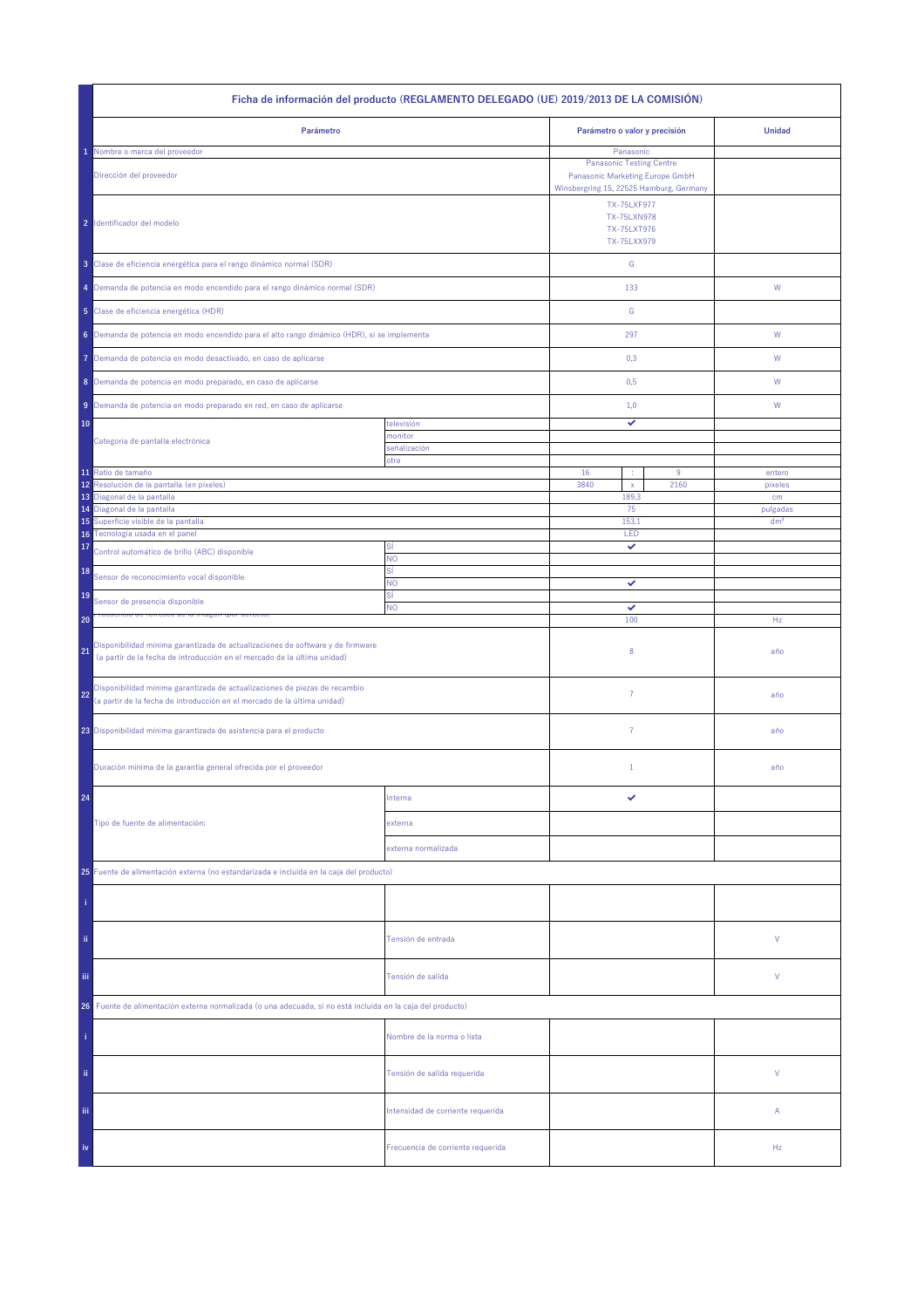| Ficha de informação do produto (REGULAMENTO DELEGADO (UE) 2019/2013 DA COMISSÃO)                                                     |                                      |                                                                                                               |                              |  |  |
|--------------------------------------------------------------------------------------------------------------------------------------|--------------------------------------|---------------------------------------------------------------------------------------------------------------|------------------------------|--|--|
| Parâmetro                                                                                                                            |                                      | Parâmetro ou valor e aproximação                                                                              | <b>Unidade</b>               |  |  |
| Marca comercial ou nome do fornecedor                                                                                                |                                      | Panasonic                                                                                                     |                              |  |  |
| Endereço do fornecedor                                                                                                               |                                      | <b>Panasonic Testing Centre</b><br>Panasonic Marketing Europe GmbH<br>Winsbergring 15, 22525 Hamburg, Germany |                              |  |  |
| 2 Identificador de modelo                                                                                                            |                                      | <b>TX-75LXF977</b><br><b>TX-75LXN978</b><br>TX-75LXT976<br>TX-75LXX979                                        |                              |  |  |
| 3 Classe de eficiência energética em alcance dinâmico normal (SDR)                                                                   |                                      | ${\mathbb G}$                                                                                                 |                              |  |  |
| 4 Consumo de energia no modo ligado em alcance dinâmico normal (SDR)                                                                 |                                      | 133                                                                                                           | W                            |  |  |
| 5 Classe de eficiência energética (HDR)                                                                                              |                                      | ${\mathbb G}$                                                                                                 |                              |  |  |
| 6 Consumo de energia no modo ligado em grande alcance dinâmico (HDR), caso esteja disponível                                         |                                      | 297                                                                                                           | ${\sf W}$                    |  |  |
| Consumo de energia no modo desligado, se aplicável<br>Ô                                                                              |                                      | 0,3                                                                                                           | W                            |  |  |
| 8 Consumo de energia no modo de espera, se aplicável                                                                                 |                                      | 0,5                                                                                                           | W                            |  |  |
| Consumo de energia no modo de espera em rede, se aplicável<br>9                                                                      |                                      | 1,0                                                                                                           | W                            |  |  |
| 10                                                                                                                                   | televisor                            | ✓                                                                                                             |                              |  |  |
| Categoria de ecrã eletrónico                                                                                                         | monitor<br>ecră de sinalização       |                                                                                                               |                              |  |  |
|                                                                                                                                      | outros                               |                                                                                                               |                              |  |  |
| 11 Relação dimensional<br>Resolução do ecrã (píxeis)<br>12                                                                           |                                      | 16<br>$9\,$<br>3840<br>2160<br>$\mathsf X$                                                                    | Números inteiros<br>pixeis   |  |  |
| 13<br>Diagonal do ecrã                                                                                                               |                                      | 189,3                                                                                                         | cm                           |  |  |
| Diagonal do ecrã<br>14<br>Área visível do ecrã<br>15                                                                                 |                                      | 75<br>153,1                                                                                                   | polegadas<br>dm <sup>2</sup> |  |  |
| Tecnologia de painel utilizada<br>16                                                                                                 |                                      | LED                                                                                                           |                              |  |  |
| 17<br>Controlo automático do brilho (CAB) disponível                                                                                 | <b>SIM</b><br>NÃO                    | ✓                                                                                                             |                              |  |  |
| 18<br>Sensor de reconhecimento vocal disponível                                                                                      | <b>SIM</b><br>NÃO                    | ✓                                                                                                             |                              |  |  |
| 19<br>Detetor de presença disponível                                                                                                 | <b>SIM</b><br>NÃO                    | ✓                                                                                                             |                              |  |  |
| 20 Frequência de atualização de imagens (predefinido)                                                                                |                                      | 100                                                                                                           | Hz                           |  |  |
| Disponibilidade mínima garantida de atualizações de software e firmware<br>21<br>(a partir da data de termo da colocação no mercado) |                                      | 8                                                                                                             | Ano                          |  |  |
| Disponibilidade mínima garantida de peças sobressalentes<br>22<br>(a partir da data de termo da colocação no mercado)                |                                      | $\overline{7}$                                                                                                | Ano                          |  |  |
| 23 Garantia mínima de apoio ao produto                                                                                               |                                      | 7                                                                                                             | Ano                          |  |  |
| Duração mínima da garantia geral do fornecedor                                                                                       |                                      | $\mathbf{1}$                                                                                                  | Ano                          |  |  |
| 24                                                                                                                                   | Interna                              |                                                                                                               |                              |  |  |
| Tipo de fonte de alimentação:                                                                                                        | externa                              |                                                                                                               |                              |  |  |
|                                                                                                                                      | externa normalizada                  |                                                                                                               |                              |  |  |
| 25 Fonte de alimentação externa (não normalizada e incluída na embalagem do produto)                                                 |                                      |                                                                                                               |                              |  |  |
|                                                                                                                                      |                                      |                                                                                                               |                              |  |  |
| ii.                                                                                                                                  | Tensão de entrada                    |                                                                                                               | V                            |  |  |
| Ϊij                                                                                                                                  | Tensão de saída                      |                                                                                                               | V                            |  |  |
| 26 Fonte de alimentação externa normalizada (ou adequada, se não estiver incluída na embalagem do produto)                           |                                      |                                                                                                               |                              |  |  |
|                                                                                                                                      | Nome normalizado ou lista            |                                                                                                               |                              |  |  |
| ii.                                                                                                                                  | Requisito de tensão de saída         |                                                                                                               | V                            |  |  |
| Ϊij                                                                                                                                  | Requisito de corrente de alimentação |                                                                                                               | Α                            |  |  |
| iv                                                                                                                                   | Requisito de frequência da corrente  |                                                                                                               | Hz                           |  |  |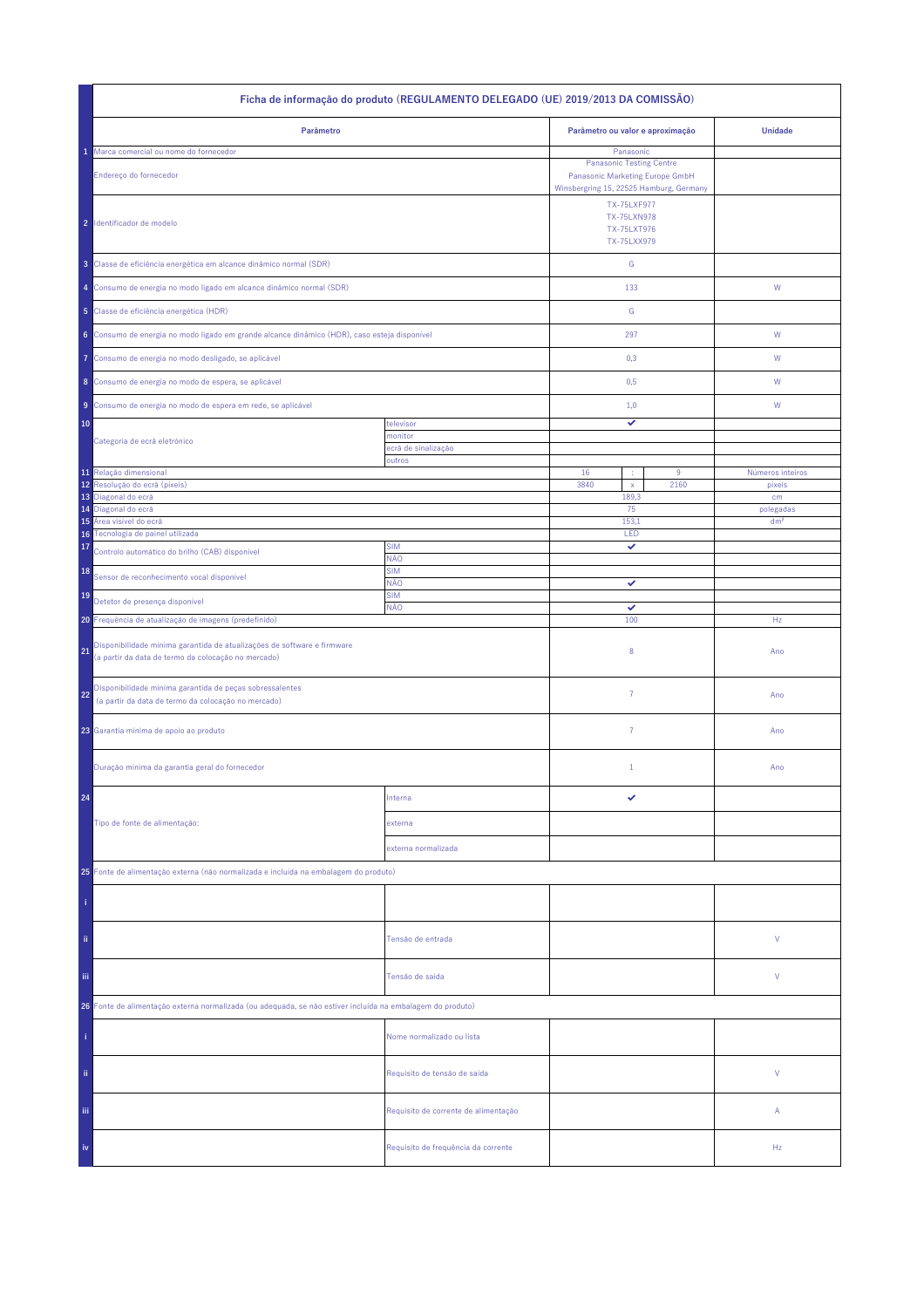|                                                                                                                                | Scheda informativa del prodotto (REGOLAMENTO DELEGATO (UE) 2019/2013 DELLA COMMISSIONE) |                                                                                                     |      |                            |
|--------------------------------------------------------------------------------------------------------------------------------|-----------------------------------------------------------------------------------------|-----------------------------------------------------------------------------------------------------|------|----------------------------|
| Parametro                                                                                                                      |                                                                                         | Parametro o valore e precisione                                                                     |      | Unità                      |
| Nome o marchio del fornitore                                                                                                   |                                                                                         | Panasonic                                                                                           |      |                            |
| Indirizzo del fornitore                                                                                                        |                                                                                         | <b>Panasonic Testing Centre</b><br>Panasonic Marketing Europe GmbH                                  |      |                            |
| 2 Identificativo del modello                                                                                                   |                                                                                         | Winsbergring 15, 22525 Hamburg, Germany<br>TX-75LXF977<br>TX-75LXN978<br>TX-75LXT976<br>TX-75LXX979 |      |                            |
| 3 Classe di efficienza energetica per la gamma dinamica standard (SDR)                                                         |                                                                                         | ${\mathsf G}$                                                                                       |      |                            |
| 4 Potenza assorbita in modo acceso per la gamma dinamica standard (SDR)                                                        |                                                                                         | 133                                                                                                 |      | W                          |
| 5 Classe di efficienza energetica (HDR)                                                                                        |                                                                                         | ${\mathbb G}$                                                                                       |      |                            |
| 6 Potenza assorbita in modo acceso per la gamma dinamica alta (HDR), se pertinente                                             |                                                                                         | 297                                                                                                 |      | W                          |
| Potenza assorbita in modo spento, se applicabile<br>7                                                                          |                                                                                         | 0,3                                                                                                 |      | W                          |
| 8 Potenza assorbita in modo stand-by, se applicabile                                                                           |                                                                                         | 0,5                                                                                                 |      | W                          |
| 9 Potenza assorbita in modo stand-by in rete, se applicabile                                                                   |                                                                                         | 1,0                                                                                                 |      | W                          |
| 10                                                                                                                             | televisore<br>monitor                                                                   | ✓                                                                                                   |      |                            |
| Tipo di display elettronico                                                                                                    | segnaletica                                                                             |                                                                                                     |      |                            |
| 11 Rapporto dimensioni                                                                                                         | altro                                                                                   | 16<br>÷                                                                                             | 9    | numero intero              |
| Risoluzione dello schermo (pixel)<br>12                                                                                        |                                                                                         | 3840<br>$\mathsf X$                                                                                 | 2160 | pixel                      |
| 13 Diagonale dello schermo                                                                                                     |                                                                                         | 189,3                                                                                               |      | cm                         |
| 14 Diagonale dello schermo<br>Superficie visibile dello schermo<br>15                                                          |                                                                                         | 75<br>153,1                                                                                         |      | pollici<br>dm <sup>2</sup> |
| Tecnologia del pannello<br>16                                                                                                  |                                                                                         | LED                                                                                                 |      |                            |
| 17<br>Controllo automatico della luminosità (ABC) disponibile                                                                  | SÌ<br>NO.                                                                               | ✓                                                                                                   |      |                            |
| 18<br>Sensore di riconoscimento vocale disponibile                                                                             | sì<br>NO.                                                                               | ✓                                                                                                   |      |                            |
| 19<br>Sensore di rilevamento di presenza disponibile                                                                           | sì                                                                                      |                                                                                                     |      |                            |
| 20 Tasso di frequenza di aggiornamento dell'immagine (predefinito)                                                             | <b>NO</b>                                                                               | ✓<br>100                                                                                            |      | Hz                         |
| Disponibilità minima garantita degli aggiornamenti di software e firmware<br>21<br>(dalla data di fine immissione sul mercato) |                                                                                         | $\,$ 8 $\,$                                                                                         |      | Anno                       |
| Disponibilità minima garantita delle parti di ricambio<br>22<br>(dalla data di fine del collocamento sul mercato)              |                                                                                         | $\overline{7}$                                                                                      |      | Anno                       |
| 23 Assistenza tecnica minima garantita per il prodotto :                                                                       |                                                                                         | $\overline{7}$                                                                                      |      | Anno                       |
| Durata minima della garanzia generale offerta dal fornitore                                                                    |                                                                                         | $1\,$                                                                                               |      | Anno                       |
| 24                                                                                                                             | Interno                                                                                 | ✓                                                                                                   |      |                            |
| Tipo di alimentatore                                                                                                           | esterno                                                                                 |                                                                                                     |      |                            |
|                                                                                                                                | esterno standardizzato                                                                  |                                                                                                     |      |                            |
| 25 Alimentatore esterno (non standardizzato e incluso nell'imballaggio del prodotto)                                           |                                                                                         |                                                                                                     |      |                            |
|                                                                                                                                |                                                                                         |                                                                                                     |      |                            |
| ii.                                                                                                                            | Tensione d'ingresso:                                                                    |                                                                                                     |      | V                          |
| iii.                                                                                                                           | Tensione di uscita                                                                      |                                                                                                     |      | V                          |
| 26 Alimentatore esterno standardizzato (o alimentatore esterno adatto se non incluso nell'imballaggio del prodotto)            |                                                                                         |                                                                                                     |      |                            |
|                                                                                                                                | Nome standard o elenco                                                                  |                                                                                                     |      |                            |
| ii.                                                                                                                            | Tensione in uscita necessaria                                                           |                                                                                                     |      | V                          |
| Ϊij                                                                                                                            | Intensità di corrente necessaria                                                        |                                                                                                     |      | Α                          |
| iv                                                                                                                             | Frequenza di corrente necessaria                                                        |                                                                                                     |      | Hz                         |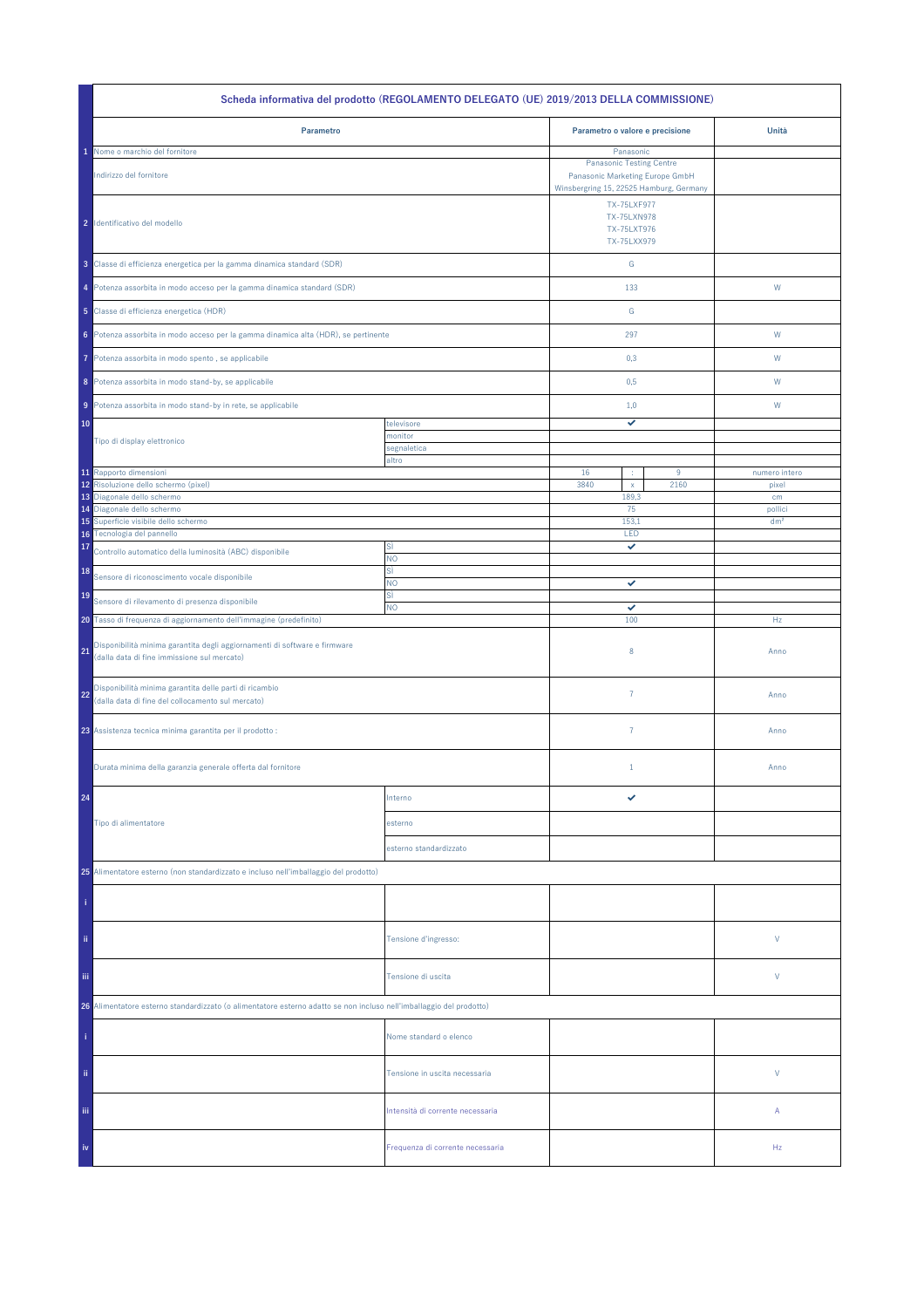| Produktinformationsblad (KOMMISSIONENS DELEGERADE FÖRORDNING (EU) 2019/2013)                                                                                 |                              |                                                                                                                            |    |                 |  |
|--------------------------------------------------------------------------------------------------------------------------------------------------------------|------------------------------|----------------------------------------------------------------------------------------------------------------------------|----|-----------------|--|
| Parameter                                                                                                                                                    |                              | Parameter eller värde och precision                                                                                        |    | <b>Enhet</b>    |  |
| Leverantörens namn eller varumärke<br>Leverantörens adress                                                                                                   |                              | Panasonic<br><b>Panasonic Testing Centre</b><br>Panasonic Marketing Europe GmbH<br>Winsbergring 15, 22525 Hamburg, Germany |    |                 |  |
| 2 Modellbeteckning                                                                                                                                           |                              | <b>TX-75LXF977</b><br>TX-75LXN978<br>TX-75LXT976<br>TX-75LXX979                                                            |    |                 |  |
| 3 Energieffektivitetsklass för SDR (Standard Dynamic Range)                                                                                                  |                              | ${\mathsf G}$                                                                                                              |    |                 |  |
| 4 Effektbehov i påläge för SDR (Standard Dynamic Range)                                                                                                      |                              | 133                                                                                                                        |    | ${\mathsf W}$   |  |
| 5 Energieffektivitetsklass för HDR (High Definition Range)                                                                                                   |                              | ${\mathbb G}$                                                                                                              |    |                 |  |
| 6 Effektbehov i påläge för HDR (High Dynamic Range), om sådan finns                                                                                          |                              | 297                                                                                                                        |    | W               |  |
| 7 Effektbehov i frånläge, i tillämpliga fall                                                                                                                 |                              | 0,3                                                                                                                        |    | W               |  |
| 8 Effektbehov i standbyläge, i tillämpliga fall                                                                                                              |                              | 0,5                                                                                                                        |    | W               |  |
| 9 Effektbehov i nätverksanslutet standbyläge, i tillämpliga fall                                                                                             |                              | 1,0                                                                                                                        |    | W               |  |
| 10                                                                                                                                                           | tv-apparat<br>datorskärm     | ✓                                                                                                                          |    |                 |  |
| Kategori av elektronisk bildskärm                                                                                                                            | skyltningsskärm              |                                                                                                                            |    |                 |  |
| 11 Höjd-breddförhållande                                                                                                                                     | övriga                       | 16<br>$9\,$<br>÷                                                                                                           |    | Heltal          |  |
| 12 Skärmupplösning (pixlar)<br>13 Skärmdiagonal                                                                                                              |                              | 3840<br>2160<br>$\mathsf{x}$<br>189,3                                                                                      |    | Pixlar<br>cm    |  |
| Skärmdiagonal<br>14                                                                                                                                          |                              |                                                                                                                            | 75 | tum             |  |
| Synlig bildskärmsarea<br>15<br>Bildskärmsteknik<br>16                                                                                                        |                              | 153,1<br>LED                                                                                                               |    | dm <sup>2</sup> |  |
| 17<br>Automatisk ljusstyrkereglering (ABC) tillgänglig                                                                                                       | JA                           | ✓                                                                                                                          |    |                 |  |
| 18<br>Sensor för taligenkänning tillgänglig                                                                                                                  | <b>NEJ</b><br>JA             |                                                                                                                            |    |                 |  |
| 19                                                                                                                                                           | <b>NEJ</b><br>JA             | ✓                                                                                                                          |    |                 |  |
| Närvarosensor tillgänglig<br>20 Bilduppdateringsfrekvens (standard)                                                                                          | <b>NEJ</b>                   | ✓<br>100                                                                                                                   |    | Hz              |  |
| Minsta garanterade tillgång till uppdateringar av fast programvara och annan programvara<br>21<br>(från och med den dag då utsläppandet på marknaden upphör) |                              | 8                                                                                                                          |    | År              |  |
| Minsta garanterad tillgång till reservdelar<br>22<br>(från och med den dag då utsläppandet på marknaden upphör)                                              |                              | $\overline{7}$                                                                                                             |    | År              |  |
| 23 Minsta garanterade produktsupport                                                                                                                         |                              | $\overline{7}$                                                                                                             |    | År              |  |
| Kortaste giltighetsperiod för leverantörens garanti                                                                                                          |                              | $\mathbf{1}$                                                                                                               |    | År              |  |
| 24                                                                                                                                                           | internt                      | ✓                                                                                                                          |    |                 |  |
| Typ av strömförsörjning (nätaggregat)                                                                                                                        | externt                      |                                                                                                                            |    |                 |  |
|                                                                                                                                                              | standardiserat externt       |                                                                                                                            |    |                 |  |
| 25 Ej standardiserat externt nätaggregat (som finns med i förpackningen)                                                                                     |                              |                                                                                                                            |    |                 |  |
|                                                                                                                                                              |                              |                                                                                                                            |    |                 |  |
| ii.                                                                                                                                                          | Ingående spänning            |                                                                                                                            |    | ٧               |  |
| Ϊij                                                                                                                                                          | Utgående spänning            |                                                                                                                            |    | ٧               |  |
| 26 Standardiserat externt nätaggregat (eller lämpligt sådant om det inte finns med i produktens förpackning)                                                 |                              |                                                                                                                            |    |                 |  |
|                                                                                                                                                              | Namn på standard eller lista |                                                                                                                            |    |                 |  |
| ii.                                                                                                                                                          | Krav på utgående spänning    |                                                                                                                            |    | V               |  |
| Ϊij                                                                                                                                                          | Krav på utgående strömstyrka |                                                                                                                            |    | Α               |  |
| iv                                                                                                                                                           | Krav på strömmens frekvens   |                                                                                                                            |    | Hz              |  |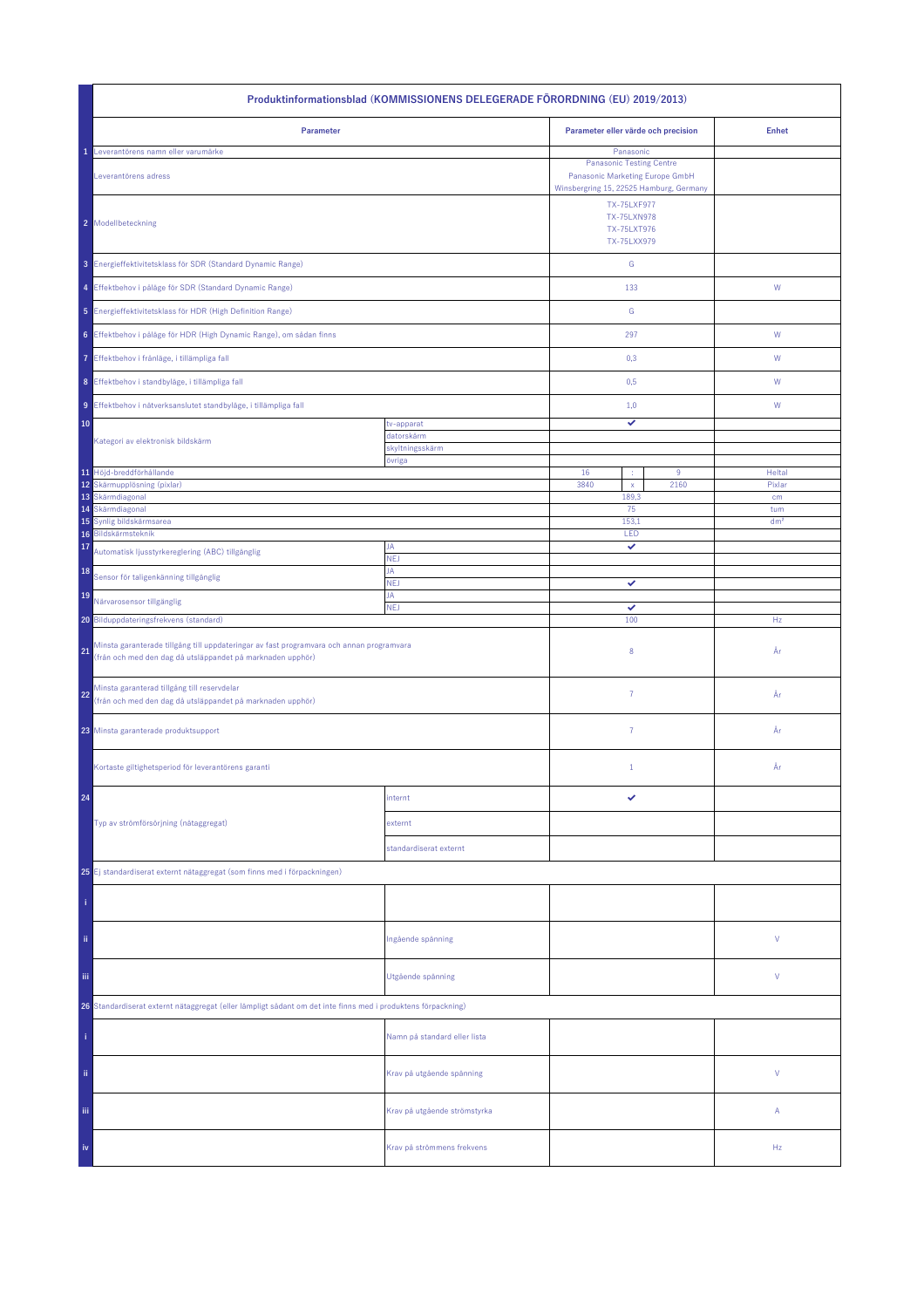| Produktdatablad (KOMMISSIONENS DELEGEREDE FORORDNING (EU) 2019/2013)                                                 |                                 |                                                                                                               |                   |  |  |
|----------------------------------------------------------------------------------------------------------------------|---------------------------------|---------------------------------------------------------------------------------------------------------------|-------------------|--|--|
| Parameter                                                                                                            |                                 | Parameter eller værdi og præcisering                                                                          | <b>Enhed</b>      |  |  |
| Leverandørens navn eller varemærke                                                                                   |                                 | Panasonic                                                                                                     |                   |  |  |
| Leverandørens adresse                                                                                                |                                 | <b>Panasonic Testing Centre</b><br>Panasonic Marketing Europe GmbH<br>Winsbergring 15, 22525 Hamburg, Germany |                   |  |  |
| 2 Modelidentifikation                                                                                                |                                 | <b>TX-75LXF977</b><br><b>TX-75LXN978</b><br>TX-75LXT976<br>TX-75LXX979                                        |                   |  |  |
| 3 Energieffektivitetsklasse i standard dynamikområde (SDR)                                                           |                                 | ${\mathbb G}$                                                                                                 |                   |  |  |
| 4 Effektforbrug i tændt tilstand i standard dynamikområde (SDR)                                                      |                                 | 133                                                                                                           | W                 |  |  |
| 5 Energieffektivitetsklasse (HDR)                                                                                    |                                 | ${\mathbb G}$                                                                                                 |                   |  |  |
| 6 Effektforbrug i tændt tilstand i højt dynamikområde (HDR), hvis dette er implementeret                             |                                 | 297                                                                                                           | ${\sf W}$         |  |  |
| 7 Effektforbrug i slukket tilstand, hvis relevant                                                                    |                                 | 0,3                                                                                                           | W                 |  |  |
| 8 Effektforbrug i standbytilstand, hvis relevant                                                                     |                                 | 0,5                                                                                                           | W                 |  |  |
| 9 Effektforbrug i netværksforbundet standbytilstand, hvis relevant                                                   |                                 | 1,0                                                                                                           | W                 |  |  |
| 10                                                                                                                   | fjernsyn                        | ✓                                                                                                             |                   |  |  |
| Elektronisk skærmkategori                                                                                            | monitor<br>informationsskærm    |                                                                                                               |                   |  |  |
|                                                                                                                      | andre                           |                                                                                                               |                   |  |  |
| 11 Størrelsesforhold<br>12<br>Skærmopløsning (pixel)                                                                 |                                 | 16<br>$9\,$<br>×<br>3840<br>2160<br>$\mathsf{x}$                                                              | hele tal<br>pixel |  |  |
| 13 Skærmdiagonal                                                                                                     |                                 | 189,3                                                                                                         | cm                |  |  |
| Skærmdiagonal<br>14                                                                                                  |                                 | 75                                                                                                            | tommer            |  |  |
| 15<br>Synligt skærmareal<br>16 Anvendt panelteknologi                                                                |                                 | 153,1<br>LED                                                                                                  | dm <sup>2</sup>   |  |  |
| 17<br>Automatisk lysstyrkekontrol (ABC)                                                                              | JA<br>NEJ                       | ✓                                                                                                             |                   |  |  |
| 18<br>Stemmegenkendelsessensor                                                                                       | JA<br><b>NEJ</b>                | ✓                                                                                                             |                   |  |  |
| 19<br>Tilstedeværelsessensor                                                                                         | JA<br><b>NEJ</b>                | ✓                                                                                                             |                   |  |  |
| 20 Opdateringsfrekvens (standard)                                                                                    |                                 | 100                                                                                                           | Hz                |  |  |
| Garanteret minimumsadgang til software og firmwareopdateringer<br>21<br>(fra datoen for afslutning af markedsføring) |                                 | 8                                                                                                             | år                |  |  |
| Garanteret minimumsadgang til reservedele<br>22<br>(fra datoen for afslutning af markedsføring)                      |                                 | $\overline{7}$                                                                                                | år                |  |  |
| 23 Garanteret minimumsadgang til produktsupport                                                                      |                                 | $\overline{7}$                                                                                                | år                |  |  |
| Mindstevarigheden af den garanti, som leverandøren tilbyder                                                          |                                 | $\mathbf{1}$                                                                                                  | år                |  |  |
| 24                                                                                                                   | Internal                        | ✓                                                                                                             |                   |  |  |
| Strømforsyningstype                                                                                                  | External                        |                                                                                                               |                   |  |  |
|                                                                                                                      | <b>Standardised external</b>    |                                                                                                               |                   |  |  |
| 25 Ekstern strømforsyning (ikkestandardiseret og indeholdt i produktboksen)                                          |                                 |                                                                                                               |                   |  |  |
|                                                                                                                      |                                 |                                                                                                               |                   |  |  |
| ii.                                                                                                                  | Indgangsspænding                |                                                                                                               | V                 |  |  |
| Ϊij                                                                                                                  | Udgangsspænding                 |                                                                                                               | V                 |  |  |
| 26 Standardiseret ekstern strømforsyning (eller egnet, hvis ikke leveret med produktet)                              |                                 |                                                                                                               |                   |  |  |
|                                                                                                                      | Standardbetegnelse eller -liste |                                                                                                               |                   |  |  |
| ii.                                                                                                                  | Påkrævet udgangsspænding        |                                                                                                               | V                 |  |  |
| iii.                                                                                                                 | Påkrævet strømstyrke            |                                                                                                               | Α                 |  |  |
| iv                                                                                                                   | Påkrævet frekvens               |                                                                                                               | Hz                |  |  |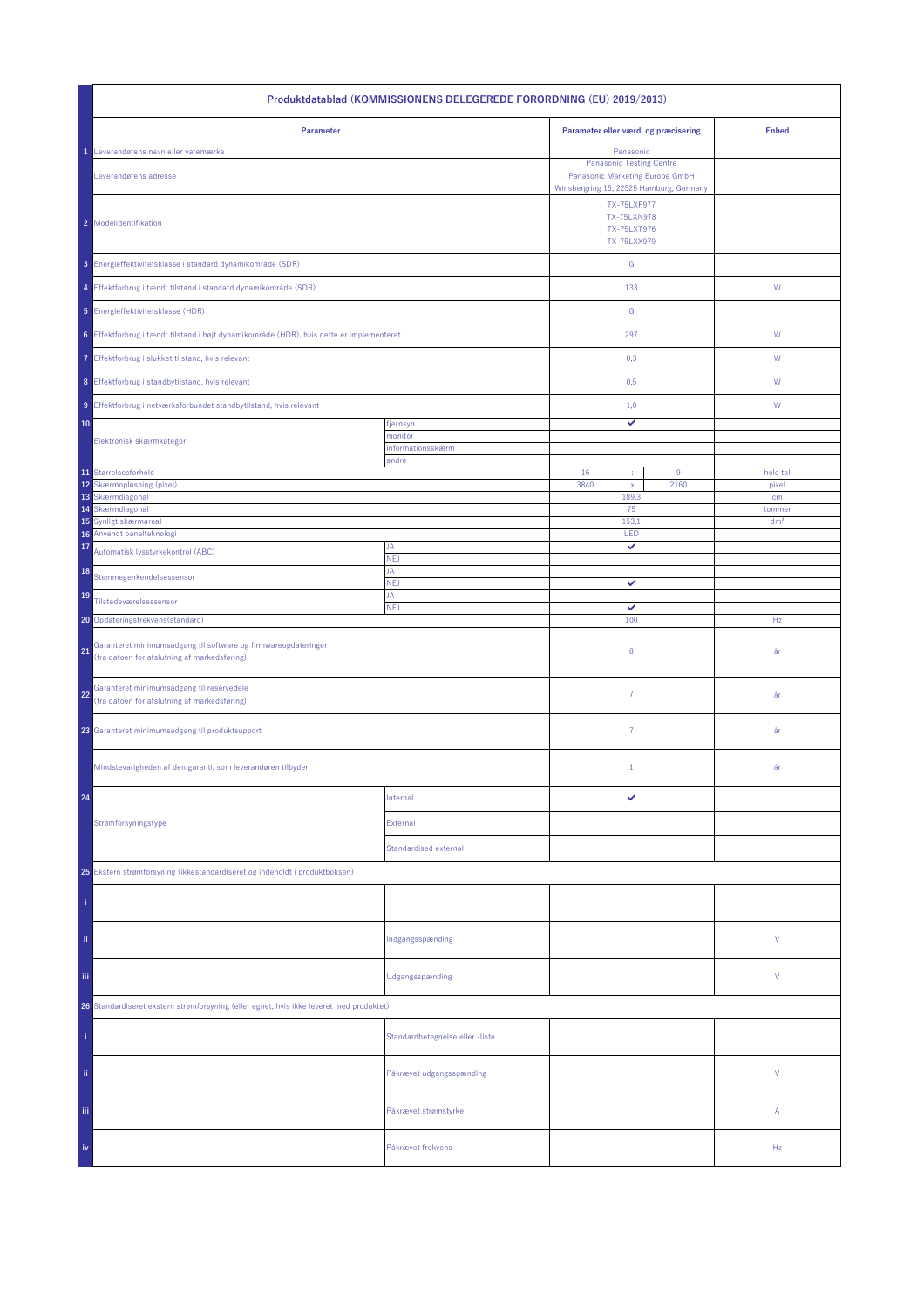| Produkt informasjonsark (EU-forordning 2019/2013)                                                                       |                           |                                                                        |                                                                                                               |                 |
|-------------------------------------------------------------------------------------------------------------------------|---------------------------|------------------------------------------------------------------------|---------------------------------------------------------------------------------------------------------------|-----------------|
| Parameter                                                                                                               |                           | Parameter eller verdi og presisjon                                     |                                                                                                               | <b>Enhet</b>    |
| Leverandørens navn eller varemerke                                                                                      |                           | Panasonic                                                              |                                                                                                               |                 |
| Leverandørens adresse                                                                                                   |                           |                                                                        | <b>Panasonic Testing Centre</b><br>Panasonic Marketing Europe GmbH<br>Winsbergring 15, 22525 Hamburg, Germany |                 |
| 2 Modellidentifikator                                                                                                   |                           | <b>TX-75LXF977</b><br><b>TX-75LXN978</b><br>TX-75LXT976<br>TX-75LXX979 |                                                                                                               |                 |
| 3 Energieffektivitetsklasse for Standard Dynamisk Rekkevidde (SDR)                                                      |                           | ${\mathsf G}$                                                          |                                                                                                               |                 |
| 4 På-modus strømbehov for Standard Dynamisk Rekkevidde (SDR)                                                            |                           | 133                                                                    |                                                                                                               | ${\sf W}$       |
| 5 Energieffektivitetsklasse (HDR)                                                                                       |                           | ${\mathsf G}$                                                          |                                                                                                               |                 |
| 6 På-modus strømbehov i Høyt Dynamisk Område (HDR) modus, hvis implementert                                             |                           | 297                                                                    |                                                                                                               | ${\mathsf W}$   |
| 7 Av-modus, strømbehov, hvis aktuelt                                                                                    |                           | 0,3                                                                    |                                                                                                               | W               |
| 8 Standby-modus strømbehov, hvis aktuelt                                                                                |                           | 0,5                                                                    |                                                                                                               | W               |
| 9 Nettverks standby-modus strømbehov, hvis aktuelt                                                                      |                           | 1,0                                                                    |                                                                                                               | W               |
| 10                                                                                                                      | fjernsyn                  | ✓                                                                      |                                                                                                               |                 |
| Elektronisk display kategori                                                                                            | monitor                   |                                                                        |                                                                                                               |                 |
|                                                                                                                         | skilt<br>annet            |                                                                        |                                                                                                               |                 |
| 11 Størrelsesforhold                                                                                                    |                           | 16<br>÷                                                                | 9                                                                                                             | heltallige      |
| 12 Skjermoppløsning (piksler)<br>13 Skjermdiagonal                                                                      |                           | 3840<br>$\bar{\mathbf{x}}$<br>189,3                                    | 2160                                                                                                          | piksler<br>cm   |
| 14 Skjermdiagonal                                                                                                       |                           | 75                                                                     |                                                                                                               | tommer          |
| 15 Synlig skjermområde                                                                                                  |                           | 153,1                                                                  |                                                                                                               | dm <sup>2</sup> |
| Brukt panelteknologi<br>16<br>17                                                                                        | JA                        | LED<br>✓                                                               |                                                                                                               |                 |
| Automatisk lysstyrkekontroll (ABC) tilgjengelig                                                                         | <b>NEI</b>                |                                                                        |                                                                                                               |                 |
| 18<br>Stemmegjenkjenningssensor tilgjengelig                                                                            | JA<br><b>NEI</b>          | ✓                                                                      |                                                                                                               |                 |
| 19<br>Tilstedeværelsessensor tilgjengelig                                                                               | JA<br><b>NEI</b>          | ✓                                                                      |                                                                                                               |                 |
| 20 Frekvens for bildeoppdatering (misligholde)                                                                          |                           | 100                                                                    |                                                                                                               | Hz              |
| Minimum garantert tilgang til programvare- og fastvareoppdateringer<br>21<br>(fra slutten av markedsføringstidspunktet) |                           | 8                                                                      |                                                                                                               | År              |
| Minimum garantert tilgang til reservedeler<br>22<br>(fra slutten av markedsføringstidspunktet)                          |                           | $\overline{7}$                                                         |                                                                                                               | År              |
| 23 Minimum garantert produktstøtte                                                                                      |                           | 7                                                                      |                                                                                                               | År              |
| Minimum varighet av den generelle garantien som tilbys av leverandøren                                                  |                           | $1\,$                                                                  |                                                                                                               | År              |
| 24                                                                                                                      | Intern                    | ✓                                                                      |                                                                                                               |                 |
| Type strømforsyning                                                                                                     | ekstern                   |                                                                        |                                                                                                               |                 |
|                                                                                                                         | standardisert ekstern     |                                                                        |                                                                                                               |                 |
| 25 Ekstern strømforsyning (ikke standardisert og inkludert i produktboksen)                                             |                           |                                                                        |                                                                                                               |                 |
|                                                                                                                         |                           |                                                                        |                                                                                                               |                 |
|                                                                                                                         |                           |                                                                        |                                                                                                               |                 |
| ii.                                                                                                                     | Inngangsspenning          |                                                                        |                                                                                                               | V               |
| iii.                                                                                                                    | Utgangsspenning           |                                                                        |                                                                                                               | V               |
| 26 Ekstern standard egnet strømforsyning (hvis ikke inkludert i produktboksen)                                          |                           |                                                                        |                                                                                                               |                 |
|                                                                                                                         | Standard navn eller liste |                                                                        |                                                                                                               |                 |
| ii.                                                                                                                     | Krevd utgangsspenning     |                                                                        |                                                                                                               | V               |
| Ϊij                                                                                                                     | Krevd levert strøm        |                                                                        |                                                                                                               | Α               |
| iv                                                                                                                      | Krevd strømfrekvens       |                                                                        |                                                                                                               | Hz              |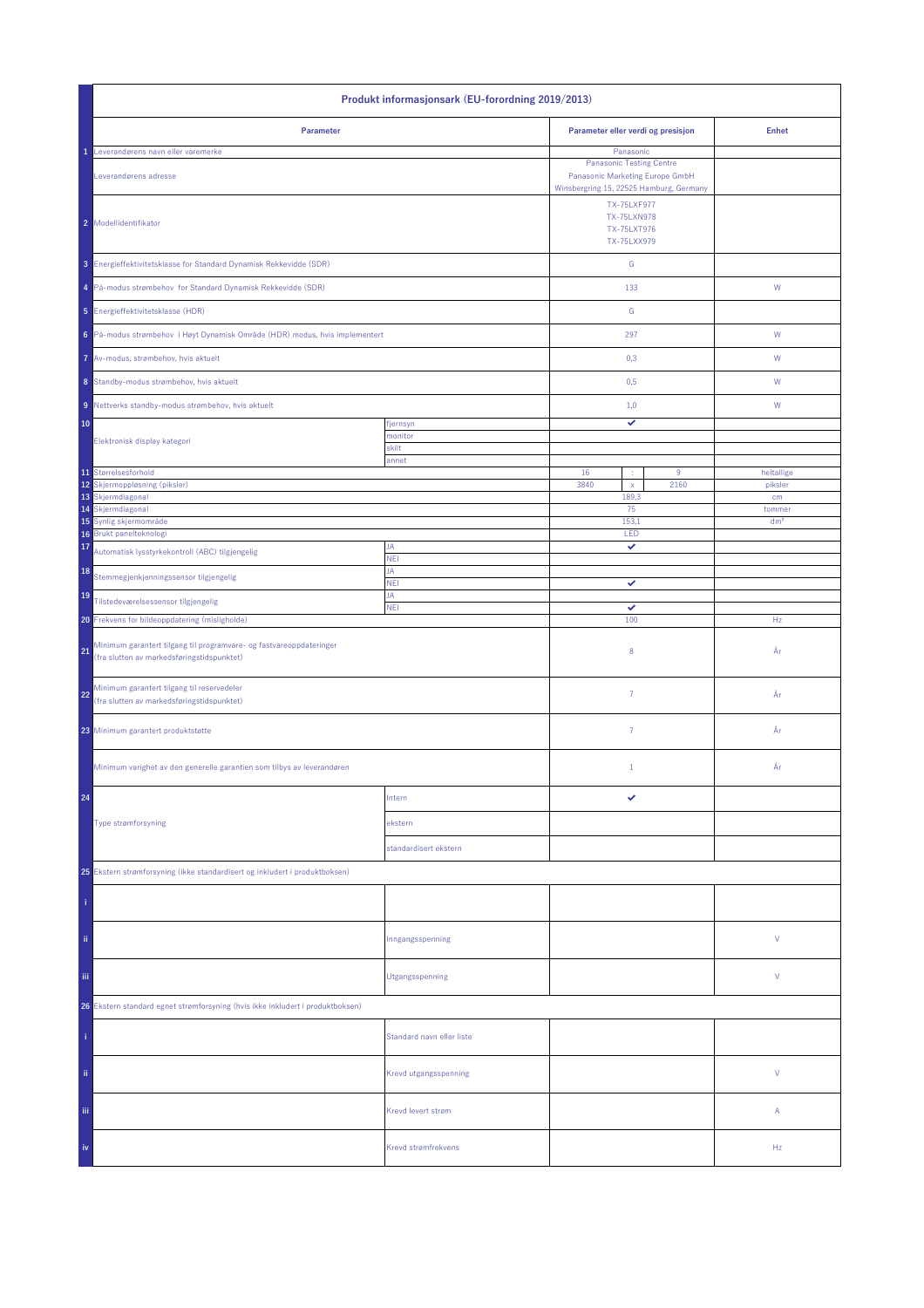| Tuoteseloste (KOMISSION DELEGOITU ASETUS (EU) 2019/2013)                                                                                                 |                            |                                                                            |                    |                           |  |
|----------------------------------------------------------------------------------------------------------------------------------------------------------|----------------------------|----------------------------------------------------------------------------|--------------------|---------------------------|--|
| Parametri                                                                                                                                                |                            | Parametri tai arvo ja tarkkuus                                             |                    | Yksikkö                   |  |
| Tavarantoimittajan nimi tai tavaramerkki                                                                                                                 |                            | Panasonic<br><b>Panasonic Testing Centre</b>                               |                    |                           |  |
| Tavarantoimittajan osoite                                                                                                                                |                            | Panasonic Marketing Europe GmbH<br>Winsbergring 15, 22525 Hamburg, Germany |                    |                           |  |
|                                                                                                                                                          |                            |                                                                            | <b>TX-75LXF977</b> |                           |  |
| 2 Mallitunniste                                                                                                                                          |                            | TX-75LXN978<br><b>TX-75LXT976</b>                                          |                    |                           |  |
|                                                                                                                                                          |                            | TX-75LXX979                                                                |                    |                           |  |
| 3 Energiatehokkuusluokka vakiotason dynamiikka-alueella (SDR)                                                                                            |                            | ${\mathsf G}$                                                              |                    |                           |  |
| 4 Tehontarve päällä-tilassa vakiotason dynamiikka-alueella (SDR)                                                                                         |                            | 133                                                                        |                    | W                         |  |
| 5 Energiatehokkuusluokka (HDR)                                                                                                                           |                            | G                                                                          |                    |                           |  |
| 6 Tehontarve päällä-tilassa korkealla dynamiikka-alueella (HDR), jos käytössä                                                                            |                            | 297                                                                        |                    | W                         |  |
| Tehontarve poissa päältä -tilassa, tarvittaessa                                                                                                          |                            | 0,3                                                                        |                    | W                         |  |
| 8 Tehontarve valmiustilassa, tarvittaessa                                                                                                                |                            | 0,5                                                                        |                    | W                         |  |
| 9 Tehontarve verkkovalmiustilassa, tarvittaessa                                                                                                          |                            | 1,0                                                                        |                    | W                         |  |
| 10                                                                                                                                                       | televisio                  | ✓                                                                          |                    |                           |  |
| Elektronisen näytön luokka                                                                                                                               | monitori<br>ilmoitusnäyttö |                                                                            |                    |                           |  |
| 11 Kokosuhde                                                                                                                                             | muu                        | 16<br>÷                                                                    | 9                  | kokonaisluku              |  |
| 12 Näyttöruudun resoluutio (pikseliä)                                                                                                                    |                            | 3840<br>$\bar{\mathbf{x}}$                                                 | 2160               | pikseliä                  |  |
| 13 Näyttöruudun läpimitta                                                                                                                                |                            | 189,3<br>75                                                                |                    | cm                        |  |
| 14 Näyttöruudun läpimitta<br>15 Näkyvissä oleva näyttöruudun pinta-ala                                                                                   |                            | 153,1                                                                      |                    | tuumaa<br>dm <sup>2</sup> |  |
| Käytetty paneeliteknologia<br>16                                                                                                                         |                            | LED                                                                        |                    |                           |  |
| 17<br>Automaattinen kirkkaudensäätö käytettävissä                                                                                                        | KYLLÄ<br>EI.               | ✓                                                                          |                    |                           |  |
| 18<br>Puheentunnistin käytettävissä                                                                                                                      | KYLLÄ<br>EI.               | ✓                                                                          |                    |                           |  |
| 19<br>Läsnäolotunnistin käytettävissä                                                                                                                    | KYLLÄ<br>EI.               | ✓                                                                          |                    |                           |  |
| 20 Kuvan virkistystaajuus (oletusarvo)                                                                                                                   |                            | 100                                                                        |                    | Hz                        |  |
| Kiinteiden ohjelmistojen ja muiden ohjelmistojen päivitysten taattu vähimmäissaatavuus<br>21<br>(viimeisen markkinoille saattamisen päivämäärän jälkeen) |                            | 8                                                                          |                    | Vuosi                     |  |
| Varaosien taattu vähimmäissaatavuus<br>22<br>(viimeisen markkinoille saattamisen päivämäärän jälkeen)                                                    |                            | $\overline{7}$                                                             |                    | Vuosi                     |  |
| 23 Tuotetuen taattu vähimmäissaatavuus                                                                                                                   |                            | $\overline{7}$                                                             |                    | Vuosi                     |  |
| Tavarantoimittajan tarjoaman takuun vähimmäiskesto                                                                                                       |                            | $\mathbf{1}$                                                               |                    | Vuosi                     |  |
| 24                                                                                                                                                       | Sisäinen                   | ✓                                                                          |                    |                           |  |
| Teholähteen tyyppi:                                                                                                                                      | ulkoinen                   |                                                                            |                    |                           |  |
|                                                                                                                                                          | standardoitu ulkoinen      |                                                                            |                    |                           |  |
| 25<br>Ulkoinen teholähde (standardoimaton ja sisältyy tuotepakkaukseen)                                                                                  |                            |                                                                            |                    |                           |  |
|                                                                                                                                                          |                            |                                                                            |                    |                           |  |
|                                                                                                                                                          |                            |                                                                            |                    |                           |  |
| ii,                                                                                                                                                      | Syöttöjännite              |                                                                            |                    | V                         |  |
| Ϊij                                                                                                                                                      | Lähtöjännite               |                                                                            |                    | V                         |  |
| 26 Standardoitu ulkoinen teholähde (tai soveltuva teholähde, jos se ei sisälly tuotepakkaukseen)                                                         |                            |                                                                            |                    |                           |  |
|                                                                                                                                                          | Standardin nimi tai lista  |                                                                            |                    |                           |  |
| ii.                                                                                                                                                      | Vaadittu lähtöjännite      |                                                                            |                    | V                         |  |
| iii.                                                                                                                                                     | Vaadittu virran voimakkuus |                                                                            |                    | Α                         |  |
| iv                                                                                                                                                       | Vaadittu virran taajuus    |                                                                            |                    | Hz                        |  |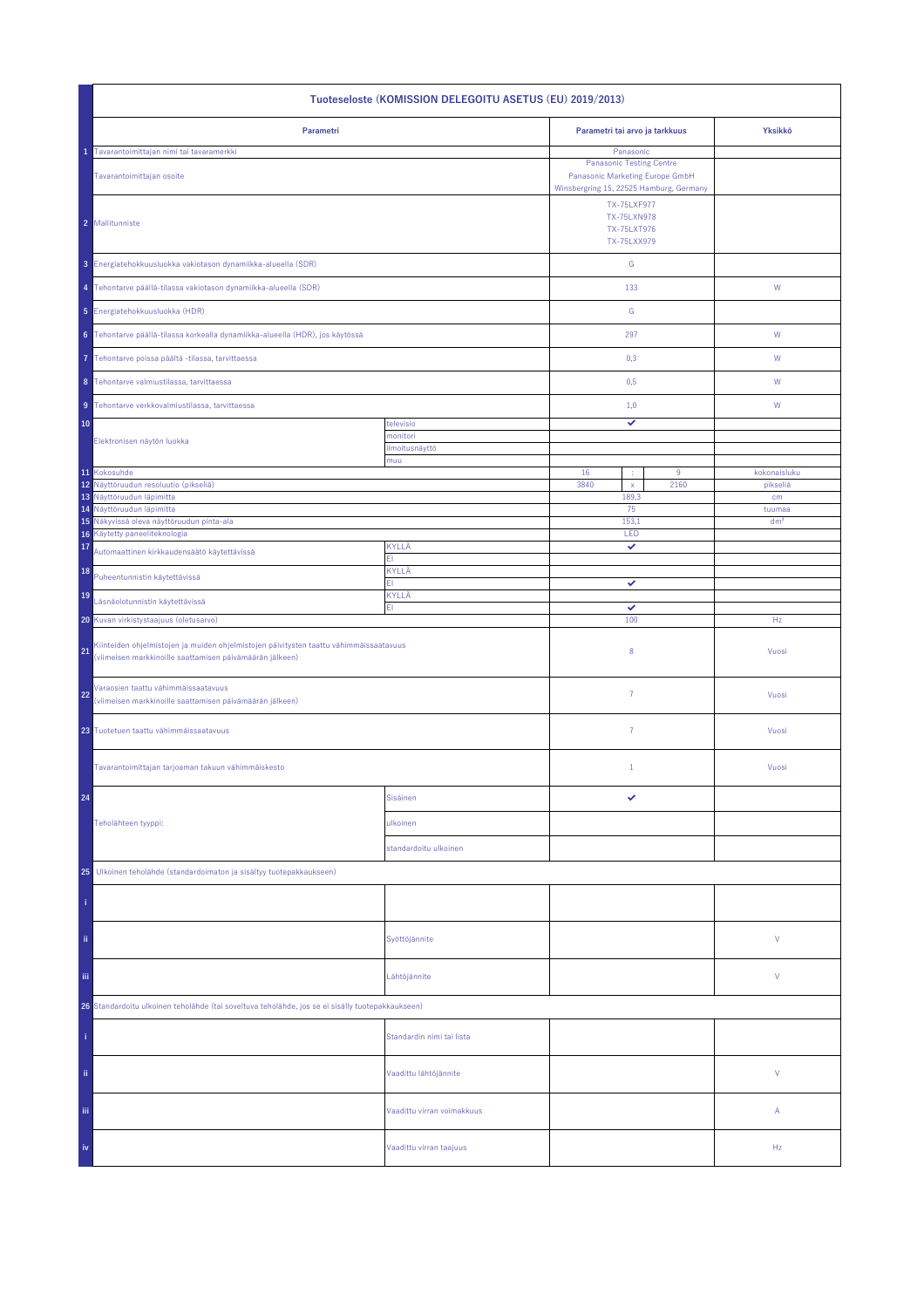|                                                                                                                                           | Karta informacyjna produktu (ROZPORZĄDZENIE DELEGOWANE KOMISJI (UE) 2019/2013) |                                                                    |      |                  |
|-------------------------------------------------------------------------------------------------------------------------------------------|--------------------------------------------------------------------------------|--------------------------------------------------------------------|------|------------------|
| Dane techniczne                                                                                                                           |                                                                                | Parametry lub wartość i stopień dokładnoś                          |      | Jednostka        |
| Nazwa dostawcy lub znak towarowy:                                                                                                         |                                                                                | ci<br>Panasonic                                                    |      |                  |
| Adres dostawcy                                                                                                                            |                                                                                | <b>Panasonic Testing Centre</b><br>Panasonic Marketing Europe GmbH |      |                  |
|                                                                                                                                           |                                                                                | Winsbergring 15, 22525 Hamburg, Germany                            |      |                  |
| 2 Identyfikator modelu                                                                                                                    |                                                                                | TX-75LXF977<br>TX-75LXN978<br>TX-75LXT976<br>TX-75LXX979           |      |                  |
| 3 Klasa efektywności energetycznej dla standardowego zakresu dynamicznego (SDR)                                                           |                                                                                | ${\mathsf G}$                                                      |      |                  |
| 4 Pobór mocy w trybie włączenia dla standardowego zakresu dynamicznego (SDR)                                                              |                                                                                | 133                                                                |      | W                |
| 5 Klasa efektywności energetycznej (HDR)                                                                                                  |                                                                                | ${\mathbb G}$                                                      |      |                  |
| 6 Pobór mocy w trybie włączenia dla szerokiego zakresu dynamicznego (HDR), w przypadku gdy jest realizowany                               |                                                                                | 297                                                                |      | W                |
| Pobór mocy w trybie wyłączenia, w stosownych przypadkach<br>7                                                                             |                                                                                | 0,3                                                                |      | W                |
| 8 Pobór mocy w trybie czuwania, w stosownych przypadkach                                                                                  |                                                                                | 0,5                                                                |      | W                |
| 9 Pobór mocy w trybie czuwania, przy podłączeniu do sieci, w stosownych przypadkach.                                                      |                                                                                | 1,0                                                                |      | W                |
| 10                                                                                                                                        | telewizor<br>monitor                                                           | ✓                                                                  |      |                  |
| Kategoria wyświetlacza elektronicznego                                                                                                    | wyświetlacz do przekazu treści                                                 |                                                                    |      |                  |
| 11 Format obrazu                                                                                                                          | inny                                                                           | 16<br>÷                                                            | 9    | Liczba całkowita |
| Rozdzielczość ekranu (piksele)<br>12                                                                                                      |                                                                                | 3840<br>$\mathsf X$                                                | 2160 | piksele          |
| Przekątna ekranu<br>13<br>Przekątna ekranu<br>14                                                                                          |                                                                                | 189,3<br>75                                                        |      | cm<br>cale       |
| Widoczna powierzchnia ekranu<br>15                                                                                                        |                                                                                | 153,1                                                              |      | dm <sup>2</sup>  |
| Zastosowana technologia panelu<br>16                                                                                                      |                                                                                | LED                                                                |      |                  |
| 17<br>Dostępność funkcji automatycznej regulacji jasności (ABC)                                                                           | <b>TAK</b><br><b>NIE</b>                                                       | ✓                                                                  |      |                  |
| 18<br>Dostępność czujnika rozpoznawania mowy                                                                                              | <b>TAK</b><br><b>NIE</b>                                                       | ✓                                                                  |      |                  |
| 19<br>Dostępność czujników obecności w pomieszczeniu                                                                                      | <b>TAK</b><br><b>NIE</b>                                                       | ✓                                                                  |      |                  |
| 20 Częstotliwość odświeżania obrazu (domyślna)                                                                                            |                                                                                | 100                                                                |      | Hz               |
| Minimalna gwarantowana dostępność aktualizacji oprogramowania i oprogramowania układowego<br>(od daty zakończenia wprowadzania do obrotu) |                                                                                | 8                                                                  |      | Rok              |
| Minimalna gwarantowana dostępność części zamiennych<br>22<br>(od daty zakończenia wprowadzania do obrotu)                                 |                                                                                | $\overline{7}$                                                     |      | Rok              |
| 23 Minimalne gwarantowane serwisowanie produktu                                                                                           |                                                                                | $\overline{7}$                                                     |      | Rok              |
| Minimalny okres ogólnej gwarancji oferowanej przez dostawcę                                                                               |                                                                                | $1\,$                                                              |      | Rok              |
| 24                                                                                                                                        | Wewnętrzny                                                                     | ✓                                                                  |      |                  |
| Typ zasilacza:                                                                                                                            | zewnętrzny                                                                     |                                                                    |      |                  |
|                                                                                                                                           | znormalizowany zewnętrzny                                                      |                                                                    |      |                  |
| 25 Zasilacz zewnętrzny (nieznormalizowany i dostarczony w opakowaniu z produktem)                                                         |                                                                                |                                                                    |      |                  |
|                                                                                                                                           |                                                                                |                                                                    |      |                  |
| ii.                                                                                                                                       | Napięcie wejściowe                                                             |                                                                    |      | V                |
| iii.                                                                                                                                      | Napięcie wyjściowe                                                             |                                                                    |      | V                |
| 26 Znormalizowany zasilacz zewnętrzny (lub odpowiedni zasilacz, jeżeli nie jest dostarczony w opakowaniu z produktem)                     |                                                                                |                                                                    |      |                  |
|                                                                                                                                           | Tytuł normy lub lista                                                          |                                                                    |      |                  |
| ii.                                                                                                                                       | Wymagane napięcie wyjściowe                                                    |                                                                    |      | V                |
| Ϊij                                                                                                                                       | Wymagane natężenie prądu                                                       |                                                                    |      | Α                |
| iv                                                                                                                                        | Wymagana częstotliwość prądu                                                   |                                                                    |      | Hz               |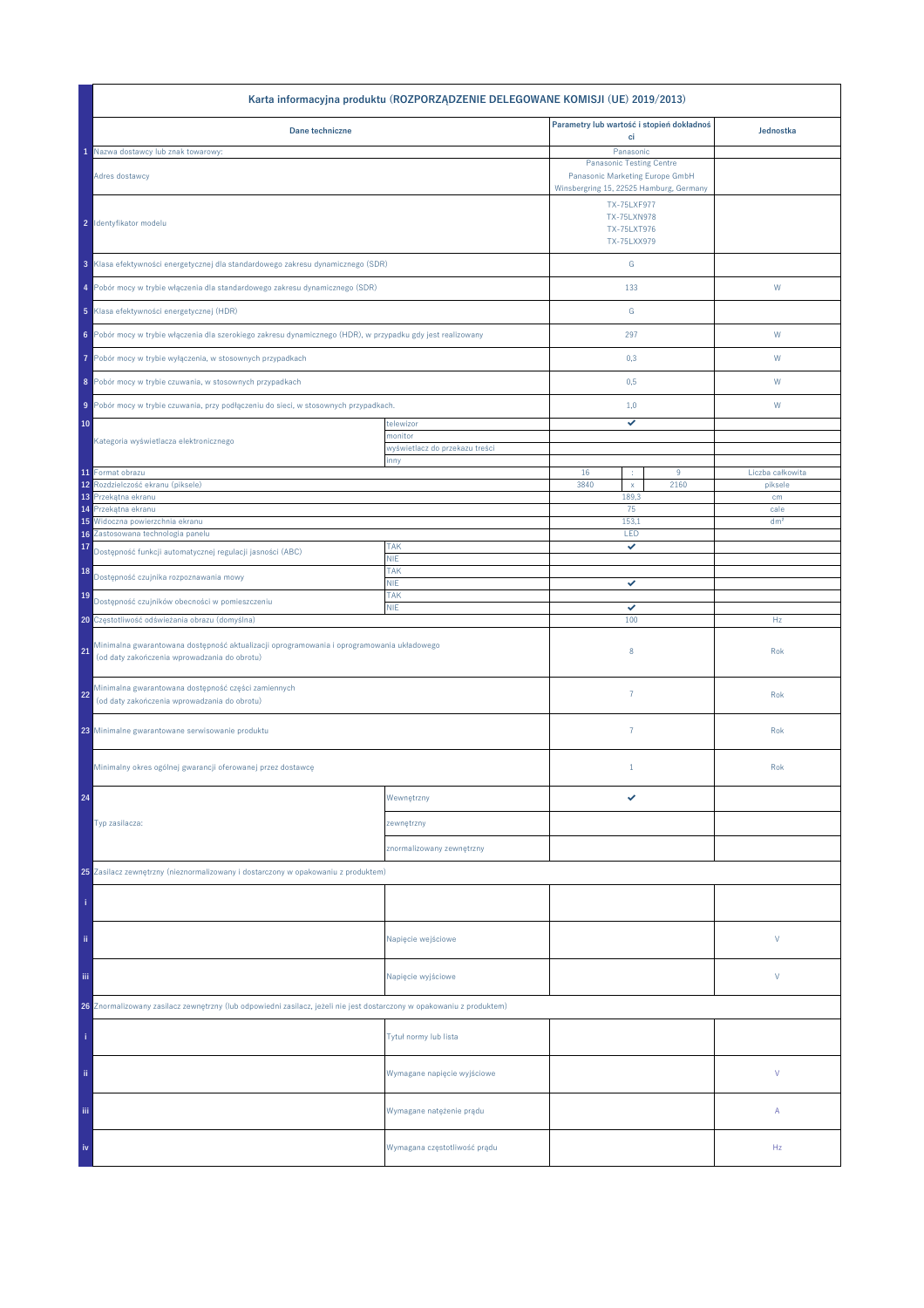| Toote teabeleht (KOMISJONI DELEGEERITUD MÄÄRUS (EL) 2019/2013)                                                          |                                   |                                                                                                                            |                          |              |  |
|-------------------------------------------------------------------------------------------------------------------------|-----------------------------------|----------------------------------------------------------------------------------------------------------------------------|--------------------------|--------------|--|
| Parameeter                                                                                                              |                                   | Parameeter või väärtus ja täpsus                                                                                           | Ühik                     |              |  |
| Tarnija nimi või kaubamärk<br>Tarnija aadress                                                                           |                                   | Panasonic<br><b>Panasonic Testing Centre</b><br>Panasonic Marketing Europe GmbH<br>Winsbergring 15, 22525 Hamburg, Germany |                          |              |  |
| 2 Mudelitähis                                                                                                           |                                   | <b>TX-75LXF977</b><br>TX-75LXN978<br>TX-75LXT976<br>TX-75LXX979                                                            |                          |              |  |
| 3 Energiaklass standardse heledusvahemiku (SDR) puhul                                                                   |                                   | ${\mathsf G}$                                                                                                              |                          |              |  |
| 4 Sisselülitatud seisundi energiatarbimine standardse heledusvahemiku (SDR) puhul                                       |                                   | 133                                                                                                                        |                          | W            |  |
| 5 Energiatõhususe klass (HDR)                                                                                           |                                   | ${\mathsf G}$                                                                                                              |                          |              |  |
| 6 Sisselülitatud seisundi energiatarbimine laiendatud heledusvahemiku (HDR) puhul, (kui seda kasutatakse)               |                                   | 297                                                                                                                        |                          | W            |  |
| 7 Energiatarbimine väljalülitatud seisundis, (kui on asjakohane)                                                        |                                   | 0,3                                                                                                                        |                          | W            |  |
| 8 Energiatarbimine ooteseisundis, (kui on asjakohane)                                                                   |                                   | 0,5                                                                                                                        |                          | W            |  |
| 9 Energiatarbimine võrguühendusega ooteseisundis, (kui on asjakohane)                                                   |                                   | 1,0                                                                                                                        |                          | W            |  |
| 10                                                                                                                      | televiisor<br>arvutikuvar         | ✓                                                                                                                          |                          |              |  |
| Kuvari liik                                                                                                             | infoekraan                        |                                                                                                                            |                          |              |  |
| 11 Suuruste suhe                                                                                                        | muu                               | 16                                                                                                                         | 9                        | täisarv      |  |
| 12 Eraldusteravus (pikslites)<br>13 Ekraani diagonaal                                                                   |                                   | 3840<br>$\bar{\mathbf{x}}$<br>2160<br>189,3                                                                                |                          | piksel<br>cm |  |
| Ekraani diagonaal<br>14<br>15<br>Ekraani nähtava osa pindala                                                            | 75<br>153,1                       |                                                                                                                            | tolli<br>dm <sup>2</sup> |              |  |
| Kasutatud ekraanitehnoloogia<br>16                                                                                      |                                   | LED                                                                                                                        |                          |              |  |
| 17<br>Heleduse automaatne reguleerimine (Automatic Brightness Control, ABC)                                             | <b>JAH</b><br>ΕI                  | ✓                                                                                                                          |                          |              |  |
| 18<br>Häältuvastuse andur                                                                                               | <b>JAH</b><br>FI.                 | ✓                                                                                                                          |                          |              |  |
| 19<br>Liikumisandur                                                                                                     | JAH<br>EI.                        | ✓                                                                                                                          |                          |              |  |
| 20 Kujutise värskendussagedus, (vaikimisi)                                                                              |                                   | 100                                                                                                                        |                          | Hz           |  |
| Tarkvara ja püsivara uuenduste minimaalne tagatud kättesaadavus<br>21<br>(alates turule laskmise lõpetamise kuupäevast) |                                   | 8                                                                                                                          |                          | Aasta        |  |
| Varuosade minimaalne tagatud kättesaadavus<br>22<br>(alates turule laskmise lõpetamise kuupäevast)                      |                                   | $\overline{7}$                                                                                                             |                          | Aasta        |  |
| 23 Minimaalne garanteeritud tootetugi                                                                                   |                                   | 7                                                                                                                          |                          | Aasta        |  |
| Tarnija pakutava üldgarantii minimaalne kestus                                                                          |                                   | $\mathbf{1}$                                                                                                               |                          | Aasta        |  |
| 24                                                                                                                      | <b>Sisemine</b>                   | ✓                                                                                                                          |                          |              |  |
| Toiteallika liik:                                                                                                       | väline                            |                                                                                                                            |                          |              |  |
|                                                                                                                         | standardne väline                 |                                                                                                                            |                          |              |  |
| 25 Välistoiteallikas (mittestandardne ja lisatud tootekasti)                                                            |                                   |                                                                                                                            |                          |              |  |
|                                                                                                                         |                                   |                                                                                                                            |                          |              |  |
| ii.                                                                                                                     | Sisendpinge                       |                                                                                                                            |                          | ٧            |  |
| iij                                                                                                                     | Väljundpinge                      |                                                                                                                            |                          | ٧            |  |
| 26 Standardne välistoiteallikas (või sobiv toiteallikas, kui seda pole lisatud tootekasti)                              |                                   |                                                                                                                            |                          |              |  |
|                                                                                                                         | Standardi(te) nimetus või loetelu |                                                                                                                            |                          |              |  |
| ii.                                                                                                                     | Nõutav väljundpinge               |                                                                                                                            |                          | V            |  |
| Ϊij                                                                                                                     | Nõutav voolutugevus               |                                                                                                                            |                          | Α            |  |
| iv                                                                                                                      | Nõutav voolusagedus               |                                                                                                                            |                          | Hz           |  |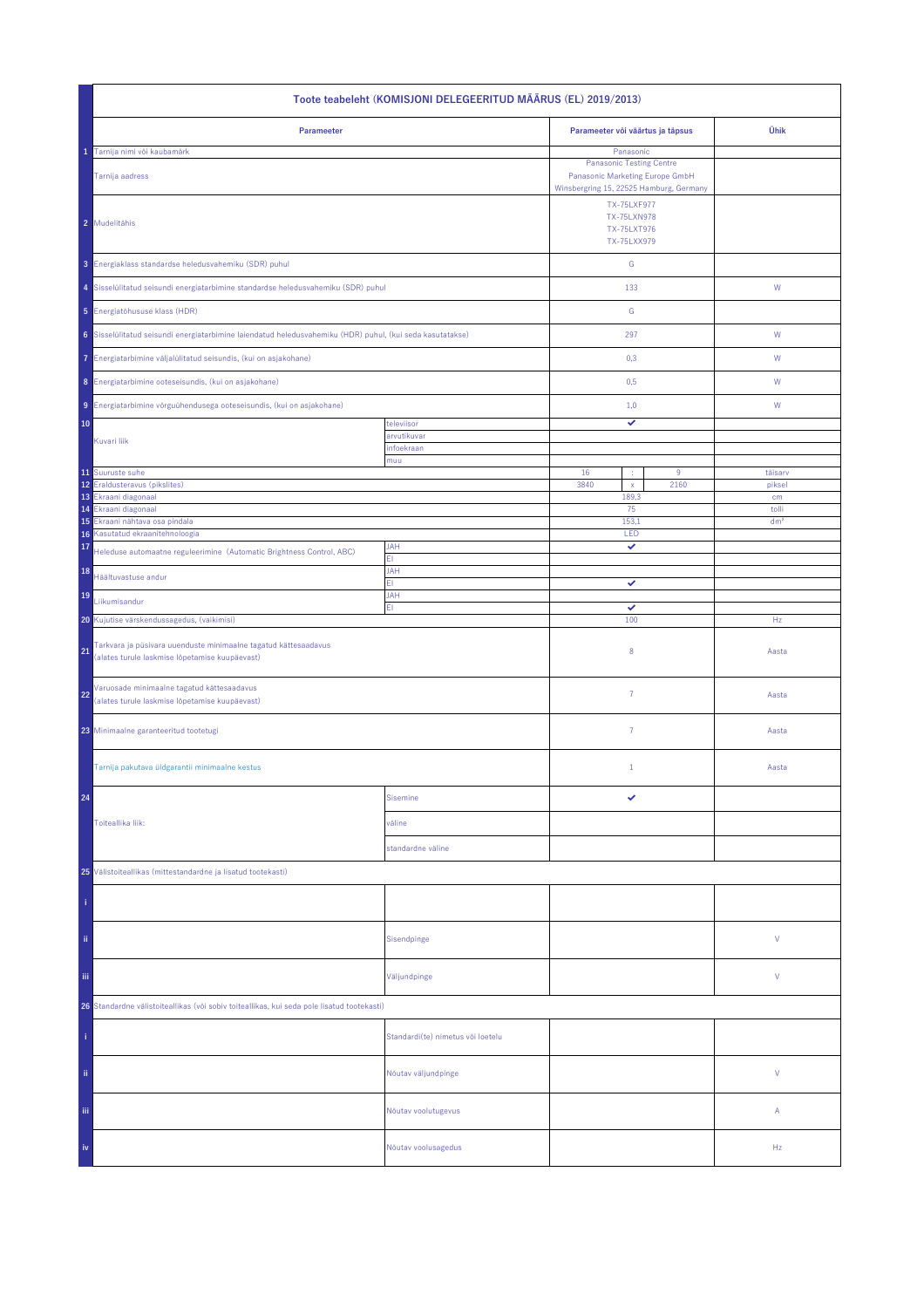| Ražojuma informācijas lapa (KOMISIJAS DELEĢĒTĀ REGULA (ES) 2019/2013)                                                        |                                  |                                                                                                                              |                                                  |                 |  |
|------------------------------------------------------------------------------------------------------------------------------|----------------------------------|------------------------------------------------------------------------------------------------------------------------------|--------------------------------------------------|-----------------|--|
| <b>Parametrs</b>                                                                                                             |                                  | Parametra vērtība un precizitāte                                                                                             |                                                  | Mērvienība      |  |
| 1 Piegādātāja nosaukums vai preču zīme                                                                                       |                                  | Panasonic                                                                                                                    |                                                  |                 |  |
| Piegādātāja adrese                                                                                                           |                                  | <b>Panasonic Testing Centre</b><br>Panasonic Marketing Europe GmbH<br>Winsbergring 15, 22525 Hamburg, Germany<br>TX-75LXF977 |                                                  |                 |  |
| 2 Modeļa identifikators                                                                                                      |                                  |                                                                                                                              | <b>TX-75LXN978</b><br>TX-75LXT976<br>TX-75LXX979 |                 |  |
| 3 Energoefektivitātes klase SDR (standarta dinamiskais diapazons)                                                            |                                  | ${\mathbb G}$                                                                                                                |                                                  |                 |  |
| 4 Aktīvā režīmā pieprasītā jauda SDR (standarta dinamiskais diapazons)                                                       |                                  | 133                                                                                                                          |                                                  | W               |  |
| 5 Energoefektivitätes klase (HDR)                                                                                            |                                  | G                                                                                                                            |                                                  |                 |  |
| 6 Aktīvā režīmā pieprasītā jauda plašā dinamiskajā diapazonā (HDR), ja ir                                                    |                                  | 297                                                                                                                          |                                                  | W               |  |
| Pieprasītā jauda izslēgtā režīmā, ja piemēro<br>7                                                                            |                                  | 0,3                                                                                                                          |                                                  | W               |  |
| 8 Pieprasītā jauda gaidstāves režīmā (W), ja piemēro                                                                         |                                  | 0,5                                                                                                                          |                                                  | W               |  |
| 9 Pieprasītā jauda tīklierosas gaidstāves režīmā (W), ja piemēro                                                             |                                  | 1,0<br>✓                                                                                                                     |                                                  | W               |  |
| 10<br>Elektroniskā displeja kategorija                                                                                       | televizors<br>monitors           |                                                                                                                              |                                                  |                 |  |
|                                                                                                                              | informatīvais displejs<br>cits   |                                                                                                                              |                                                  |                 |  |
| 11 Platuma/augstuma samērs                                                                                                   |                                  | 16<br>$9\,$<br>$\cdot$                                                                                                       |                                                  | vesels skaitlis |  |
| 12 Ekrāna izšķirtspēja (pikseļos)<br>13 Ekrâna izmêrs pa diagonâli                                                           |                                  | 3840<br>2160<br>$\mathsf X$<br>189,3                                                                                         |                                                  | pikseļi<br>cm   |  |
| Ekrâna izmêrs pa diagonâli<br>14                                                                                             |                                  | 75                                                                                                                           |                                                  | collas          |  |
| Ekrāna redzamais laukums<br>15<br>Izmantotā paneļu tehnoloģija<br>16                                                         |                                  | 153,1<br>LED                                                                                                                 |                                                  | dm <sup>2</sup> |  |
| 17<br>r pieejama spilgtuma automātiska regulēšana (ABC)                                                                      | JĀ                               | ✓                                                                                                                            |                                                  |                 |  |
| 18<br>r pieejams balss atpazīšanas sensors                                                                                   | ΝĒ<br>JĀ                         |                                                                                                                              |                                                  |                 |  |
| 19                                                                                                                           | ΝĒ<br>JĀ                         | ✓                                                                                                                            |                                                  |                 |  |
| Ir pieejams klātbūtnes telpā sensors<br>20 Attēla atsvaidzes intensitāte (parastā konfigurācija)                             | ΝĒ                               | ✓<br>100                                                                                                                     |                                                  | Hz              |  |
|                                                                                                                              |                                  |                                                                                                                              |                                                  |                 |  |
| Programmatūras un aparātprogrammatūras atjauninājumu minimālā garantētā pieejamība<br>21<br>(no tirgū laišanas beigu dienas) |                                  | 8                                                                                                                            |                                                  | Gads            |  |
| 22 Rezerves daļu minimālā garantētā pieejamība (no tirgū laišanas beigu dienas)                                              |                                  | $\overline{7}$                                                                                                               |                                                  | Gads            |  |
| 23 Minimālais garantētais ražojumu atbalsts                                                                                  |                                  | $\overline{7}$                                                                                                               |                                                  | Gads            |  |
| Piegādātāja piedāvātās vispārējās garantijas minimālais ilgums                                                               |                                  | $\mathbf{1}$                                                                                                                 |                                                  | Gads            |  |
| 24                                                                                                                           | lekšējais                        | ✓                                                                                                                            |                                                  |                 |  |
| Barošanas avota tips                                                                                                         | ārējais                          |                                                                                                                              |                                                  |                 |  |
|                                                                                                                              | standartizēts ārējais            |                                                                                                                              |                                                  |                 |  |
| 25 Ārējais barošanas avots (nestandartizēts un iekļauts ražojuma komplektācijā)                                              |                                  |                                                                                                                              |                                                  |                 |  |
|                                                                                                                              |                                  |                                                                                                                              |                                                  |                 |  |
| ii.                                                                                                                          | leejas spriegums                 |                                                                                                                              |                                                  | V               |  |
| Ϊij                                                                                                                          | Izejas spriegums                 |                                                                                                                              |                                                  | V               |  |
| 26 Standartizēts ārējais barošanas avots (vai atbilstošs, ja nav iekļauts ražojuma komplektācijā)                            |                                  |                                                                                                                              |                                                  |                 |  |
|                                                                                                                              | Standarta nosaukums vai saraksts |                                                                                                                              |                                                  |                 |  |
| ii.                                                                                                                          | Vajadzīgais izejas spriegums     |                                                                                                                              |                                                  | $\mathsf{V}$    |  |
| iii.                                                                                                                         | Vajadzīgais strāvas stiprums     |                                                                                                                              |                                                  | Α               |  |
| iv                                                                                                                           | Vajadzīgā strāvas frekvence      |                                                                                                                              |                                                  | Hz              |  |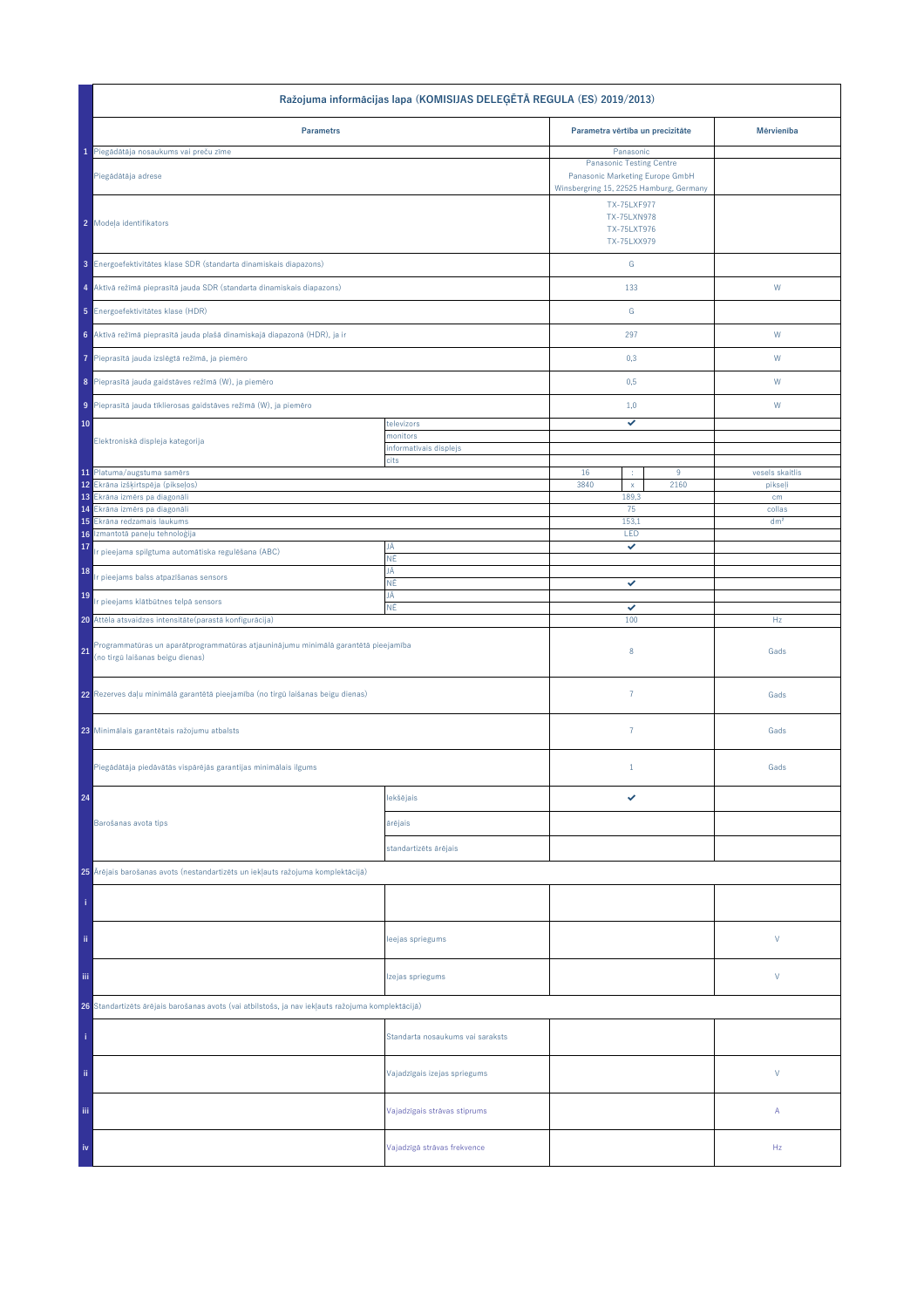| Gaminio informacijos lapas (KOMISIJOS DELEGUOTASIS REGLAMENTAS (ES) 2019/2013)                                                                                           |                                     |                                                                                                                            |  |                                 |  |
|--------------------------------------------------------------------------------------------------------------------------------------------------------------------------|-------------------------------------|----------------------------------------------------------------------------------------------------------------------------|--|---------------------------------|--|
| <b>Parametras</b>                                                                                                                                                        |                                     | Parametras ar vertė ir tikslumas                                                                                           |  | <b>Vienetas</b>                 |  |
| Tiekėjo pavadinimas arba prekės ženklas<br>Tiekėjo adresas                                                                                                               |                                     | Panasonic<br><b>Panasonic Testing Centre</b><br>Panasonic Marketing Europe GmbH<br>Winsbergring 15, 22525 Hamburg, Germany |  |                                 |  |
| 2 Modelio žymuo                                                                                                                                                          |                                     | <b>TX-75LXF977</b><br><b>TX-75LXN978</b><br>TX-75LXT976<br>TX-75LXX979                                                     |  |                                 |  |
| 3 Energijos vartojimo efektyvumo klasė veikiant standartinės dinaminės srities (SDR) veiksena                                                                            |                                     | ${\mathsf G}$                                                                                                              |  |                                 |  |
| Jjungties veiksenos galios poreikis veikiant standartinės dinaminės srities (SDR) veiksena<br>4                                                                          |                                     | 133                                                                                                                        |  | ${\mathsf W}$                   |  |
| 5 Energijos vartojimo efektyvumo klasė (HDR)                                                                                                                             |                                     | G                                                                                                                          |  |                                 |  |
| 6 Jjungties veiksenos galios poreikis veikiant didelės dinaminės srities (HDR) veiksena, jeigu ji įdiegta                                                                |                                     | 297                                                                                                                        |  | W                               |  |
| Išjungties veiksenos galios poreikis, jei taikytina<br>7                                                                                                                 |                                     | 0,3                                                                                                                        |  | W                               |  |
| 8 Budėjimo veiksenos galios poreikis, jei taikytina                                                                                                                      |                                     | 0,5                                                                                                                        |  | W                               |  |
| 9 Tinklinės budėjimo veiksenos galios poreikis, jei taikytina                                                                                                            |                                     | 1,0                                                                                                                        |  | W                               |  |
| 10<br>Elektroninio vaizduoklio kategorija                                                                                                                                | televizorius<br>monitorius          | ✓                                                                                                                          |  |                                 |  |
|                                                                                                                                                                          | informacinis<br>kita                |                                                                                                                            |  |                                 |  |
| 11 Dydžio santykis<br>12 <sup>°</sup><br>Ekrano skyra (pikseliais)                                                                                                       |                                     | 16<br>9<br>÷<br>3840<br>2160<br>$\mathsf{x}$                                                                               |  | sveikasis skaičius<br>pikseliai |  |
| 13<br>Ekrano įstrižainė                                                                                                                                                  |                                     | 189,3                                                                                                                      |  | cm                              |  |
| 14<br>Ekrano įstrižainė<br>15 Matomas ekrano plotas                                                                                                                      |                                     | 75<br>153,1                                                                                                                |  | coliai<br>dm <sup>2</sup>       |  |
| Naudojama ekrano technologija<br>16                                                                                                                                      |                                     | LED                                                                                                                        |  |                                 |  |
| 17<br>Yra automatinio skaisčio reguliavimo (ABC) funkcija                                                                                                                | TAIP<br>NE.                         | ✓                                                                                                                          |  |                                 |  |
| 18<br>Yra balso atpažinimo jutiklis                                                                                                                                      | TAIP<br><b>NE</b>                   | ✓                                                                                                                          |  |                                 |  |
| 19<br>Yra buvimo patalpoje jutiklis                                                                                                                                      | TAIP<br><b>NE</b>                   | ✓                                                                                                                          |  |                                 |  |
| 20 Vaizdo atnaujinimo dažnis (nustatytasis)                                                                                                                              |                                     | 100                                                                                                                        |  | Hz                              |  |
| Minimalus garantuotas programinės įrangos ir programinės aparatinės įrangos atnaujinimų prieinamumo laikotarpis<br>21<br>(nuo tiekimo rinkai laikotarpio pabaigos datos) |                                     | 8                                                                                                                          |  | Metai                           |  |
| Minimalus garantuotas atsarginių dalių prieinamumo laikotarpis<br>22<br>(nuo tiekimo rinkai laikotarpio pabaigos datos)                                                  |                                     | $\overline{7}$                                                                                                             |  | Metai                           |  |
| 23 Minimalus garantuotas su gaminiu susijusios pagalbos teikimo laikotarpis                                                                                              |                                     | $\overline{7}$                                                                                                             |  | Metai                           |  |
| Minimali tiekėjo suteiktos bendrosios garantijos trukmė                                                                                                                  |                                     | $1\,$                                                                                                                      |  | Metai                           |  |
| 24                                                                                                                                                                       | Vidinis                             | ✓                                                                                                                          |  |                                 |  |
| Maitinimo šaltinio tipas                                                                                                                                                 | išorinis                            |                                                                                                                            |  |                                 |  |
|                                                                                                                                                                          | standartizuotas išorinis            |                                                                                                                            |  |                                 |  |
| 25 Išorinis maitinimo šaltinis (nestandartizuotas, įdėtas į gaminio dėžę)                                                                                                |                                     |                                                                                                                            |  |                                 |  |
|                                                                                                                                                                          |                                     |                                                                                                                            |  |                                 |  |
| ii.                                                                                                                                                                      | įėjimo įtampa                       |                                                                                                                            |  | ٧                               |  |
| Ϊij                                                                                                                                                                      | Išėjimo įtampa                      |                                                                                                                            |  | ٧                               |  |
| Išorinis standartizuotas maitinimo šaltinis (arba tinkamas, jei neįdėtas į gaminio dėžę)<br>26                                                                           |                                     |                                                                                                                            |  |                                 |  |
|                                                                                                                                                                          | Standartinis pavadinimas ar sąrašas |                                                                                                                            |  |                                 |  |
| ii.                                                                                                                                                                      | Reikiama išėjimo įtampa             |                                                                                                                            |  | V                               |  |
| Ϊij                                                                                                                                                                      | Reikiama tiekiama srovė             |                                                                                                                            |  | Α                               |  |
| iv                                                                                                                                                                       | Reikiamas srovės dažnis             |                                                                                                                            |  | Hz                              |  |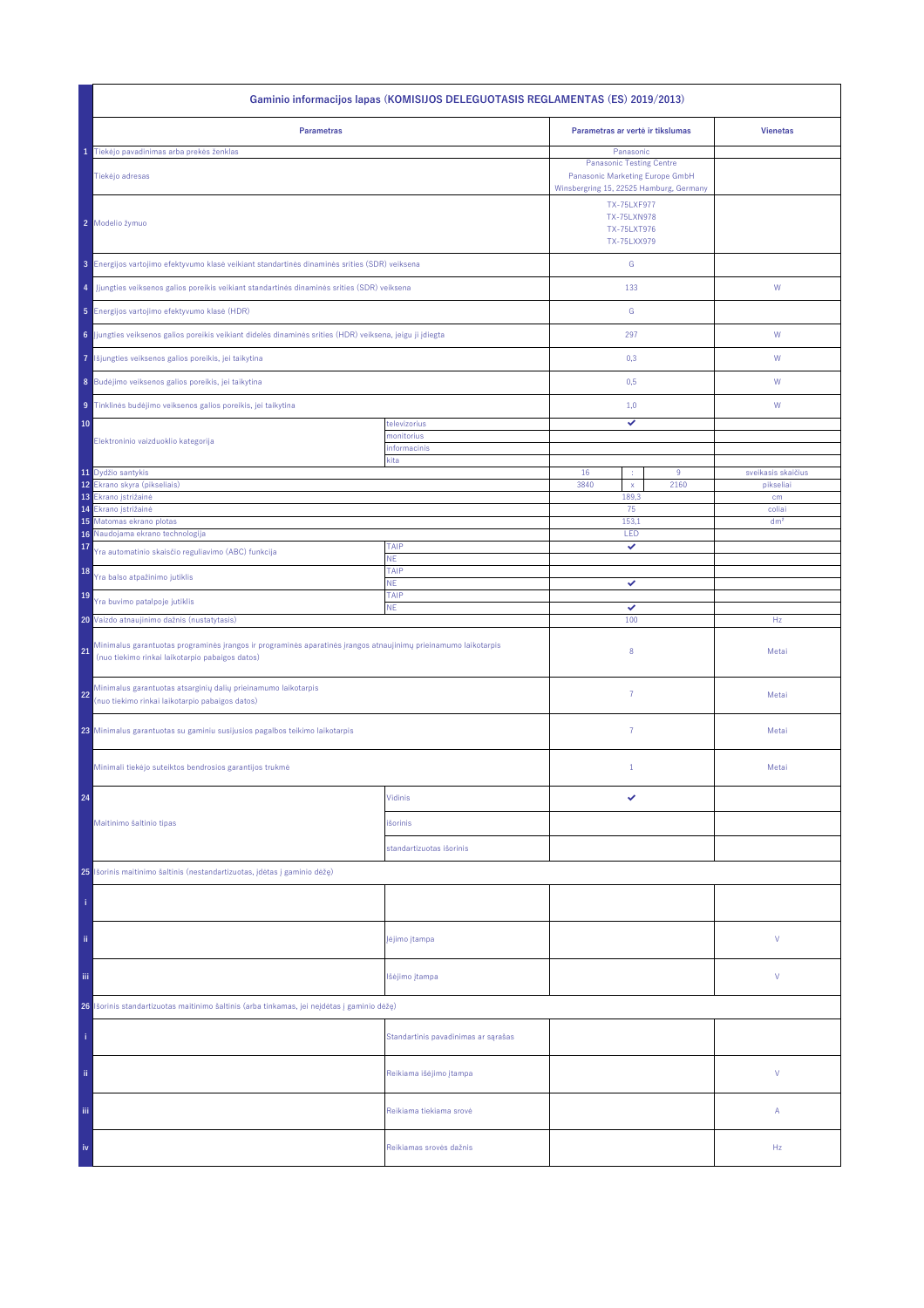| Informační list výrobku (NAŘÍZENÍ KOMISE V PŘENESENÉ PRAVOMOCI (EU) 2019/2013)                               |                              |                                                                                                                            |      |                 |  |  |
|--------------------------------------------------------------------------------------------------------------|------------------------------|----------------------------------------------------------------------------------------------------------------------------|------|-----------------|--|--|
| Parametr                                                                                                     |                              | Parametr nebo hodnota a přesnost                                                                                           |      | Jednotka        |  |  |
| Název nebo ochranná známka dodavatele<br>Název dodavatele                                                    |                              | Panasonic<br><b>Panasonic Testing Centre</b><br>Panasonic Marketing Europe GmbH<br>Winsbergring 15, 22525 Hamburg, Germany |      |                 |  |  |
| 2 Identifikátor modelu                                                                                       |                              | <b>TX-75LXF977</b><br><b>TX-75LXN978</b><br>TX-75LXT976<br>TX-75LXX979                                                     |      |                 |  |  |
| 3 Třída energetické účinnosti u standardního dynamického rozsahu (SDR)                                       |                              | ${\mathsf G}$                                                                                                              |      |                 |  |  |
| 4 Příkon v zapnutém stavu u standardního dynamického rozsahu (SDR)                                           |                              | 133                                                                                                                        |      | ${\mathsf W}$   |  |  |
| 5 Třída energetické účinnosti (HDR)                                                                          |                              | G                                                                                                                          |      |                 |  |  |
| 6 Příkon v zapnutém stavu v režimu vysoce dynamického rozsahu (HDR), pokud je zaveden                        |                              | 297                                                                                                                        |      | W               |  |  |
| 7 Vypnutý stav, příkon, (v příslušných případech)                                                            |                              | 0,3                                                                                                                        |      | W               |  |  |
| 8 Příkon v pohotovostním režimu, (v příslušných případech)                                                   |                              | 0,5                                                                                                                        |      | W               |  |  |
| 9 Příkon pohotovostním režimu při připojení na síť (v příslušných případech)                                 |                              | 1,0                                                                                                                        |      | W               |  |  |
| 10                                                                                                           | televizor<br>monitor         | ✓                                                                                                                          |      |                 |  |  |
| Kategorie elektronického displeje                                                                            | informační<br>jiné           |                                                                                                                            |      |                 |  |  |
| 11 Poměr stran                                                                                               |                              | 16<br>÷                                                                                                                    | 9    | celé číslo      |  |  |
| 12 <sup>°</sup><br>Rozlišení obrazovky (v pixelech)<br>13 Úhlopříčka obrazovky                               |                              | 3840<br>$\mathsf{x}$<br>189,3                                                                                              | 2160 | pixely<br>cm    |  |  |
| 14 Úhlopříčka obrazovky                                                                                      |                              | 75                                                                                                                         |      | palce           |  |  |
| 15 Viditelná plocha obrazovky<br>Použitá technologie panelů<br>16                                            |                              | 153,1<br>LED                                                                                                               |      | dm <sup>2</sup> |  |  |
| 17<br>Dostupné automatické ovládání jasu (ABC)                                                               | <b>ANO</b>                   | ✓                                                                                                                          |      |                 |  |  |
| 18                                                                                                           | NE.<br>ANO                   |                                                                                                                            |      |                 |  |  |
| Dostupný snímač pro rozpoznávání hlasu                                                                       | ΝE.                          | ✓                                                                                                                          |      |                 |  |  |
| 19<br>Dostupný detektor přítomnosti v místnosti                                                              | ANO<br><b>NE</b>             | ✓                                                                                                                          |      |                 |  |  |
| 20 Obnovovací frekvence obrazu (výchozí)                                                                     |                              | 100                                                                                                                        |      | Hz              |  |  |
| 21 Minimální zaručená dostupnost aktualizací softwaru a firmwaru (od data, kdy bylo ukončeno uvádění na trh) |                              | 8                                                                                                                          |      | Rok             |  |  |
| 22 Minimální zaručená dostupnost náhradních dílů (od data, kdy bylo ukončeno uvádění na trh)                 |                              | $\overline{7}$                                                                                                             |      | Rok             |  |  |
| 23 Minimální zaručená podpora výrobku                                                                        |                              | $\overline{7}$                                                                                                             |      | Rok             |  |  |
| Minimální doba trvání záruky nabízená dodavatelem                                                            |                              | $\mathbf{1}$                                                                                                               |      | Rok             |  |  |
| 24                                                                                                           | Vnitřní                      | ✓                                                                                                                          |      |                 |  |  |
| Typ napájení:                                                                                                | Vnější                       |                                                                                                                            |      |                 |  |  |
|                                                                                                              | Normalizované vnější         |                                                                                                                            |      |                 |  |  |
| 25 Vnější napájecí zdroj (jiný než normalizovaný a součást balení výrobku)                                   |                              |                                                                                                                            |      |                 |  |  |
|                                                                                                              |                              |                                                                                                                            |      |                 |  |  |
| ii.                                                                                                          | Vstupní napětí               |                                                                                                                            |      | ٧               |  |  |
| Ϊij                                                                                                          | Výstupní napětí              |                                                                                                                            |      | ٧               |  |  |
| 26 Vnější normalizovaný napájecí zdroj (nebo vhodný zdroj tohoto typu, pokud není součástí balení výrobku)   |                              |                                                                                                                            |      |                 |  |  |
|                                                                                                              | Standardní název nebo seznam |                                                                                                                            |      |                 |  |  |
| ii.                                                                                                          | Požadované výstupní napětí   |                                                                                                                            |      | V               |  |  |
| Ϊij                                                                                                          | Požadovaný dodávaný proud    |                                                                                                                            |      | Α               |  |  |
| iv                                                                                                           | Požadovaný kmitočet proudu   |                                                                                                                            |      | Hz              |  |  |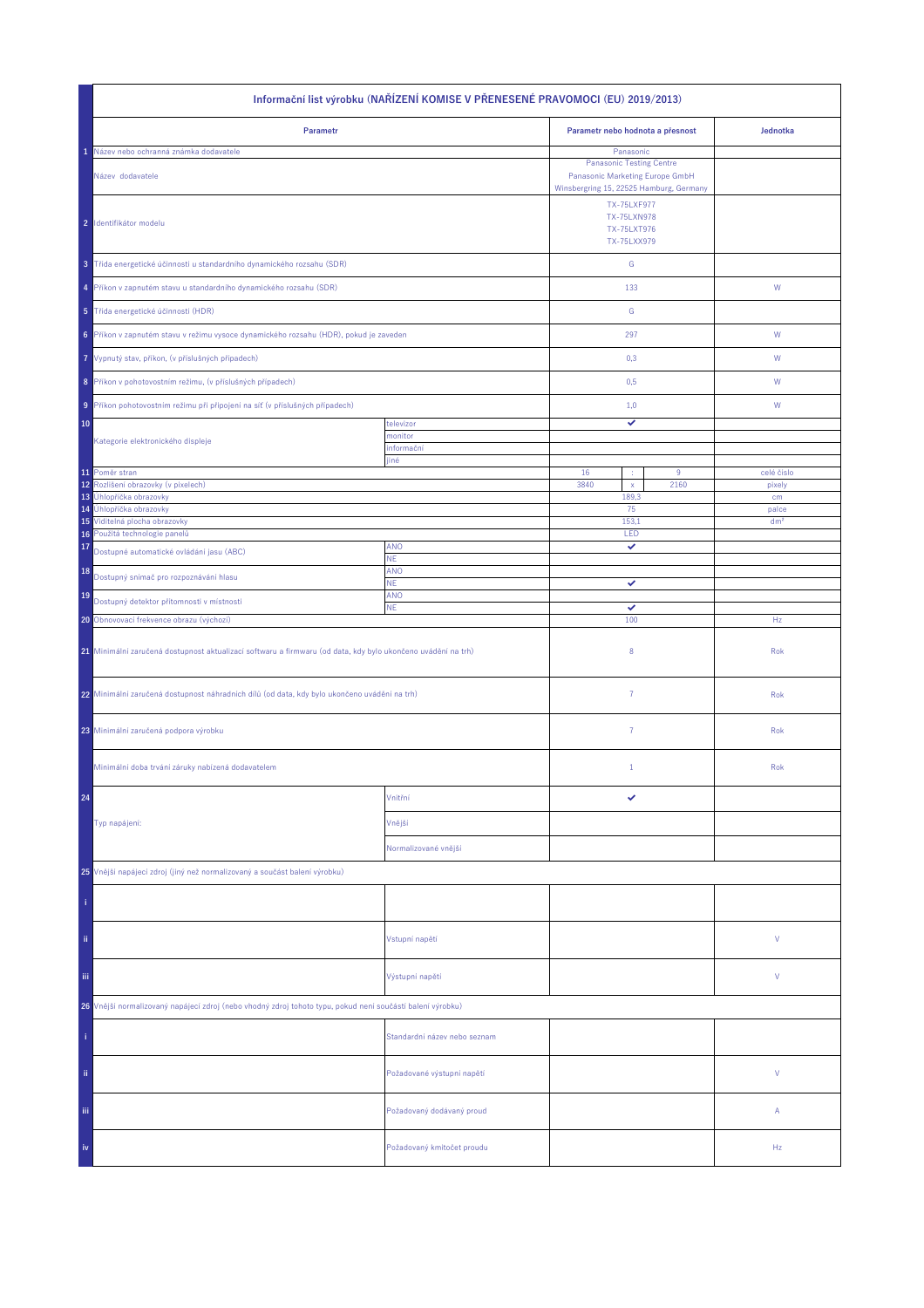| Termékismertető adatlap (A BIZOTTSÁG (EU) 2019/2013 FELHATALMAZÁSON ALAPULÓ RENDELETE)                                                          |                            |                                                                                                            |      |                 |  |
|-------------------------------------------------------------------------------------------------------------------------------------------------|----------------------------|------------------------------------------------------------------------------------------------------------|------|-----------------|--|
| Paraméter                                                                                                                                       |                            | Paraméter vagy érték és pontosság                                                                          |      | Mértékegység    |  |
| A szállító neve vagy védjegye<br>1                                                                                                              |                            | Panasonic                                                                                                  |      |                 |  |
| A szállító címe                                                                                                                                 |                            | <b>Panasonic Testing Centre</b><br>Panasonic Marketing Europe GmbH                                         |      |                 |  |
| 2 Modellazonosító                                                                                                                               |                            | Winsbergring 15, 22525 Hamburg, Germany<br>TX-75LXF977<br><b>TX-75LXN978</b><br>TX-75LXT976<br>TX-75LXX979 |      |                 |  |
| 3 Energiahatékonysági osztály szabványos dinamikatartomány (SDR) esetén                                                                         |                            | G                                                                                                          |      |                 |  |
| 4 Bekapcsolt üzemmód energiaigénye szabványos dinamikatartomány (SDR) esetén                                                                    |                            | 133                                                                                                        |      | ${\sf W}$       |  |
| 5 Energiahatékonysági osztály (HDR)                                                                                                             |                            | ${\mathbb G}$                                                                                              |      |                 |  |
| 6 Bekapcsolt üzemmód energiaigénye nagy dinamikatartomány (HDR) megléte esetén                                                                  |                            | 297                                                                                                        |      | W               |  |
| 7 Energiaigény kikapcsolt üzemmódban (adott esetben)                                                                                            |                            | 0,3                                                                                                        |      | W               |  |
| 8 Energiaigény készenléti üzemmódban (adott esetben)                                                                                            |                            | 0,5                                                                                                        |      | W               |  |
| 9 Energiaigény hálózatvezérelt készenléti üzemmódban (adott esetben)                                                                            |                            | 1,0                                                                                                        |      | W               |  |
| 10<br>Elektronikus kijelző kategóriája                                                                                                          | televízió<br>monitor       | ✓                                                                                                          |      |                 |  |
|                                                                                                                                                 | reklámkijelző<br>egyéb     |                                                                                                            |      |                 |  |
| 11 Oldalarány                                                                                                                                   |                            | 16<br>÷                                                                                                    | 9    | egész szám      |  |
| 12 Képernyőfelbontás (képpontok)                                                                                                                |                            | 3840<br>$\bar{\mathbf{x}}$                                                                                 | 2160 | képpont         |  |
| 13 Képátló<br>14<br>Képátló                                                                                                                     |                            | 189,3<br>75                                                                                                |      | cm<br>hüvelyk   |  |
| Látható képernyőterület<br>15                                                                                                                   |                            | 153,1                                                                                                      |      | dm <sup>2</sup> |  |
| Alkalmazott paneltechnológia<br>16                                                                                                              |                            | LED                                                                                                        |      |                 |  |
| 17<br>Automatikus fényerő-szabályozó (ABC) rendelkezésre áll                                                                                    | <b>IGEN</b><br><b>NEM</b>  | ✓                                                                                                          |      |                 |  |
| 18<br>Hangfelismerő érzékelő rendelkezésre áll                                                                                                  | <b>IGEN</b><br><b>NEM</b>  | ✓                                                                                                          |      |                 |  |
| 19<br>Jelenlétérzékelő rendelkezésre áll                                                                                                        | <b>IGEN</b><br><b>NEM</b>  | ✓                                                                                                          |      |                 |  |
| 20 Képfrissítési frekvencia (alapértelmezett)                                                                                                   |                            | 100                                                                                                        |      | Hz              |  |
| A szoftver- és firmwarefrissítések minimális garantált rendelkezésre állása<br>21<br>(a forgalomba hozatal befejezésének időpontjától számítva) |                            | $\,$ 8 $\,$                                                                                                |      | Év              |  |
| A tartalék alkatrészek minimális garantált rendelkezésre állása<br>22<br>(a forgalomba hozatal befejezésének időpontjától számítva)             |                            | 7                                                                                                          |      | Éν              |  |
| 23 Garantált terméktámogatás minimális időtartama                                                                                               |                            | $\overline{7}$                                                                                             |      | Éν              |  |
| A szállító által vállalt általános jótállás minimális időtartama                                                                                |                            | $\,1\,$                                                                                                    |      | Éν              |  |
| 24                                                                                                                                              | Belső                      | ✓                                                                                                          |      |                 |  |
| A tápegység típusa:                                                                                                                             | külső                      |                                                                                                            |      |                 |  |
|                                                                                                                                                 | szabványos külső           |                                                                                                            |      |                 |  |
| 25 Külső tápegység (nem szabványos, és a termékdobozban található)                                                                              |                            |                                                                                                            |      |                 |  |
|                                                                                                                                                 |                            |                                                                                                            |      |                 |  |
| ii.                                                                                                                                             | Bemeneti feszültség        |                                                                                                            |      | V               |  |
| iii.                                                                                                                                            | Kimeneti feszültség        |                                                                                                            |      | V               |  |
| 26 Szabványos külső tápegység (vagy annak megfelelő, ha a termékdoboznak nem része)                                                             |                            |                                                                                                            |      |                 |  |
|                                                                                                                                                 | Szabvány neve vagy lista   |                                                                                                            |      |                 |  |
| ii.                                                                                                                                             | Előírt kimeneti feszültség |                                                                                                            |      | V               |  |
| Ϊij                                                                                                                                             | Előírt szállított áram     |                                                                                                            |      | А               |  |
| iv                                                                                                                                              | Előírt áramfrekvencia      |                                                                                                            |      | Hz              |  |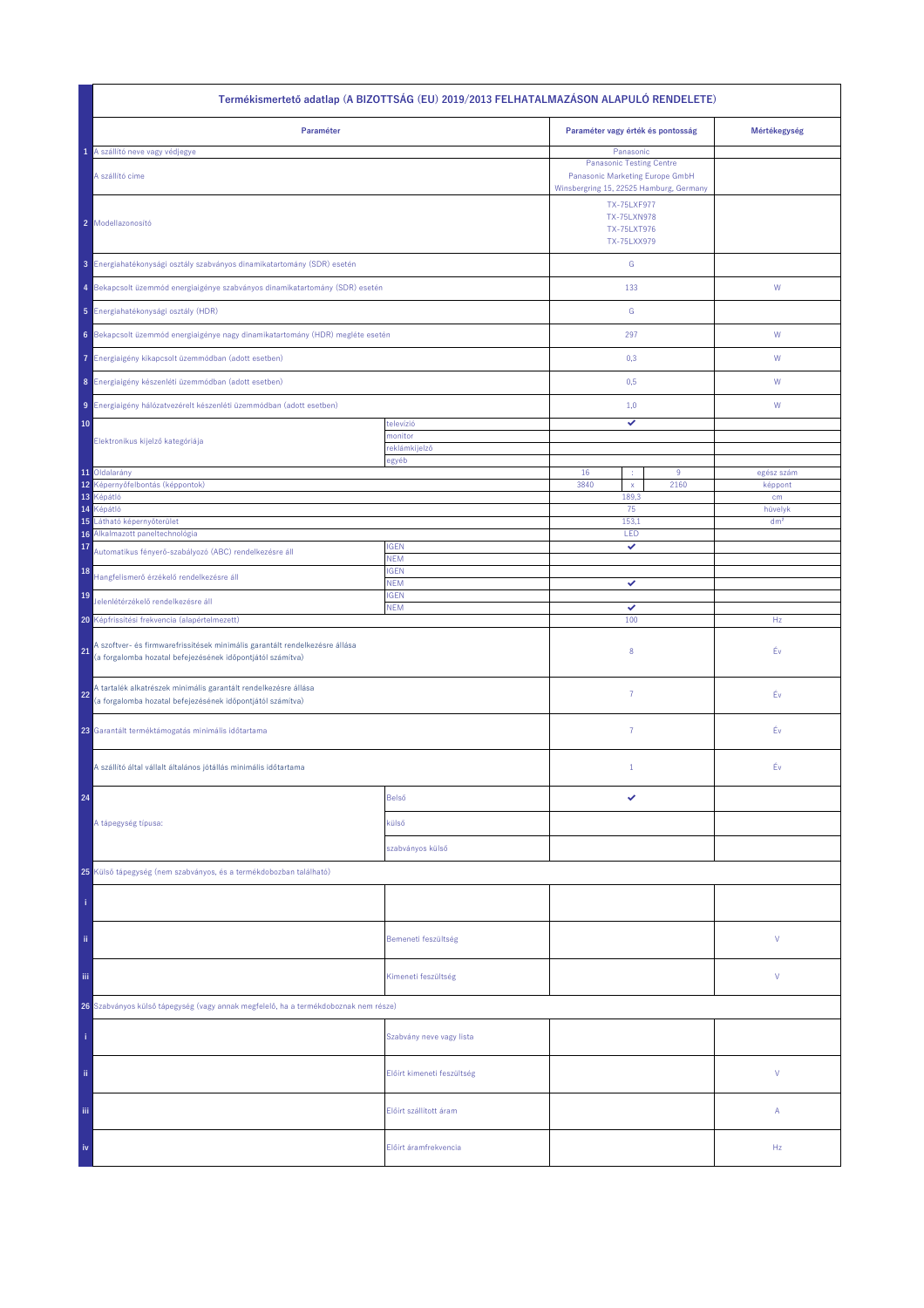| Informačný list výrobku (DELEGOVANÉ NARIADENIE KOMISIE (EÚ) 2019/2013)                                                |                               |                                                                                                                                     |      |                 |  |
|-----------------------------------------------------------------------------------------------------------------------|-------------------------------|-------------------------------------------------------------------------------------------------------------------------------------|------|-----------------|--|
| Parameter                                                                                                             |                               | Parameter alebo hodnota a presnosť                                                                                                  |      | Jednotka        |  |
| Názov dodávateľa alebo jeho ochranná známka                                                                           |                               | Panasonic                                                                                                                           |      |                 |  |
| Názov dodávateľa                                                                                                      |                               | <b>Panasonic Testing Centre</b><br>Panasonic Marketing Europe GmbH<br>Winsbergring 15, 22525 Hamburg, Germany<br><b>TX-75LXF977</b> |      |                 |  |
| 2 Identifikátor modelu                                                                                                |                               | <b>TX-75LXN978</b><br>TX-75LXT976<br>TX-75LXX979                                                                                    |      |                 |  |
| 3 Trieda energetickej účinnosti pre štandardný dynamický rozsah (SDR)                                                 |                               | ${\mathbb G}$                                                                                                                       |      |                 |  |
| 4 Príkon v režime zapnutia pre štandardný dynamický rozsah (SDR)                                                      |                               | 133                                                                                                                                 |      | W               |  |
| 5 Trieda energetickej účinnosti (HDR)                                                                                 |                               | G                                                                                                                                   |      |                 |  |
| 6 Príkon v režime zapnutia pre vysoký dynamický rozsah (HDR), ak je k dispozícii                                      |                               | 297                                                                                                                                 |      | ${\sf W}$       |  |
| Príkon v režime vypnutia, ak je k dispozícii<br>7                                                                     |                               | 0,3                                                                                                                                 |      | W               |  |
| 8 Príkon v režime pohotovosti, ak je k dispozícii                                                                     |                               | 0,5                                                                                                                                 |      | W               |  |
| 9 Príkon v režime pohotovosti pri zapojení v sieti, ak je k dispozícii<br>10                                          | televízor                     | 1,0<br>✓                                                                                                                            |      | W               |  |
| Kategória elektronického displeja                                                                                     | monitor                       |                                                                                                                                     |      |                 |  |
|                                                                                                                       | informačný displej<br>iné     |                                                                                                                                     |      |                 |  |
| 11 Pomer strán                                                                                                        |                               | 16<br>×                                                                                                                             | 9    | celé číslo      |  |
| 12<br>Rozlíšenie zobrazovacej jednotky (pixely)<br>Uhlopriečka zobrazovacej jednotky<br>13                            |                               | 3840<br>$\mathsf X$<br>189,3                                                                                                        | 2160 | pixely<br>cm    |  |
| Uhlopriečka zobrazovacej jednotky<br>14                                                                               |                               | 75                                                                                                                                  |      | palce           |  |
| 15 Viditeľná plocha zobrazovacej jednotky                                                                             |                               | 153,1                                                                                                                               |      | dm <sup>2</sup> |  |
| 16 Použitá technológia panelu<br>17                                                                                   | ÁNO                           | LED<br>✓                                                                                                                            |      |                 |  |
| K dispozícii je automatická regulácia jasu (ABC)                                                                      | <b>NIE</b><br>ÁNO             |                                                                                                                                     |      |                 |  |
| 18<br>K dispozícii je snímač rozpoznávania reči                                                                       | <b>NIE</b>                    | ✓                                                                                                                                   |      |                 |  |
| 19<br>K dispozícii je snímač prítomnosti v miestnosti                                                                 | ÁNO<br><b>NIE</b>             | ✓                                                                                                                                   |      |                 |  |
| 20 Obnovovací kmitočet obrazovky, (predvolený)                                                                        |                               | 100                                                                                                                                 |      | Hz              |  |
| 21 Minimálna zaručená dostupnosť aktualizácií softvéru a firmvéru (od dátumu, keď sa výrobok prestáva dodávať na trh) |                               | 8                                                                                                                                   |      | Rok             |  |
| 22 Minimálna zaručená dostupnosť náhradných dielov (od dátumu, keď sa výrobok prestáva dodávať na trh)                |                               | $\overline{7}$                                                                                                                      |      | Rok             |  |
| 23 Minimálna zaručená podpora výrobkov                                                                                |                               | 7                                                                                                                                   |      | Rok             |  |
| Minimálne trvanie celkovej záruky, ktorú ponúka dodávateľ                                                             |                               | $\mathbf{1}$                                                                                                                        |      | Rok             |  |
| 24                                                                                                                    | interný                       |                                                                                                                                     |      |                 |  |
| Typ zdroja napájania:                                                                                                 | externý                       |                                                                                                                                     |      |                 |  |
|                                                                                                                       | normalizovaný externý         |                                                                                                                                     |      |                 |  |
| 25 Externý zdroj napájania (nenormalizovaný, súčasť balenia výrobku)                                                  |                               |                                                                                                                                     |      |                 |  |
|                                                                                                                       |                               |                                                                                                                                     |      |                 |  |
| ii.                                                                                                                   | Vstupné napätie               |                                                                                                                                     |      | V               |  |
| Ϊij                                                                                                                   | Výstupné napätie              |                                                                                                                                     |      | V               |  |
| 26 Externý normalizovaný zdroj napájania (alebo vhodný zdroj, ak nie je súčasťou balenia výrobku)                     |                               |                                                                                                                                     |      |                 |  |
|                                                                                                                       | Štandardný názov alebo zoznam |                                                                                                                                     |      |                 |  |
| ij.                                                                                                                   | Požadované výstupné napätie   |                                                                                                                                     |      | V               |  |
| Ϊij                                                                                                                   | Požadovaný prúd               |                                                                                                                                     |      | Α               |  |
| iv                                                                                                                    | Požadovaná frekvencia prúdu   |                                                                                                                                     |      | Hz              |  |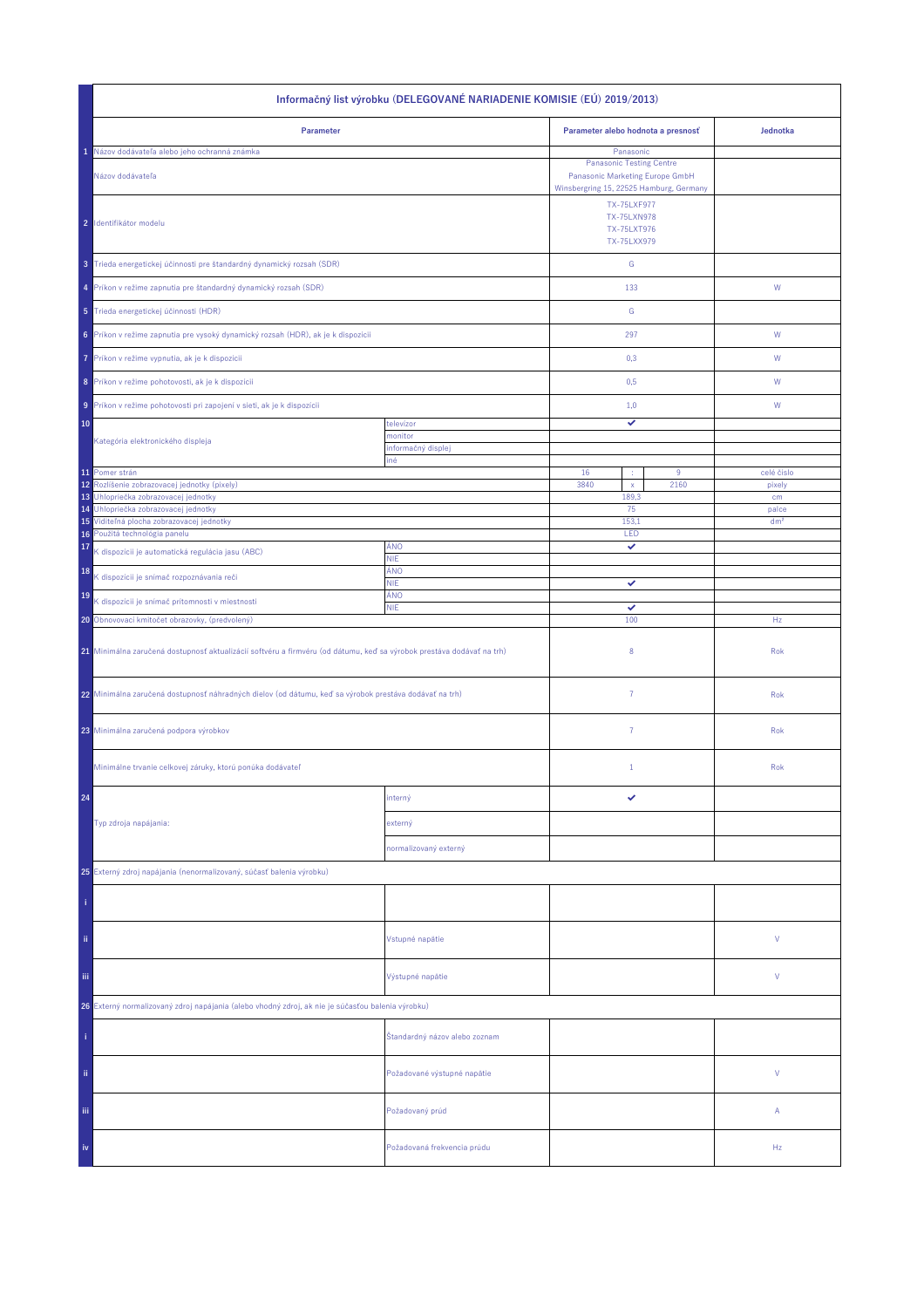| Informacijski list izdelka (DELEGIRANA UREDBA KOMISIJE (EU) 2019/2013)                                                    |                                        |                                                                                                               |                             |  |  |
|---------------------------------------------------------------------------------------------------------------------------|----------------------------------------|---------------------------------------------------------------------------------------------------------------|-----------------------------|--|--|
| Parameter                                                                                                                 |                                        | Parameter ali vrednost in natančnost                                                                          | <b>Enota</b>                |  |  |
| Dobaviteljevo ime ali blagovna znamka;                                                                                    |                                        | Panasonic                                                                                                     |                             |  |  |
| Naslov dobavitelja                                                                                                        |                                        | <b>Panasonic Testing Centre</b><br>Panasonic Marketing Europe GmbH<br>Winsbergring 15, 22525 Hamburg, Germany |                             |  |  |
| 2 Identifikacijska oznaka modela                                                                                          |                                        | <b>TX-75LXF977</b><br><b>TX-75LXN978</b><br>TX-75LXT976<br>TX-75LXX979                                        |                             |  |  |
| 3 Razred energijske učinkovitosti za standardno dinamično območje (SDR)                                                   |                                        | ${\mathbb G}$                                                                                                 |                             |  |  |
| 4 Zahtevana moč v stanju delovanja za standardno dinamično območje (SDR)                                                  |                                        | 133                                                                                                           | W                           |  |  |
| 5 Razred energijske učinkovitosti (HDR)                                                                                   |                                        | ${\mathbb G}$                                                                                                 |                             |  |  |
| 6 Zahtevana moč v stanju delovanja v načinu visokega dinamičnega območja (HDR), če se izvaja                              |                                        | 297                                                                                                           | ${\sf W}$                   |  |  |
| Zahtevana moč v stanju izključenosti, če je ustrezno<br>7                                                                 |                                        | 0,3                                                                                                           | W                           |  |  |
| 8 Zahtevana moč v stanju pripravljenosti, če je ustrezno                                                                  |                                        | 0,5                                                                                                           | W                           |  |  |
| 9 Zahtevana moč v omrežnem stanju pripravljenosti, če je ustrezno                                                         |                                        | 1,0                                                                                                           | W                           |  |  |
| 10                                                                                                                        | televizor                              | ✓                                                                                                             |                             |  |  |
| Kategorija elektronskega prikazovalnika                                                                                   | monitor<br>informacijski prikazovalnik |                                                                                                               |                             |  |  |
| 11 Razmerje velikosti                                                                                                     | drugo                                  | 16<br>$9\,$                                                                                                   | celo število                |  |  |
| 12<br>Ločljivost zaslona (v pikslih)                                                                                      |                                        | 3840<br>2160<br>$\mathsf{x}$                                                                                  | piksli                      |  |  |
| 13 Diagonala zaslona                                                                                                      |                                        | 189,3                                                                                                         | cm                          |  |  |
| 14 Diagonala zaslona<br>15 Vidna površina zaslona                                                                         |                                        | 75<br>153,1                                                                                                   | v palcih<br>dm <sup>2</sup> |  |  |
| 16 Uporabljena tehnologija panelov                                                                                        |                                        | LED                                                                                                           |                             |  |  |
| 17<br>Samodejno prilagajanje svetlosti (ABC)                                                                              | DA<br>NE                               | ✓                                                                                                             |                             |  |  |
| 18<br>Tipalo za prepoznavanje govora                                                                                      | DA<br><b>NE</b>                        | ✓                                                                                                             |                             |  |  |
| 19<br>Tipalo prisotnosti v prostoru                                                                                       | DA<br><b>NE</b>                        | ✓                                                                                                             |                             |  |  |
| 20 Stopnja pogostosti osveževanja slike (privzeto)                                                                        |                                        | 100                                                                                                           | Hz                          |  |  |
| Najmanjša zagotovljena razpoložljivost posodobitev programske in strojne opreme<br>21<br>(od datuma konca dajanja na trg) |                                        | 8                                                                                                             | Leto                        |  |  |
| 22 Minimalna zagotovljena razpoložljivost nadomestnih delov (od datuma konca dajanja na trg)                              |                                        | $\overline{7}$                                                                                                | Leto                        |  |  |
| 23 Minimalna zagotovljena podpora za izdelek                                                                              |                                        | $\overline{7}$                                                                                                | Leto                        |  |  |
| Minimalno trajanje splošne garancije, ki jo ponuja dobavitelj                                                             |                                        | $\mathbf{1}$                                                                                                  | Leto                        |  |  |
| 24                                                                                                                        | notranji                               |                                                                                                               |                             |  |  |
| Tip napajalnika:                                                                                                          | zunanji                                |                                                                                                               |                             |  |  |
|                                                                                                                           | standardiziran zunanji                 |                                                                                                               |                             |  |  |
| 25 Zunanji napajalnik (nestandardizirani in priložen v embalaži izdelka)                                                  |                                        |                                                                                                               |                             |  |  |
|                                                                                                                           |                                        |                                                                                                               |                             |  |  |
| ii.                                                                                                                       | Vhodna napetost                        |                                                                                                               | ٧                           |  |  |
| Ϊij                                                                                                                       | Izhodna napetost                       |                                                                                                               | ٧                           |  |  |
| 26 Zunanji standardiziran napajalnik (ali ustrezen, če ni priložen v embalaži izdelka)                                    |                                        |                                                                                                               |                             |  |  |
|                                                                                                                           | Standardno ime ali seznam              |                                                                                                               |                             |  |  |
| ii.                                                                                                                       | Zahtevana izhodna napetost             |                                                                                                               | V                           |  |  |
| iii.                                                                                                                      | Potrebna jakost toka                   |                                                                                                               | Α                           |  |  |
| iv                                                                                                                        | Potrebna frekvenca toka                |                                                                                                               | Hz                          |  |  |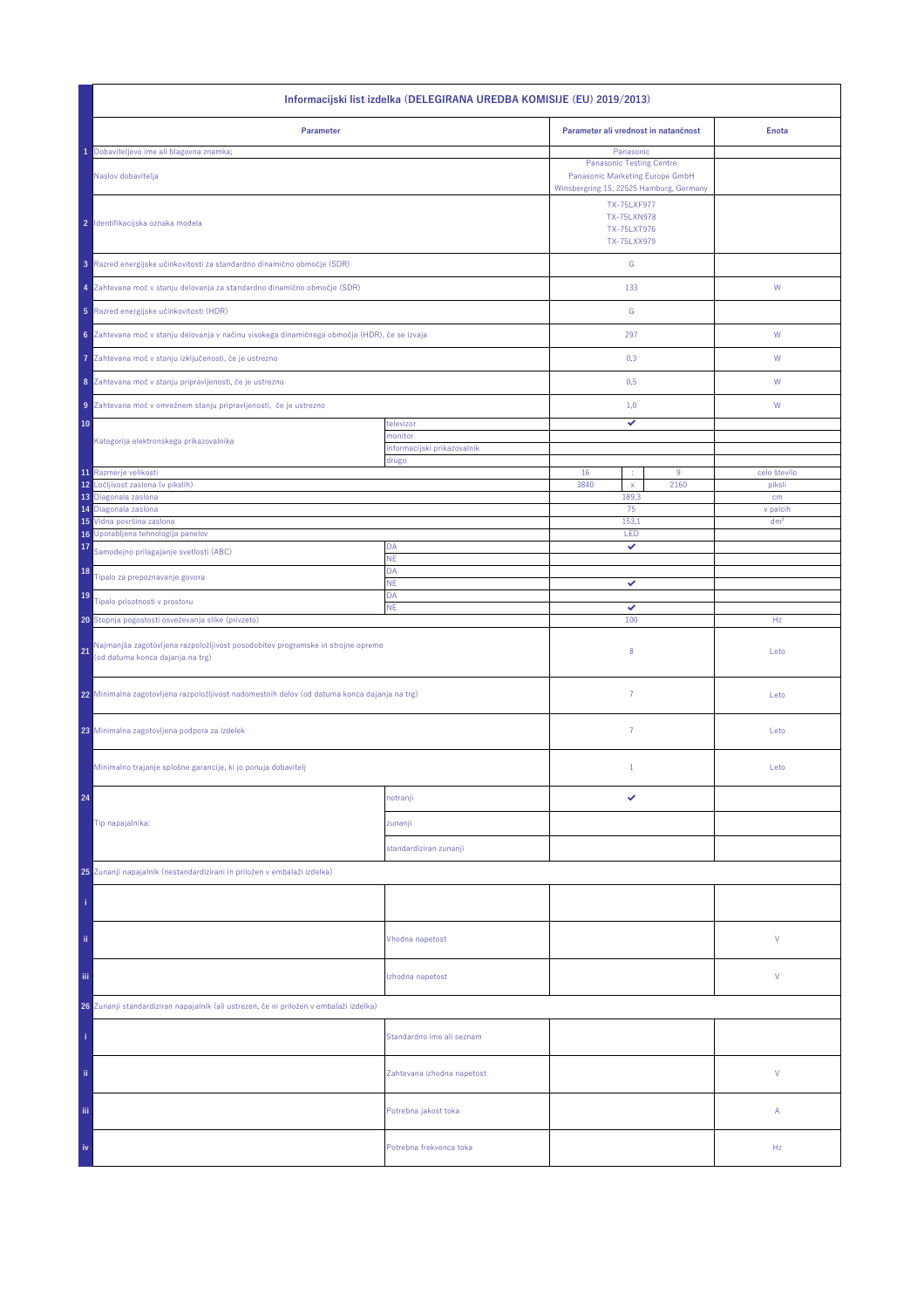| Fișa cu informații despre produs (REGULAMENTUL DELEGAT (UE) 2019/2013 AL COMISIEI)                                                |                                  |                                                                        |                                                                                                                            |                         |  |  |
|-----------------------------------------------------------------------------------------------------------------------------------|----------------------------------|------------------------------------------------------------------------|----------------------------------------------------------------------------------------------------------------------------|-------------------------|--|--|
| Parametri                                                                                                                         |                                  | Parametri sau valoare și precizie                                      |                                                                                                                            | <b>Unitate</b>          |  |  |
| Denumirea sau marca comercială a furnizorului<br>Adresa furnizorului                                                              |                                  |                                                                        | Panasonic<br><b>Panasonic Testing Centre</b><br>Panasonic Marketing Europe GmbH<br>Winsbergring 15, 22525 Hamburg, Germany |                         |  |  |
| 2 Identificatorul de model                                                                                                        |                                  | <b>TX-75LXF977</b><br><b>TX-75LXN978</b><br>TX-75LXT976<br>TX-75LXX979 |                                                                                                                            |                         |  |  |
| 3 Clasa de eficiență energetică pentru intervalul dinamic standard (SDR)                                                          |                                  | ${\mathsf G}$                                                          |                                                                                                                            |                         |  |  |
| 4 Consumul de putere în modul pornit pentru intervalul dinamic standard (SDR)                                                     |                                  | 133                                                                    |                                                                                                                            | W                       |  |  |
| 5 Clasa de eficiență energetică (HDR)                                                                                             |                                  | G                                                                      |                                                                                                                            |                         |  |  |
| 6 Consumul de putere în modul pornit pentru intervalul dinamic ridicat (HDR), dacă este implementat                               |                                  | 297                                                                    |                                                                                                                            | W                       |  |  |
| Consumul de putere în modul oprit, dacă este cazu<br>7                                                                            |                                  | 0,3                                                                    |                                                                                                                            | W                       |  |  |
| 8 Consumul de putere în modul standby, dacă este cazu                                                                             |                                  | 0,5                                                                    |                                                                                                                            | W                       |  |  |
| 9 Consumul de putere în modul standby în rețea, dacă este cazu                                                                    |                                  | 1,0                                                                    |                                                                                                                            | W                       |  |  |
| 10                                                                                                                                | televizor                        | ✓                                                                      |                                                                                                                            |                         |  |  |
| Categoria de afișaj electronic                                                                                                    | monitor<br>semnalizare           |                                                                        |                                                                                                                            |                         |  |  |
| 11 Raportul de aspect                                                                                                             | altele                           | 16<br>÷                                                                | $9\,$                                                                                                                      | număr întreg            |  |  |
| 12<br>Rezolutia ecranului (pixeli)                                                                                                |                                  | 3840<br>$\mathsf{x}$                                                   | 2160                                                                                                                       | pixeli                  |  |  |
| 13<br>Diagonala ecranului                                                                                                         |                                  | 189,3                                                                  |                                                                                                                            | cm                      |  |  |
| Diagonala ecranului<br>14<br>Aria suprafeței vizibile a ecranului<br>15                                                           |                                  | 75<br>153,1                                                            |                                                                                                                            | toli<br>dm <sup>2</sup> |  |  |
| Tehnologia de afișare utilizată<br>16                                                                                             |                                  | LED                                                                    |                                                                                                                            |                         |  |  |
| 17<br>Reglarea automată a luminozității (ABC) disponibilă                                                                         | DA<br><b>NU</b>                  | ✓                                                                      |                                                                                                                            |                         |  |  |
| 18<br>Senzor pentru recunoaștere vocală disponibil                                                                                | DA<br>ΝU                         | ✓                                                                      |                                                                                                                            |                         |  |  |
| 19<br>Senzor pentru prezența în încăpere disponibil                                                                               | DA                               |                                                                        |                                                                                                                            |                         |  |  |
| <b>NU</b><br>20 Frecvența de reîmprospătare a imaginii (implicită)                                                                |                                  | ✓<br>100                                                               |                                                                                                                            | Hz                      |  |  |
| Disponibilitatea minimă garantată a actualizărilor de software și firmware<br>21<br>(de la data încheierii introducerii pe piață) |                                  | 8                                                                      |                                                                                                                            | An                      |  |  |
| Disponibilitatea minimă garantată a pieselor de schimb<br>22<br>(de la data încheierii introducerii pe pia tă)                    |                                  | $\overline{7}$                                                         |                                                                                                                            | An                      |  |  |
| 23 Asistență minimă garantat pentru produs                                                                                        |                                  | $\overline{7}$                                                         |                                                                                                                            | An                      |  |  |
| Durata minimă a garanției generale oferită de furnizor                                                                            |                                  | $1\,$                                                                  |                                                                                                                            | An                      |  |  |
| 24                                                                                                                                | Internă                          | ✓                                                                      |                                                                                                                            |                         |  |  |
| Tipul sursei de alimentare:                                                                                                       | externă                          |                                                                        |                                                                                                                            |                         |  |  |
|                                                                                                                                   | standardizată externă            |                                                                        |                                                                                                                            |                         |  |  |
| 25 Sursa de alimentare externă (nestandardizată și inclusă în cutia produsului)                                                   |                                  |                                                                        |                                                                                                                            |                         |  |  |
|                                                                                                                                   |                                  |                                                                        |                                                                                                                            |                         |  |  |
| ii.                                                                                                                               | Tensiunea de intrare             |                                                                        |                                                                                                                            | ٧                       |  |  |
| Ϊij                                                                                                                               | Tensiunea de ieșire              |                                                                        |                                                                                                                            | ٧                       |  |  |
| 26 Sursa de alimentare externă standardizată (sau una adecvată, dacă nu este inclusă în cutia produsului)                         |                                  |                                                                        |                                                                                                                            |                         |  |  |
|                                                                                                                                   | Denumirea standardului sau lista |                                                                        |                                                                                                                            |                         |  |  |
| ii.                                                                                                                               | Tensiunea de ieșire necesară     |                                                                        |                                                                                                                            | V                       |  |  |
| Ϊij                                                                                                                               | Curentul furnizat necesar        |                                                                        |                                                                                                                            | Α                       |  |  |
| iv                                                                                                                                | Frecvența curentului necesară    |                                                                        |                                                                                                                            | Hz                      |  |  |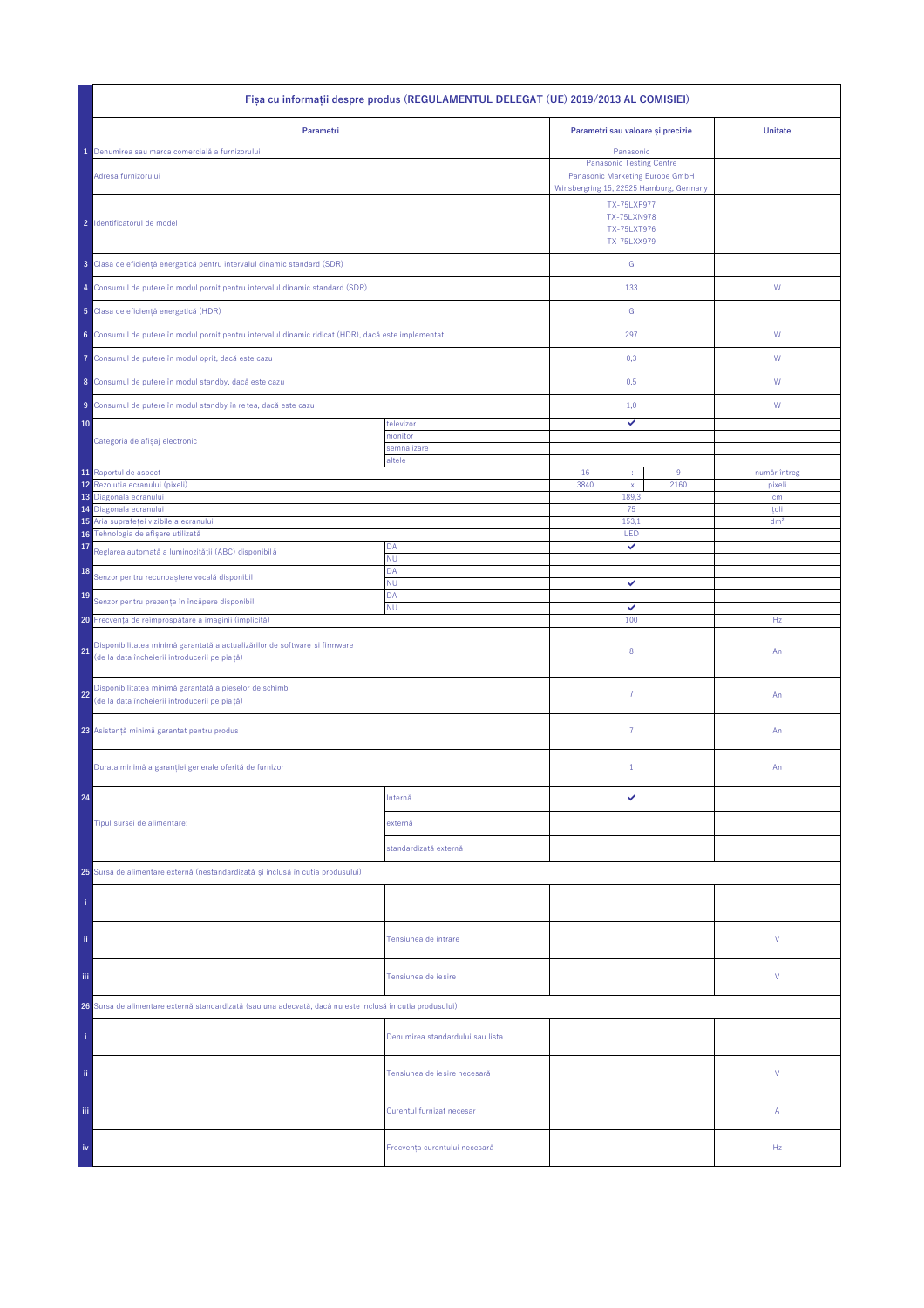|                                                                                                                                                                                            | Продуктов информационен лист                                                                  |                                                                                                                                     |           |                 |
|--------------------------------------------------------------------------------------------------------------------------------------------------------------------------------------------|-----------------------------------------------------------------------------------------------|-------------------------------------------------------------------------------------------------------------------------------------|-----------|-----------------|
|                                                                                                                                                                                            | (ДЕЛЕГИРАН РЕГЛАМЕНТ (EC) 2019/2013 НА КОМИСИЯТА)                                             | Параметър или стойност                                                                                                              |           |                 |
| Параметър                                                                                                                                                                                  |                                                                                               | и точност                                                                                                                           |           | Мерна единица   |
| 1 Наименование или търговска марка на доставчика;                                                                                                                                          |                                                                                               | Panasonic                                                                                                                           |           |                 |
| Адрес на доставчика                                                                                                                                                                        |                                                                                               | <b>Panasonic Testing Centre</b><br>Panasonic Marketing Europe GmbH<br>Winsbergring 15, 22525 Hamburg, Germany<br><b>TX-75LXF977</b> |           |                 |
| 2 Идентификатор на модела                                                                                                                                                                  |                                                                                               |                                                                                                                                     |           |                 |
| 3 Клас на енергийна ефективност при стандартен динамичен обхват (SDR)                                                                                                                      |                                                                                               | G                                                                                                                                   |           |                 |
| Консумирана мощност в режим "включен"<br>4<br>при стандартен динамичен обхват (SDR)                                                                                                        |                                                                                               | 133                                                                                                                                 |           | W               |
| Клас на енергийна ефективност при голям<br>динамичен обхват (HDR)                                                                                                                          |                                                                                               | G                                                                                                                                   |           |                 |
| 6                                                                                                                                                                                          | Консумирана мощност в режим "включен"<br>при голям динамичен обхват (HDR), ако такъв е налице |                                                                                                                                     |           | W               |
| 7 Консумирана мощност в режим "изключен", ако е приложимо                                                                                                                                  |                                                                                               | 0,3                                                                                                                                 |           | W               |
| 8 Консумирана мощност в режим "в готовност", ако е приложимо                                                                                                                               |                                                                                               | 0,5                                                                                                                                 |           | W               |
| 9 Консумирана мощност в мрежови режим "в готовност", ако е приложимо                                                                                                                       |                                                                                               | 1,0                                                                                                                                 |           | W               |
| 10                                                                                                                                                                                         | телевизор                                                                                     | ✓                                                                                                                                   |           |                 |
| Категория на електронния екран                                                                                                                                                             | <b>МОНИТОР</b><br>информационно табло                                                         |                                                                                                                                     |           |                 |
|                                                                                                                                                                                            | други                                                                                         |                                                                                                                                     |           |                 |
| 11 Съотношение на размерите<br><mark>12</mark> Разделителна способност на екрана (пиксели)                                                                                                 |                                                                                               | 16<br>÷<br>3840                                                                                                                     | 9<br>2160 | цяло            |
| 13 Диагонал на екрана                                                                                                                                                                      |                                                                                               | $\mathsf X$<br>189.3                                                                                                                |           | пиксели<br>cm   |
| <mark>14 Диагонал на екрана</mark>                                                                                                                                                         |                                                                                               | 75                                                                                                                                  |           | инчове          |
| <mark>15</mark> Видима площ на екрана                                                                                                                                                      |                                                                                               | 153,1<br>LED                                                                                                                        |           | dm <sup>2</sup> |
| 16 Използвана технология на панела<br>17 Наличие на автоматично регулиране на                                                                                                              | ДА                                                                                            | ✓                                                                                                                                   |           |                 |
| яркостта (ABC)                                                                                                                                                                             | HE.                                                                                           |                                                                                                                                     |           |                 |
| 18 Наличие на датчик за гласово                                                                                                                                                            | ДА                                                                                            |                                                                                                                                     |           |                 |
| разпознаване<br>19 Наличие на датчик за присъствие                                                                                                                                         | HE.<br>ДА                                                                                     | ✓                                                                                                                                   |           |                 |
| в помещението                                                                                                                                                                              | HE                                                                                            | ✓                                                                                                                                   |           |                 |
| 20 Кадрова честота (по подразбиране)                                                                                                                                                       |                                                                                               | 100                                                                                                                                 |           | Hz              |
| Минимална гарантирана наличност на актуализации на програмното о<br><mark>21</mark> сигуряване и базовото програмно осигуряване<br>(от датата на прекратяване на предоставянето на пазара) |                                                                                               | 8                                                                                                                                   |           | Година          |
| Минимална гарантирана наличност на резервни части (от датата на пр<br>22<br>екратяване на предоставянето) на пазара                                                                        |                                                                                               | $\overline{7}$                                                                                                                      |           | Година          |
| Минимална гарантирана поддръжка за<br>23<br>продукта                                                                                                                                       |                                                                                               | $\overline{7}$                                                                                                                      |           | Година          |
| Минимална гарантирана наличност на резервни части (от датата на пр<br>екратяване на предоставянето) на пазара                                                                              |                                                                                               | $\mathbf{1}$                                                                                                                        |           | Година          |
| 24                                                                                                                                                                                         | Вътрешно                                                                                      | ✓                                                                                                                                   |           |                 |
| Тип на електрозахранващото устройство                                                                                                                                                      | <b>B Ъ Н Ш Н О</b>                                                                            |                                                                                                                                     |           |                 |
|                                                                                                                                                                                            | стандартизирано                                                                               |                                                                                                                                     |           |                 |
| 25 Външно захранващо устройство (нестандартизирано, включено в опаковката заедно с продукта)                                                                                               |                                                                                               |                                                                                                                                     |           |                 |
|                                                                                                                                                                                            |                                                                                               |                                                                                                                                     |           |                 |
| ii.                                                                                                                                                                                        | Напрежение на<br>входа                                                                        |                                                                                                                                     |           | V               |
| iii.                                                                                                                                                                                       | Напрежение на<br>изхода                                                                       |                                                                                                                                     |           | V               |
| Стандартизирано външно захранващо устройство (или подходящо такова, ако не е включено в опаковката<br>26                                                                                   |                                                                                               |                                                                                                                                     |           |                 |
| заедно с продукта)                                                                                                                                                                         | Стандартно<br>наименование или листа                                                          |                                                                                                                                     |           |                 |
| ii.                                                                                                                                                                                        | Необходимо<br>напрежение на<br>изхода                                                         |                                                                                                                                     |           | V               |
| iii.                                                                                                                                                                                       | Необходим<br>подаван ток                                                                      |                                                                                                                                     |           | Α               |
| iv                                                                                                                                                                                         | Необходима честота на т<br>о ка                                                               |                                                                                                                                     |           | Hz              |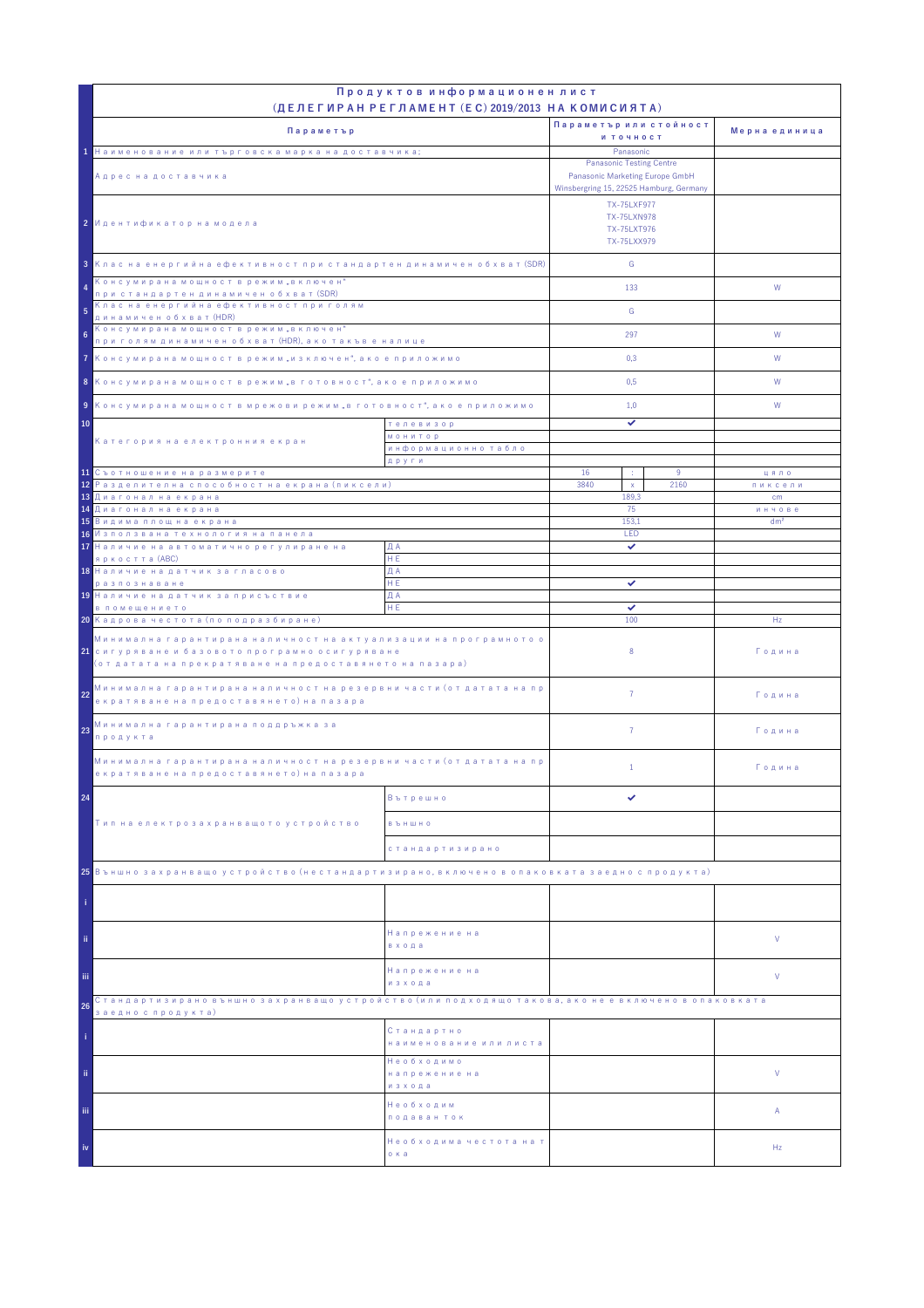| Informacijski list proizvoda (DELEGIRANA UREDBA KOMISIJE (EU) 2019/2013)                                                                                                             |                             |                                       |                                                                                                                            |                 |  |
|--------------------------------------------------------------------------------------------------------------------------------------------------------------------------------------|-----------------------------|---------------------------------------|----------------------------------------------------------------------------------------------------------------------------|-----------------|--|
| Parametar                                                                                                                                                                            |                             | Parametar ili vrijednost i preciznost |                                                                                                                            | Jedinica        |  |
| Ime ili zaštitni znak dobavljača<br>Adresa dobavljača                                                                                                                                |                             |                                       | Panasonic<br><b>Panasonic Testing Centre</b><br>Panasonic Marketing Europe GmbH<br>Winsbergring 15, 22525 Hamburg, Germany |                 |  |
| 2 Identifikacijska oznaka modela                                                                                                                                                     |                             |                                       | <b>TX-75LXF977</b><br><b>TX-75LXN978</b><br>TX-75LXT976<br>TX-75LXX979                                                     |                 |  |
| 3 Razred energetske učinkovitosti za standardni dinamički raspon (SDR)                                                                                                               |                             | ${\mathsf G}$                         |                                                                                                                            |                 |  |
| 4 Snaga u uključenom stanju za standardni dinamički raspon (SDR)                                                                                                                     |                             | 133                                   |                                                                                                                            | W               |  |
| 5 Razred energetske učinkovitosti (HDR)                                                                                                                                              |                             | G                                     |                                                                                                                            |                 |  |
| 6 Snaga u uključenom stanju za način velikog dinamičkog raspona (HDR), ako se primjenjuje                                                                                            |                             | 297                                   |                                                                                                                            | W               |  |
| Snaga u isključenom stanju, ako je primjenjivo<br>7                                                                                                                                  |                             | 0,3                                   |                                                                                                                            | W               |  |
| 8 Snaga u stanju pripravnosti, ako je primjenjivo                                                                                                                                    |                             | 0,5                                   |                                                                                                                            | W               |  |
| 9 Snaga u umreženom stanju pripravnosti, ako je primjenjivo                                                                                                                          |                             | 1,0                                   |                                                                                                                            | W               |  |
| 10                                                                                                                                                                                   | televizor<br>monitor        | ✓                                     |                                                                                                                            |                 |  |
| Kategorija elektroničkog zaslona                                                                                                                                                     | znakovni zaslon<br>drugo    |                                       |                                                                                                                            |                 |  |
| 11 Omjer veličine                                                                                                                                                                    |                             | 16<br>÷                               | $9\,$                                                                                                                      | cijeli broj     |  |
| 12 <sup>°</sup><br>Razlučivost zaslona (u pikselima)<br>13<br>Dijagonala zaslona                                                                                                     |                             | 3840<br>$\mathsf{x}$<br>189,3         | 2160                                                                                                                       | pikseli<br>cm   |  |
| 14 Dijagonala zaslona                                                                                                                                                                |                             | 75                                    |                                                                                                                            | inča            |  |
| 15 Vidljivo područje zaslona                                                                                                                                                         |                             | 153,1                                 |                                                                                                                            | dm <sup>2</sup> |  |
| 16 Tehnologija panela koja se koristi<br>17<br>Automatska regulacija svjetline (ABC) je dostupna                                                                                     | DA                          | LED<br>✓                              |                                                                                                                            |                 |  |
| 18                                                                                                                                                                                   | <b>NE</b><br>DA             |                                       |                                                                                                                            |                 |  |
| Senzor za prepoznavanje glasa je dostupan<br>19                                                                                                                                      | <b>NE</b><br>DA             | ✓                                     |                                                                                                                            |                 |  |
| Senzor prisutnosti u prostoriji je dostupan                                                                                                                                          | <b>NE</b>                   | ✓<br>100                              |                                                                                                                            | Hz              |  |
| 20 Učestalost osvježavanja slike (zadana postavka)<br>21 Minimalna zajamčena dostupnost ažuriranja softvera i ugrađenog softvera uređaja (od datuma završetka stavljanja na tržište) |                             | 8                                     |                                                                                                                            | Godina          |  |
| Minimalna zajamčena dostupnost rezervnih dijelova<br>22<br>(od datuma završetka stavljanja na tržište)                                                                               |                             | $\overline{7}$                        |                                                                                                                            | Godina          |  |
| 23 Minimalna zajamčena potpora proizvodu                                                                                                                                             |                             | $\overline{7}$                        |                                                                                                                            | Godina          |  |
| Minimalno trajanje općeg jamstva koje nudi dobavljač                                                                                                                                 |                             | $1\,$                                 |                                                                                                                            | Godina          |  |
| 24                                                                                                                                                                                   | unutarnje                   | ✓                                     |                                                                                                                            |                 |  |
| Vrsta napajanja:                                                                                                                                                                     | vanjsko                     |                                       |                                                                                                                            |                 |  |
|                                                                                                                                                                                      | vanjsko normirano           |                                       |                                                                                                                            |                 |  |
| 25 Vanjsko napajanje (priloženo uz proizvod, nije normirano)                                                                                                                         |                             |                                       |                                                                                                                            |                 |  |
|                                                                                                                                                                                      |                             |                                       |                                                                                                                            |                 |  |
| ii.                                                                                                                                                                                  | Ulazni napon                |                                       |                                                                                                                            | ٧               |  |
| Ϊij                                                                                                                                                                                  | Izlazni napon               |                                       |                                                                                                                            | V               |  |
| 26 Vanjsko normirano napajanje (ako nije priloženo uz proizvod, drugo odgovarajuće napajanje)                                                                                        |                             |                                       |                                                                                                                            |                 |  |
|                                                                                                                                                                                      | Naslov norme ili popisa     |                                       |                                                                                                                            |                 |  |
| ii.                                                                                                                                                                                  | Potreban izlazni napon      |                                       |                                                                                                                            | V               |  |
| iii,                                                                                                                                                                                 | Potrebna jakost struje      |                                       |                                                                                                                            | Α               |  |
| iv                                                                                                                                                                                   | Potrebna frekvencija struje |                                       |                                                                                                                            | Hz              |  |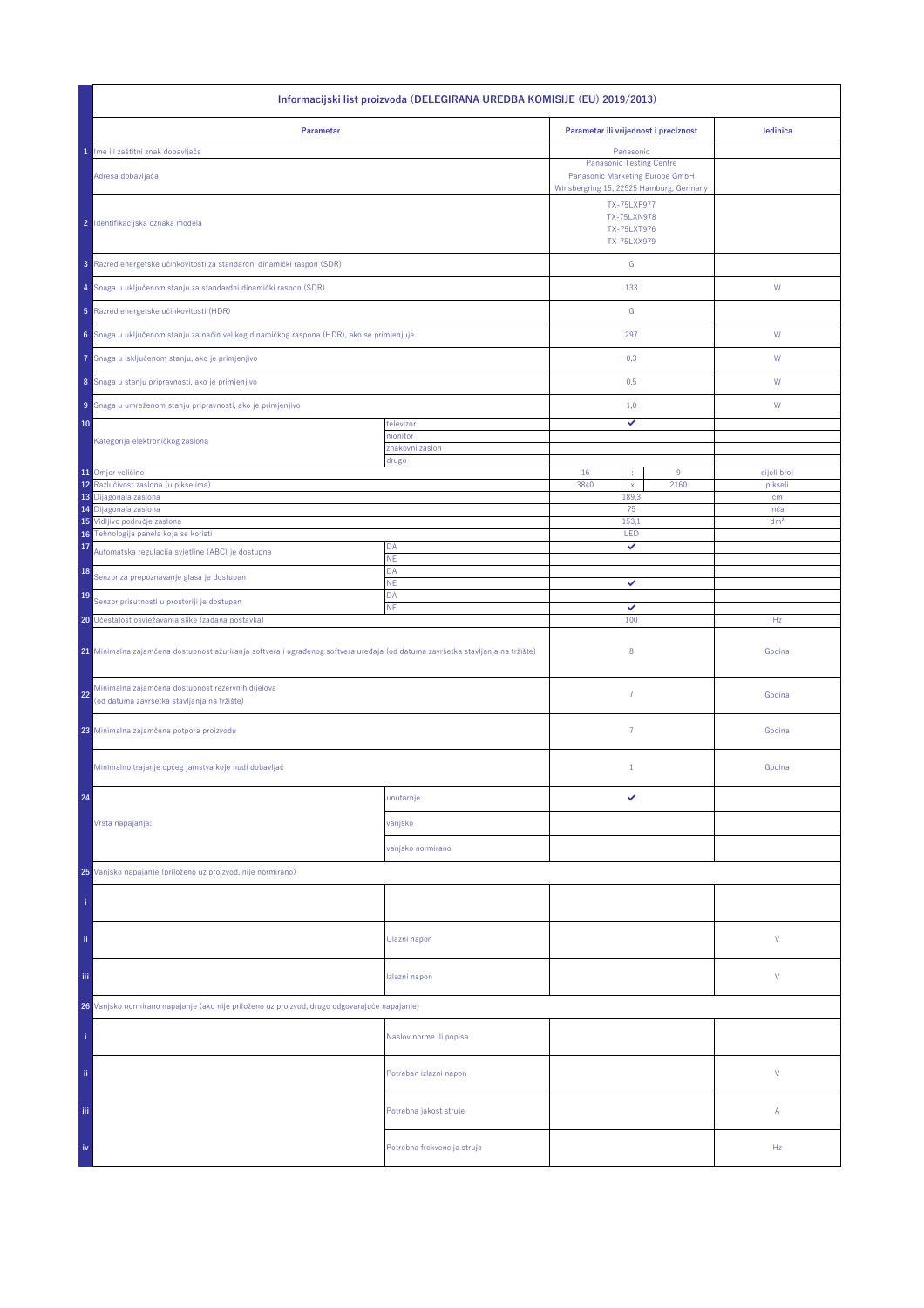| Ürün Bilgi Formu (AB Tüzüğü 2019/2013)                                                                                                 |                             |                                                                                                                                     |                  |                        |  |
|----------------------------------------------------------------------------------------------------------------------------------------|-----------------------------|-------------------------------------------------------------------------------------------------------------------------------------|------------------|------------------------|--|
| Parametre                                                                                                                              |                             | Parametre veya Değer ve Kesinlik                                                                                                    |                  | <b>Birim</b>           |  |
| 1 Tedarikçinin adı veya markası                                                                                                        |                             | Panasonic                                                                                                                           |                  |                        |  |
| Tedarikçinin adresi                                                                                                                    |                             | <b>Panasonic Testing Centre</b><br>Panasonic Marketing Europe GmbH<br>Winsbergring 15, 22525 Hamburg, Germany<br><b>TX-75LXF977</b> |                  |                        |  |
| 2 Model tanımlayıcısı                                                                                                                  |                             | TX-75LXN978<br>TX-75LXT976<br>TX-75LXX979                                                                                           |                  |                        |  |
| 3 Standart Dinamik Aralık için enerji verimlilik sınıfı (SDR)                                                                          |                             | G                                                                                                                                   |                  |                        |  |
| 4 Standart Dinamik Aralık (SDR) için açık modda güç talebi                                                                             |                             | 133                                                                                                                                 |                  | ${\sf W}$              |  |
| 5 Enerji verimlilik sınıfı (HDR)                                                                                                       |                             | ${\mathbb G}$                                                                                                                       |                  |                        |  |
| 6 Yüksek Dinamik Aralık (HDR) modunda açık mod güç talebi, uygulanırsa                                                                 |                             | 297                                                                                                                                 |                  | W                      |  |
| Kapalı mod, güç talebi, uygunsa                                                                                                        |                             | 0,3                                                                                                                                 |                  | W                      |  |
| 8 Bekleme modu güç talebi, uygunsa                                                                                                     |                             | 0,5                                                                                                                                 |                  | W                      |  |
| 9 Ağ Tabanlı Bekleme modu güç talebi, uygunsa                                                                                          |                             | 1,0                                                                                                                                 |                  | W                      |  |
| 10                                                                                                                                     | televizyon                  | ✓                                                                                                                                   |                  |                        |  |
| Elektronik ekran kategorisi                                                                                                            | monitör<br>işaretler        |                                                                                                                                     |                  |                        |  |
| 11 Boyut oranı                                                                                                                         | diğer                       | 16<br>÷                                                                                                                             | $\boldsymbol{9}$ | tamsayı                |  |
| 12 Ekran çözünürlüğü (piksel)                                                                                                          |                             | 3840<br>$\mathsf{x}$                                                                                                                | 2160             | piksel                 |  |
| 13 Ekran çapraz                                                                                                                        |                             | 189,3                                                                                                                               |                  | cm                     |  |
| 14 Ekran çapraz<br>15 Görünür ekran alanı                                                                                              |                             | 75<br>153,1                                                                                                                         |                  | inç<br>dm <sup>2</sup> |  |
| Kullanılan panel teknolojisi<br>16                                                                                                     | LED                         |                                                                                                                                     |                  |                        |  |
| 17<br>Otomatik Parlaklık Kontrolü (ABC) mevcut                                                                                         | <b>EVET</b><br><b>HAYIR</b> | ✓                                                                                                                                   |                  |                        |  |
| 18<br>Ses tanıma sensörü mevcut                                                                                                        | <b>EVET</b><br><b>HAYIR</b> | ✓                                                                                                                                   |                  |                        |  |
| 19<br>Oda varlık sensörü mevcut                                                                                                        | <b>EVET</b><br><b>HAYIR</b> | ✓                                                                                                                                   |                  |                        |  |
| 20 Görüntü yenileme sıklık oranı (varsayılan)                                                                                          |                             | 100                                                                                                                                 |                  | Hz                     |  |
| Yazılım ve ürün yazılımı güncellemelerinin minimum garantili kullanılabilirliği<br>21<br>(ürünün piyasadan kalktığı tarihten itibaren) |                             | $\bf 8$                                                                                                                             |                  | Yıl                    |  |
| Minimum garantili yedek parça bulunabilirliği<br>22<br>(ürünün piyasadan kalktığı tarihten itibaren)                                   |                             | $\bf 7$                                                                                                                             |                  | Yıl                    |  |
| 23 Minimum garantili ürün desteği                                                                                                      |                             | $\bf 7$                                                                                                                             |                  | Yıl                    |  |
| Tedarikçi tarafından sunulan genel garantinin minimum süresi                                                                           |                             | $1\,$                                                                                                                               |                  | Yıl                    |  |
| 24                                                                                                                                     | Dahili                      | ✓                                                                                                                                   |                  |                        |  |
| Güç kaynağı tipi                                                                                                                       | Harici                      |                                                                                                                                     |                  |                        |  |
|                                                                                                                                        | Standartlaştırılmış harici  |                                                                                                                                     |                  |                        |  |
| 25 Harici güç kaynağı (standart olmayan ve ürün kutusuna dahil)                                                                        |                             |                                                                                                                                     |                  |                        |  |
|                                                                                                                                        |                             |                                                                                                                                     |                  |                        |  |
| ii.                                                                                                                                    | Giriş Voltajı               |                                                                                                                                     |                  | $\mathsf{V}$           |  |
| iii.                                                                                                                                   | Çıkış Voltajı               |                                                                                                                                     |                  | $\mathsf{V}$           |  |
| 26 Harici standart güç kaynağı (veya ürün kutusuna dahil değilse uygun olan)                                                           |                             |                                                                                                                                     |                  |                        |  |
|                                                                                                                                        | Standart İsim veya liste    |                                                                                                                                     |                  |                        |  |
| ii.                                                                                                                                    | Gerekli çıkış voltajı       |                                                                                                                                     |                  | $\mathsf{V}$           |  |
| Ϊij                                                                                                                                    | Gerekli iletilen akım       |                                                                                                                                     |                  | Α                      |  |
|                                                                                                                                        | Gerekli akım sıklığı        |                                                                                                                                     |                  | Hz                     |  |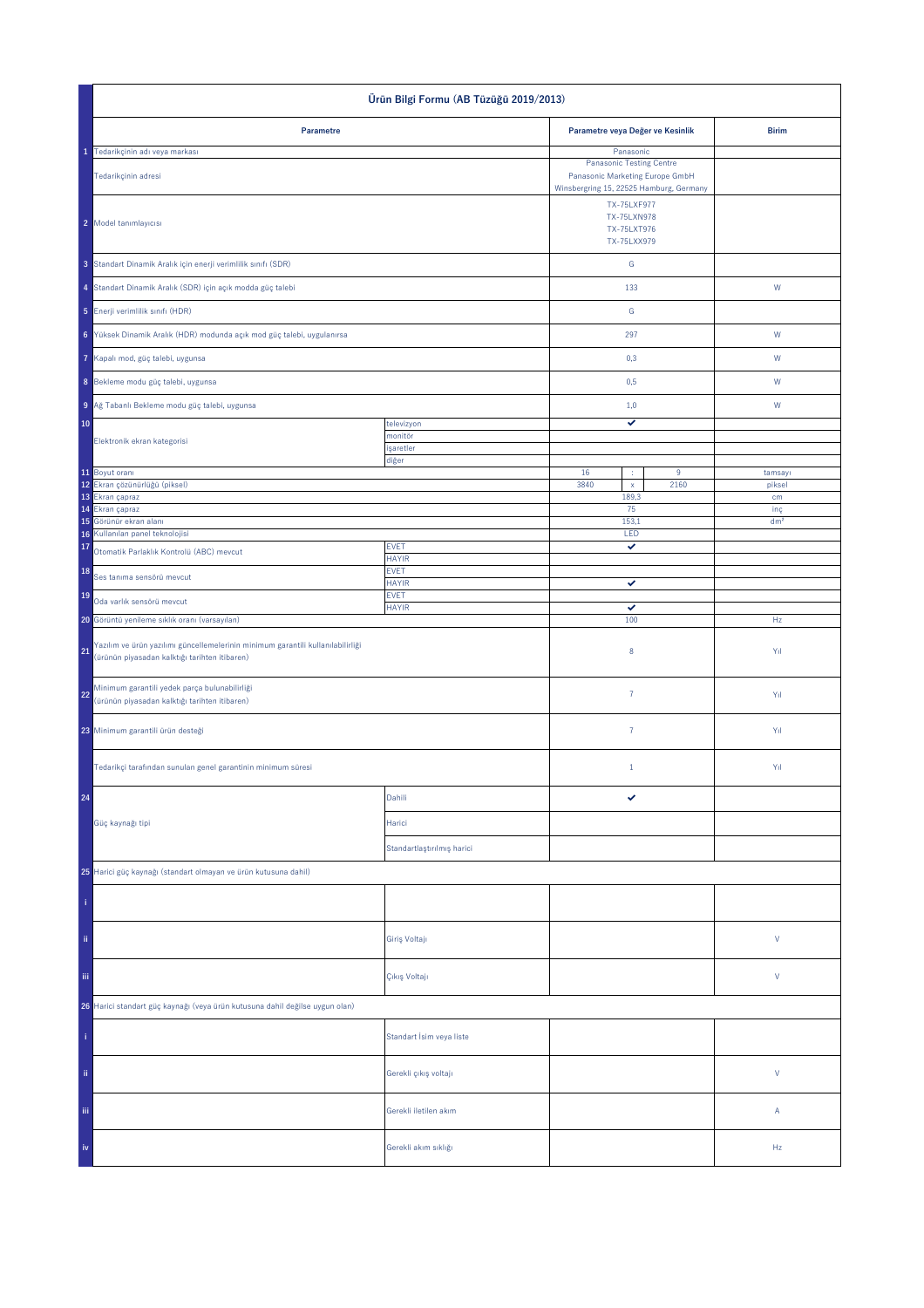| Informacije o proizvodu (Uredba EU 2019/2013)                                                                                      |                                             |                                              |                      |  |  |
|------------------------------------------------------------------------------------------------------------------------------------|---------------------------------------------|----------------------------------------------|----------------------|--|--|
| Parametar                                                                                                                          | Parametar ili vrednost i preciznost         | Jedinica                                     |                      |  |  |
| 1 Ime ili trgovački znak dobavljača                                                                                                |                                             | Panasonic<br><b>Panasonic Testing Centre</b> |                      |  |  |
| Adresa dobavljača                                                                                                                  | Winsbergring 15, 22525 Hamburg, Germany     |                                              |                      |  |  |
| 2 Identifikator modela                                                                                                             |                                             |                                              |                      |  |  |
| 3 Klasa energetske efikasnosti za standardni dinamički raspon (SDR)                                                                |                                             | G                                            |                      |  |  |
| 4 Potrošnja energije u režimu standardnog dinamičkog raspona (SDR)                                                                 |                                             | 133                                          | W                    |  |  |
| 5 Klasa energetske efikasnosti (HDR)                                                                                               |                                             | G                                            |                      |  |  |
| Potrošnja energije u režimu za visoki dinamički raspon (HDR), ako se sprovede<br>6                                                 |                                             | 297                                          | W                    |  |  |
| Isključen režim, potrošnja električne energije, ako je primenjivo<br>7                                                             |                                             | 0,3                                          | W                    |  |  |
| 8 Potrošnja električne energije u stanju pripravnosti, ako je primenjivo                                                           |                                             | 0,5                                          | W                    |  |  |
| Potrošnja električne energije u stanju mrežne pripravnosti, ako je primenjivo<br>9 <sup>1</sup>                                    |                                             | 1,0                                          | W                    |  |  |
| 10                                                                                                                                 | televizija<br>nonitor                       | ✓                                            |                      |  |  |
| Kategorija elektronskog prikaza                                                                                                    | signalizacija                               |                                              |                      |  |  |
|                                                                                                                                    | ostalo                                      |                                              |                      |  |  |
| 11 Odnos veličine<br>Rezolucija ekrana (piksela)<br>12                                                                             | 16<br>9<br>÷<br>3840<br>2160<br>$\mathsf X$ |                                              | celi broj<br>piksela |  |  |
| 13 Dijagonala ekrana<br>14 Dijagonala ekrana                                                                                       |                                             | 189,3<br>75                                  | cm<br>inča           |  |  |
| 15 Vidljivo područje ekrana                                                                                                        |                                             | 153,1                                        | dm <sup>2</sup>      |  |  |
| 16 Korišćena tehnologija ploče                                                                                                     |                                             | LED                                          |                      |  |  |
| 17<br>Dostupna je automatska kontrola osvetljenja (ABC)                                                                            | DA<br><b>NE</b>                             | ✓                                            |                      |  |  |
| 18<br>Dostupan je senzor za prepoznavanje glasa                                                                                    | DA<br>NE                                    | ✓                                            |                      |  |  |
| 19<br>Dostupan je senzor prisutnosti u sobi                                                                                        | DA<br><b>NE</b>                             | ✓                                            |                      |  |  |
| 20 Brzina osvežavanja slike (Uobičajeno)                                                                                           |                                             | 100                                          | Hz                   |  |  |
| Minimalna zagarantovana dostupnost ažuriranja softvera I upravljačkog softvera<br>21<br>(od datuma završetka puštanja na tržište): |                                             | 8                                            | Godina               |  |  |
| Minimalna zagarantovana dostupnost rezervnih delova<br>22<br>(od datuma završetka puštanja na tržište):                            |                                             | $\overline{7}$                               | Godina               |  |  |
| 23 Minimalna zagarantovana podrška za proizvod                                                                                     |                                             | $\overline{7}$                               | Godina               |  |  |
| Minimalno trajanje generalne garancije koju nudi dobavljač                                                                         |                                             | $1\,$                                        | Godina               |  |  |
| 24                                                                                                                                 | Unutrašnje                                  | ✓                                            |                      |  |  |
| Vrsta napajanja                                                                                                                    | eksterno                                    |                                              |                      |  |  |
|                                                                                                                                    | standardizovano eksterno                    |                                              |                      |  |  |
| 25 Vanjsko standardno napajanje (nije standardizirano i nalazi se u kutiji proizvoda)                                              |                                             |                                              |                      |  |  |
|                                                                                                                                    |                                             |                                              |                      |  |  |
| ii.                                                                                                                                | Ulazni napon                                |                                              | V                    |  |  |
| iii.                                                                                                                               | Izlazni napon                               |                                              | V                    |  |  |
| 26 Vanjsko standardno napajanje (ili prikladno napajanje ako se ne nalazi u kutiju proizvoda)                                      |                                             |                                              |                      |  |  |
|                                                                                                                                    | Standardni naziv ili lista                  |                                              |                      |  |  |
| ii.                                                                                                                                | Potrebni izlazni napon                      |                                              | V                    |  |  |
| Ϊij                                                                                                                                | Potrebna isporučena struja                  |                                              | А                    |  |  |
| iv                                                                                                                                 | Potrebna frekvencija struje                 |                                              | Hz                   |  |  |